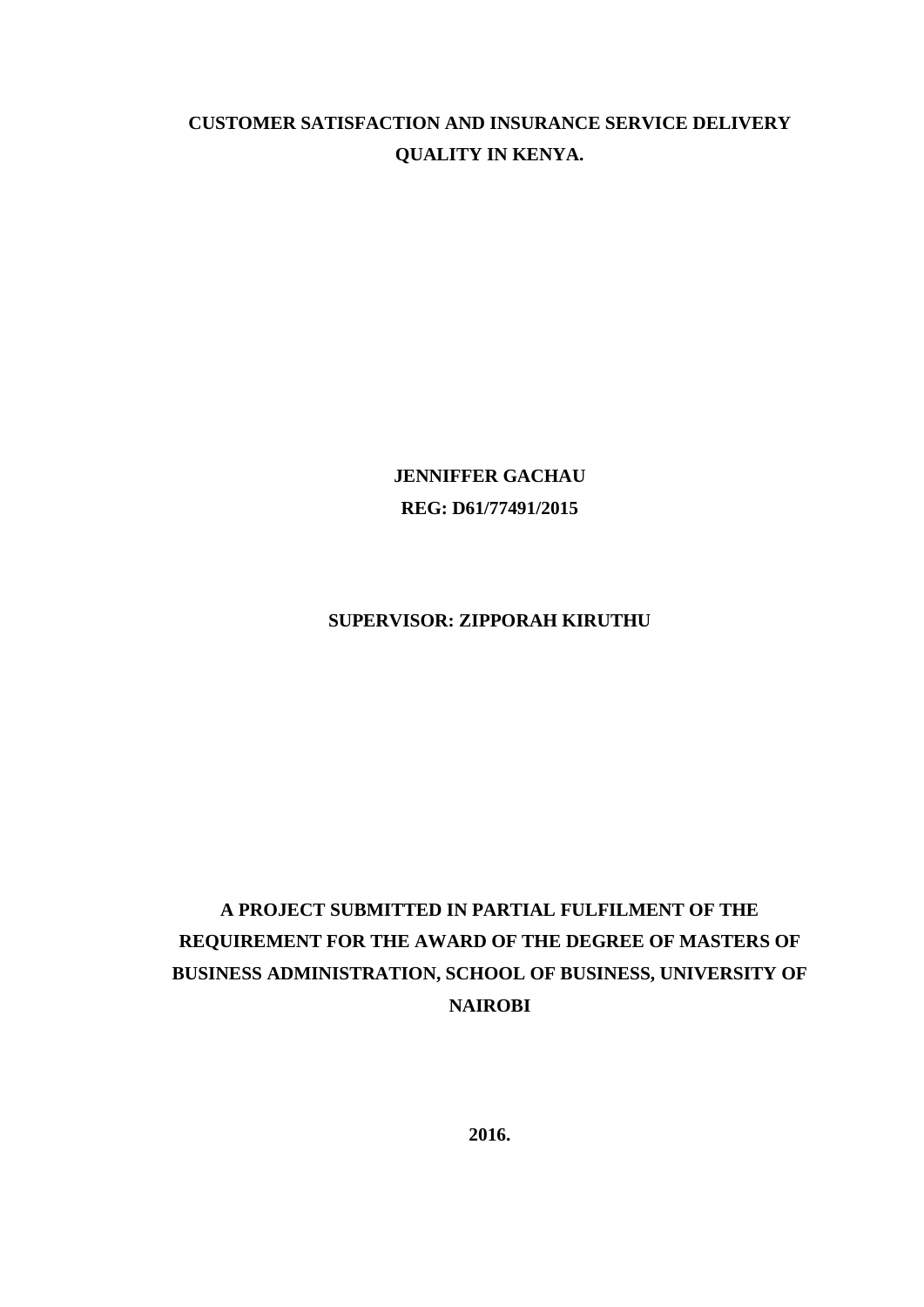## **DECLARATION**

<span id="page-1-0"></span>I declare that this project paper is my original work and has not been presented for the award of any degree in any University.

**Signature…………………………. Date………………………….** 

**Name: Jenniffer Gachau**

**Reg. No: D61/77491/2015** 

This project paper has been submitted for examination with my approval as university supervisor.

**Supervisor**

**Zipporah Kiruthu**

**Signed …………………………………. Date ………………………….** 

**Department of Management Science**

**School of Business**

**University of Nairobi**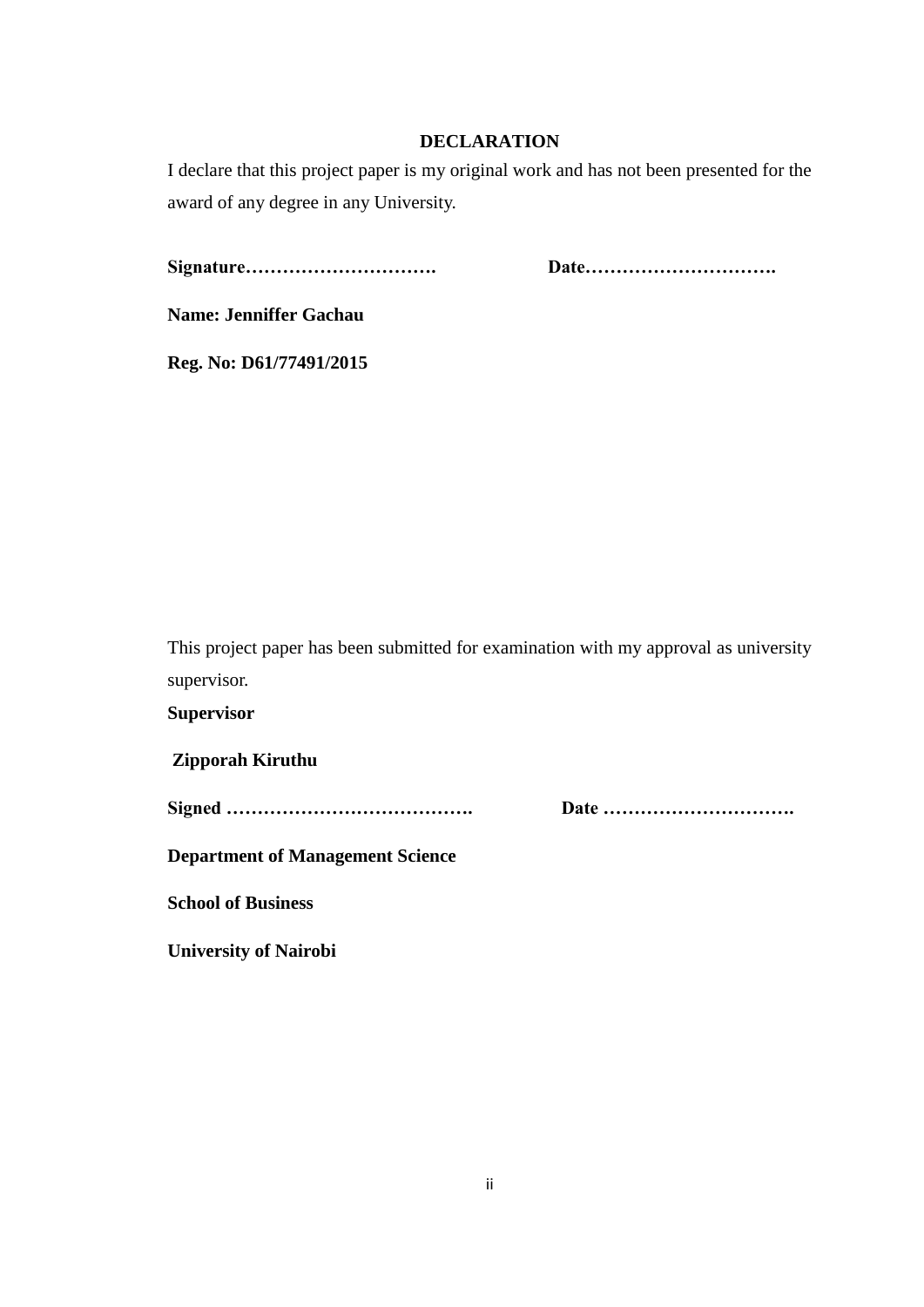### **ACKNOWLEDGEMENT**

<span id="page-2-0"></span>I wish to acknowledge my family for their support and encouragement during this entire period.

Many thanks too to my supervisor Zipporah Kiruthu for her guidance and full unconditional support during this entire period. In addition, thanks to my fellow colleagues and friends for helping me with materials and encouragement. To all -this entire document is as a result of your participation and input.

I also thank the Almighty God for His ever presence and guidance.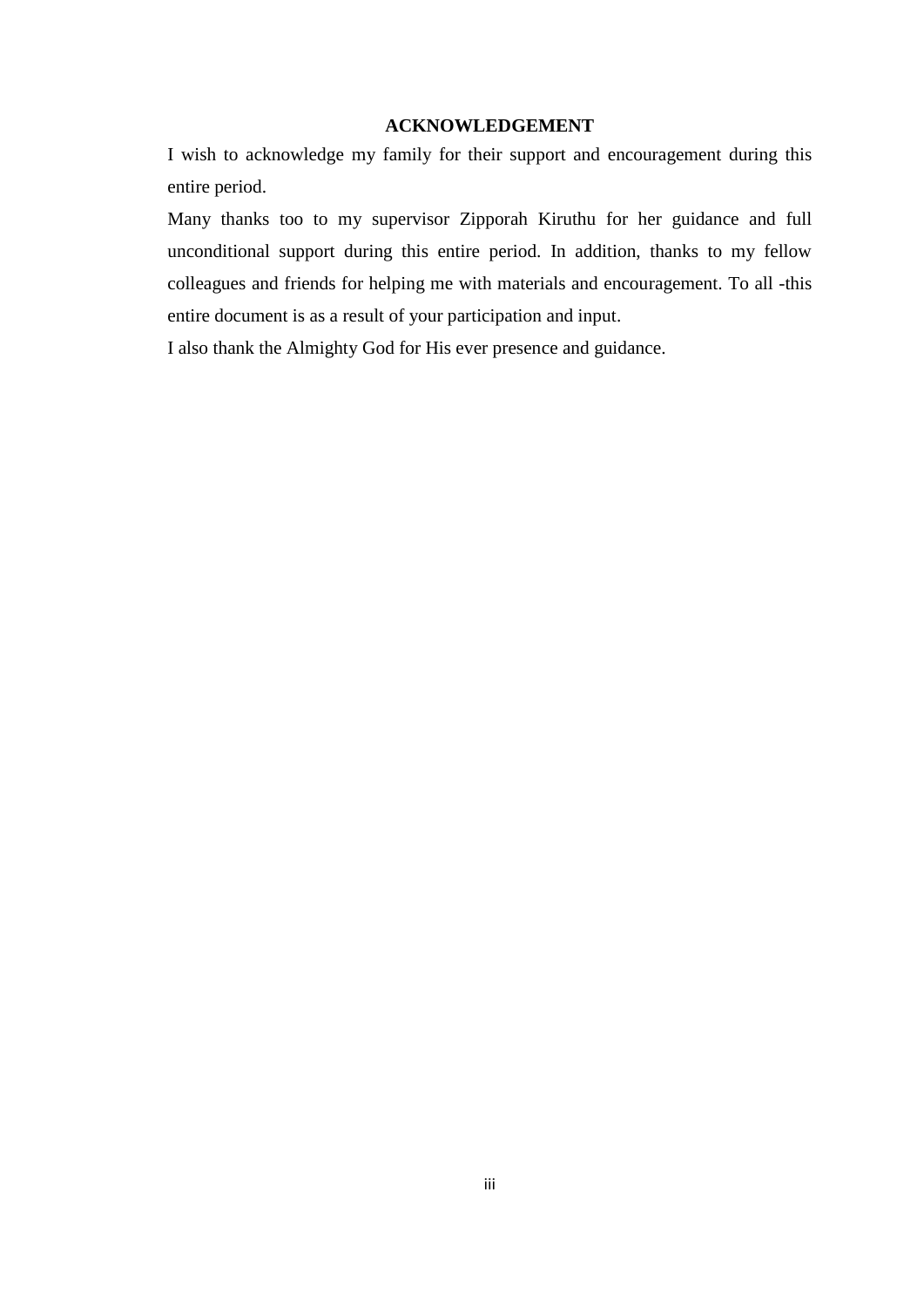## **DEDICATION**

<span id="page-3-0"></span>I dedicate this project to my parents and to my husband and children, for they have continuously supported me.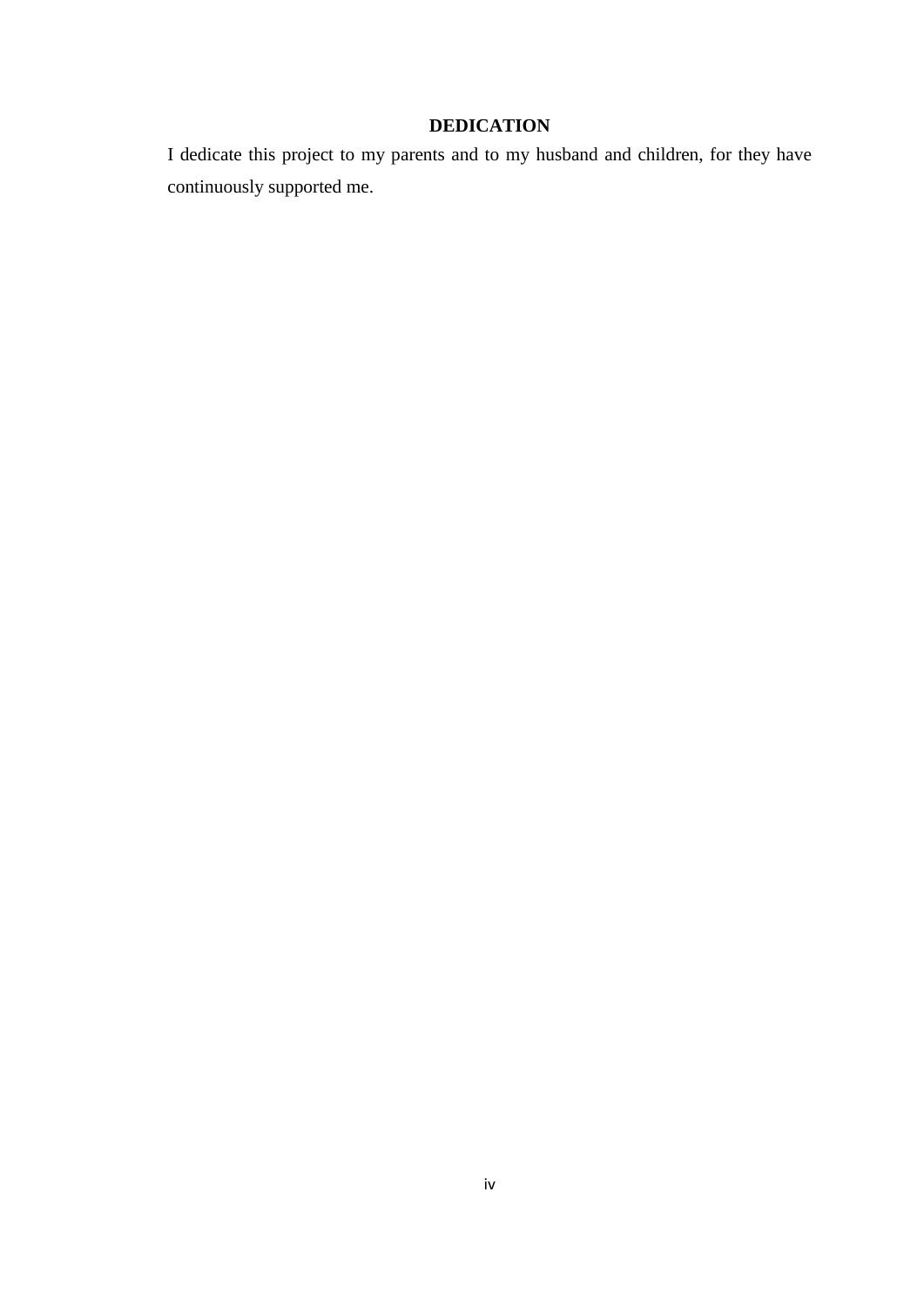<span id="page-4-0"></span>

## **TABLE OF CONTENTS**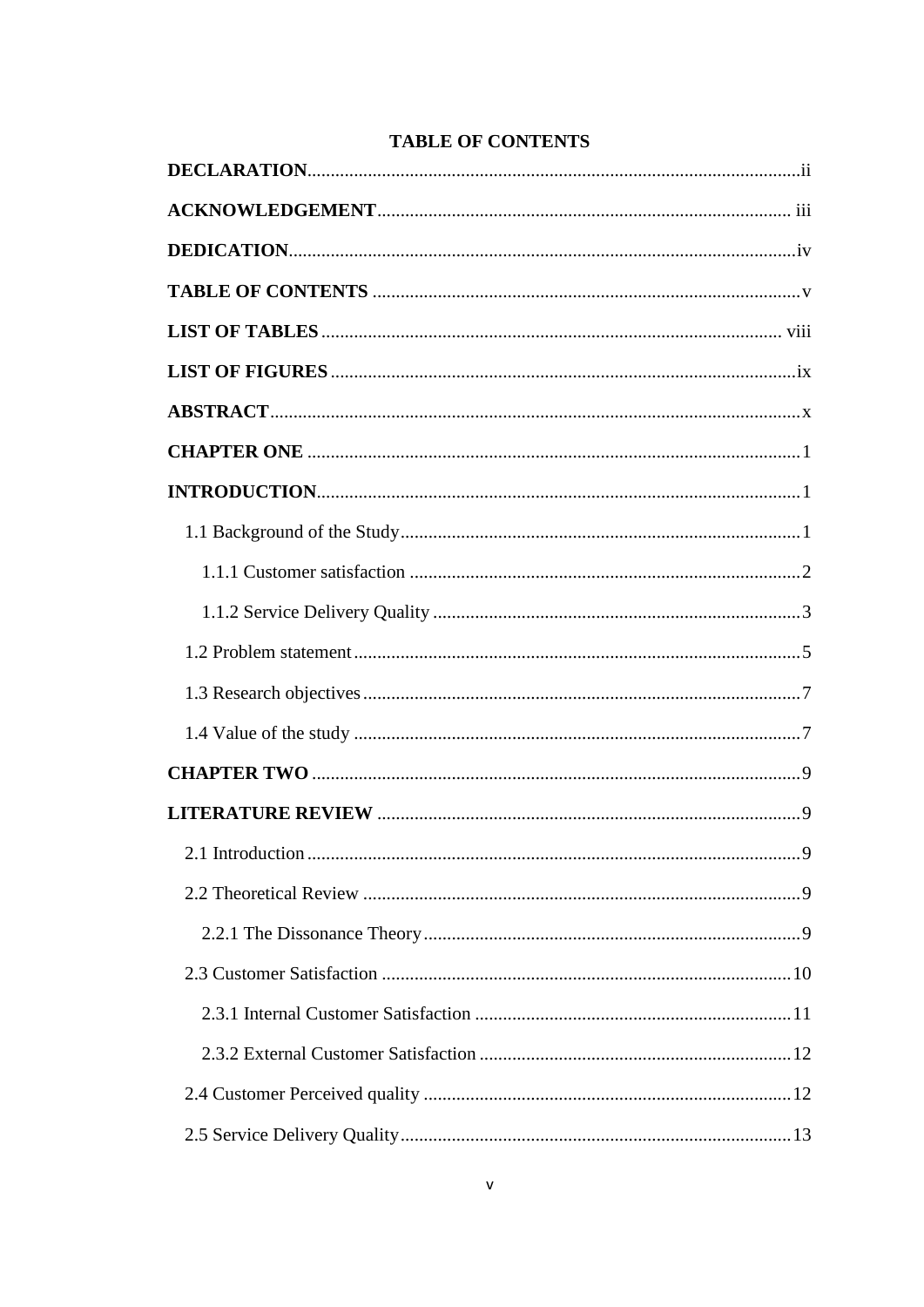| SUMMARY OF FINDINGS, CONCLUSIONS AND RECOMMENDATIONS 33 |  |
|---------------------------------------------------------|--|
|                                                         |  |
|                                                         |  |
|                                                         |  |
|                                                         |  |
|                                                         |  |
|                                                         |  |
|                                                         |  |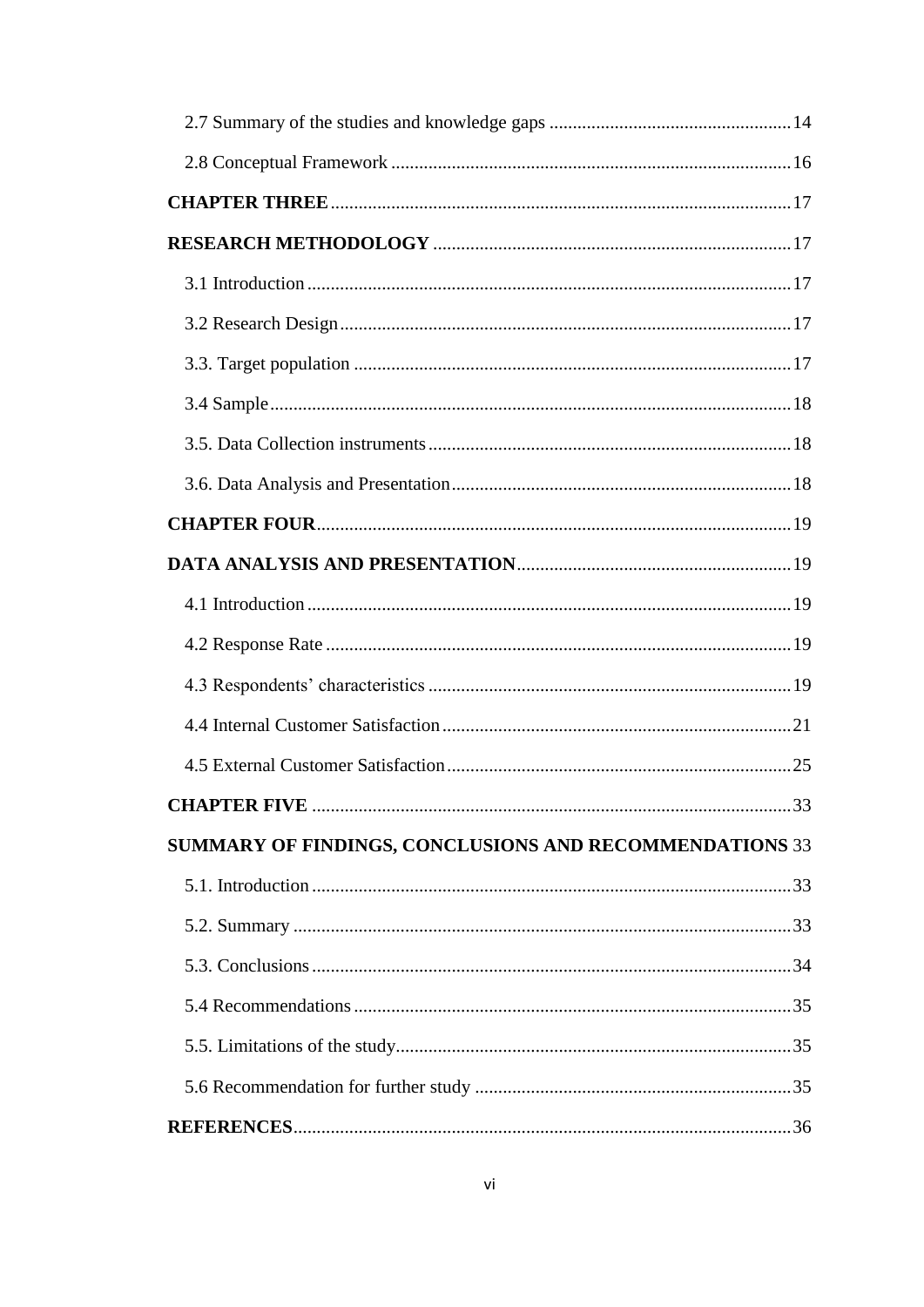<span id="page-6-0"></span>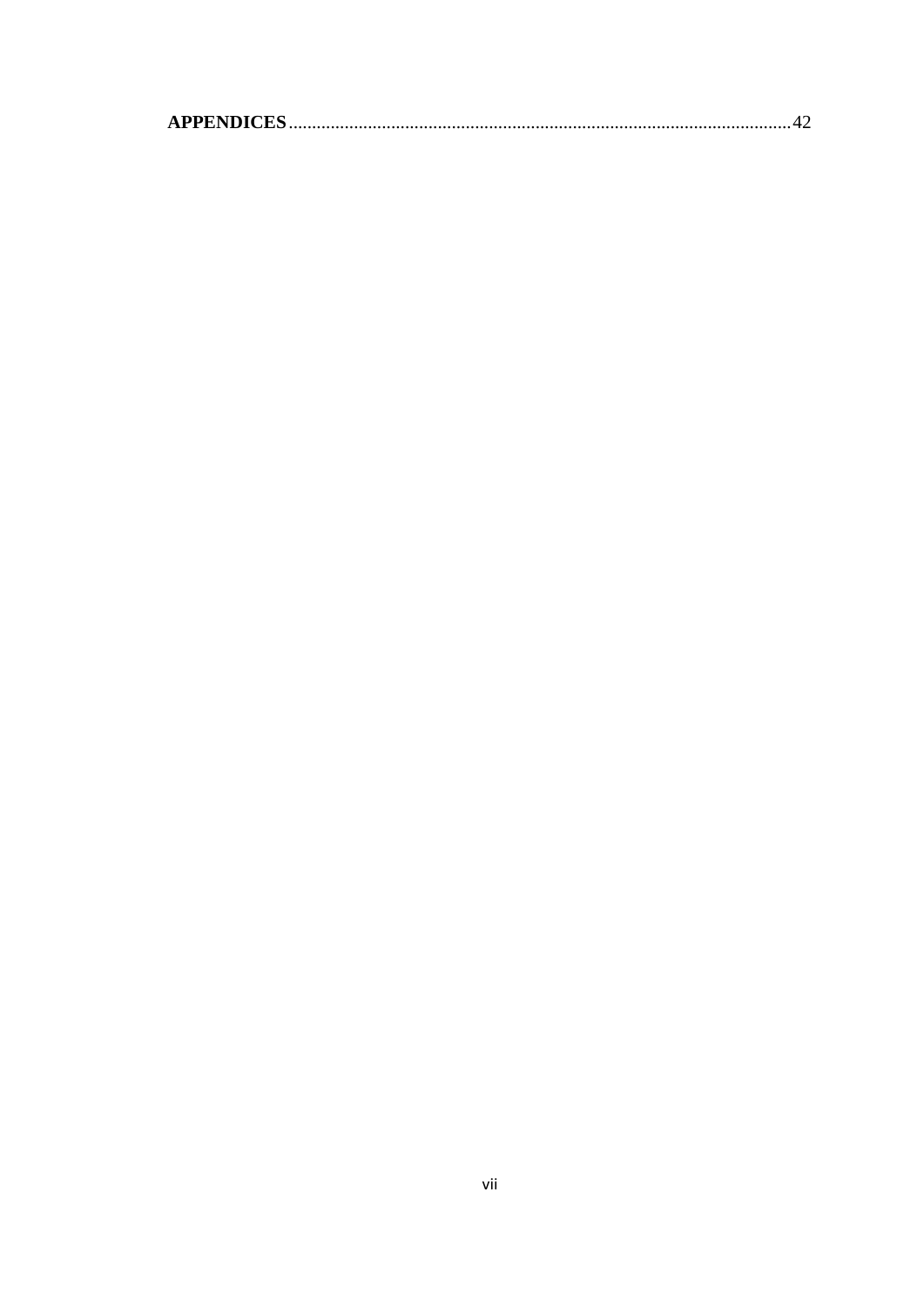## **LIST OF TABLES**

| Table 4.5 Satisfaction of the respondents and the colleagues in terms of internal |    |
|-----------------------------------------------------------------------------------|----|
|                                                                                   |    |
|                                                                                   |    |
|                                                                                   |    |
|                                                                                   |    |
|                                                                                   |    |
|                                                                                   |    |
|                                                                                   |    |
| Table 4.13 Extent to which internal customer satisfaction contribute to external  | 30 |
| Table 4.14 External customer recommendation to the firm towards its employees,    |    |
| Table 4.15 Other recommendations on attention of the management31                 |    |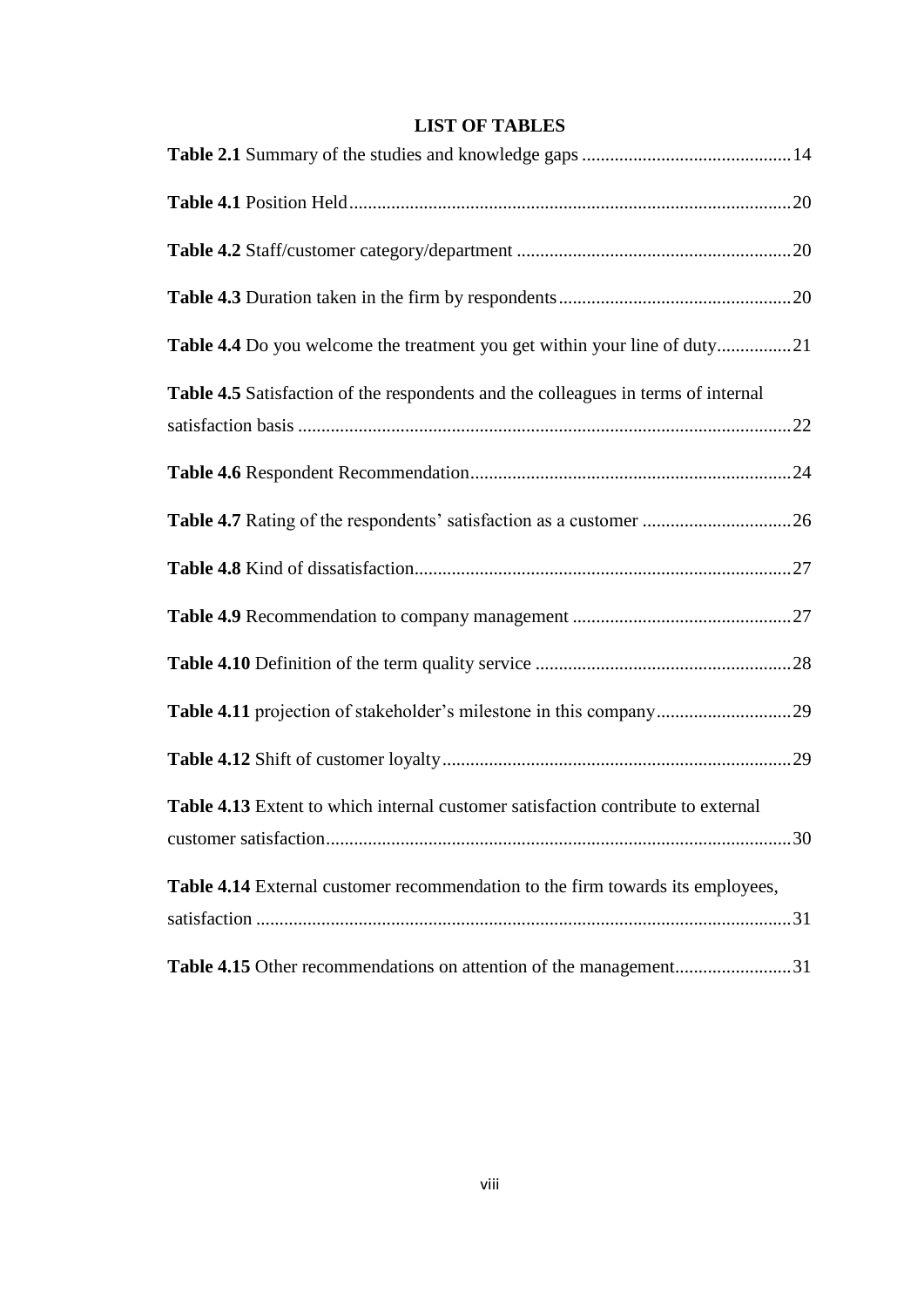## **LIST OF FIGURES**

<span id="page-8-0"></span>

| <b>Figure 4.2:</b> How do the factors above affect the overall quality assurance to the final |
|-----------------------------------------------------------------------------------------------|
|                                                                                               |
| <b>Figure 4.3</b> Whether the respondents welcome the treatment they get from the             |
|                                                                                               |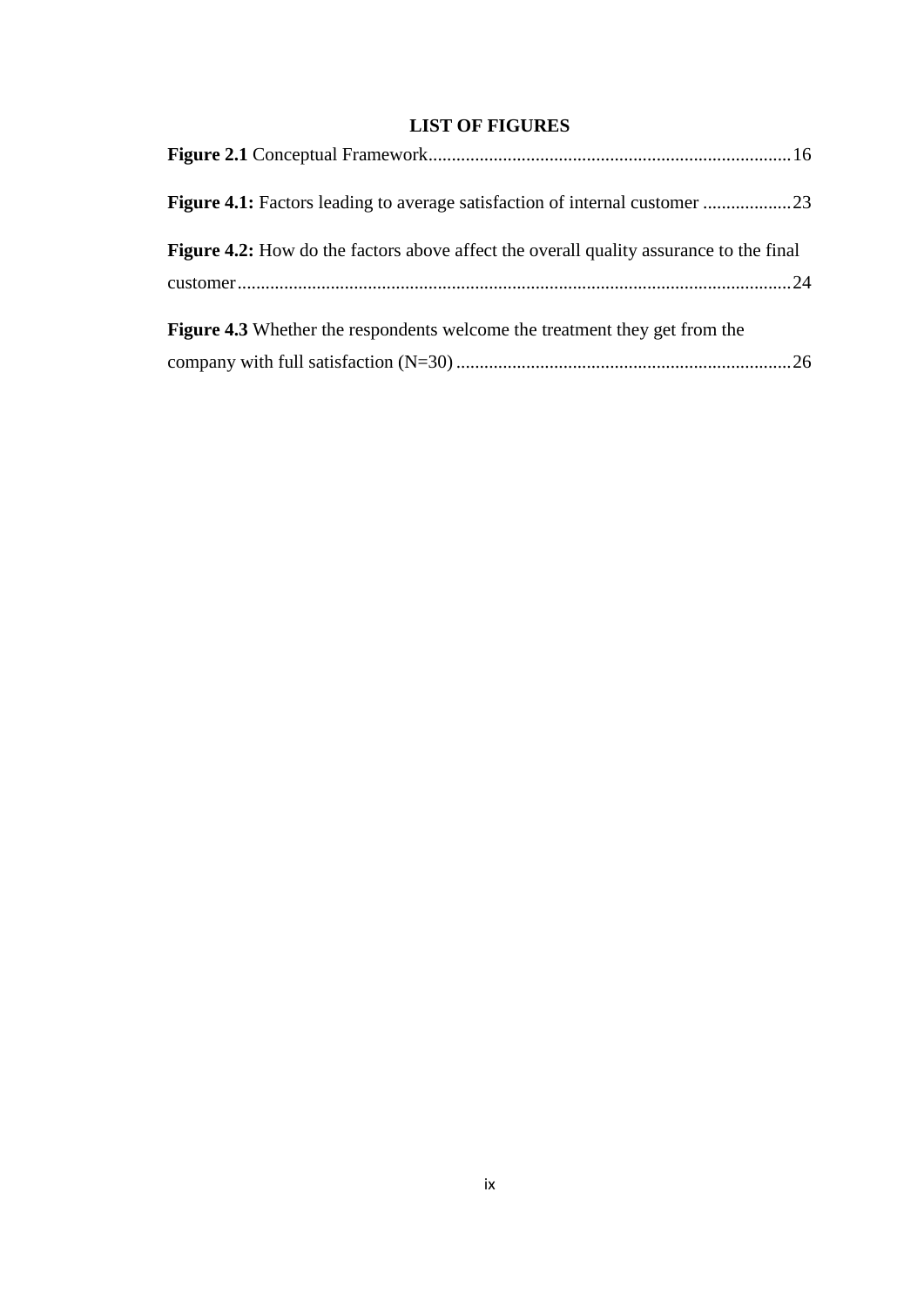#### **ABSTRACT**

<span id="page-9-0"></span>Customer satisfaction is often considered to be a very significant factor for thriving in today's fast globalizing insurance business and delivery of service quality, with internal and external customer satisfaction well thought-out as the most significant factor for gaining competitive edge in today's highly changing insurance business and service delivery quality. This research focused on establishing the level of internal customer and external customer satisfaction and insurance service delivery quality in Kenya. Specifically the study aimed at determining the impact of service delivery quality on customer satisfaction in Kenya, and also to establish perceived service quality that contributes to customer satisfaction in Kenya. The study was underpinned on the dissonance theory and problem statement hinged on key customer satisfaction factors. A descriptive survey design was used in studying the research problem. The target population included all the 51 duly registered insurance companies in Kenya: of which, a simple stratified random sampling technique based on a 30% gauge was done to give a sample focus of 16 insurance companies. A further bias sampling of one individual from each of the Human Resource and Operations department and also two customers randomly chosen from the walk-ins was used to give a total of 64 respondents. The researcher collected quantitative and qualitative primary data by use of open and closed ended questions in questionnaires that were subjected to by a drop and pick criteria. Descriptive data analysis with Statistical Package for Social Science (SPSS) version 21 and further refine in Microsoft excel was done, and presentation established by the help of mean, frequency and percentile tables and also by use of column and pie charts. From the 64 distributed questionnaires, 60 were filled and returned, giving a response rate of 94%. Majority of the respondents representing 51.7% came from the staff category, while the remaining 48.3% came from the customer category. However, there was a special category that overlapped the two categories. 96.7% of valid internal customer respondents indicated that they welcome the treatment they get within their line of duty; and further attributed job security, accommodative culture and employer appreciation as the main contributing factors. To further improve internal customer satisfaction, most of the respondents recommended lowering of job related stress and improving working conditions among others. 76.67% of the valid external customer respondents indicated that they welcome the treatment from the company with full satisfaction: those who do not, indicated that low quality services, unfriendly staff, higher premiums and poor communication as the main reasons. The study recommend that insurance firms should focus on enhancing employees reward systems and more staff training to increase motivation among the employees and improve insurance service delivery. Demonstrated desirable behaviors in service encounters increases employees satisfaction, their motivation, competencies, and commitment in insurance service delivery quality.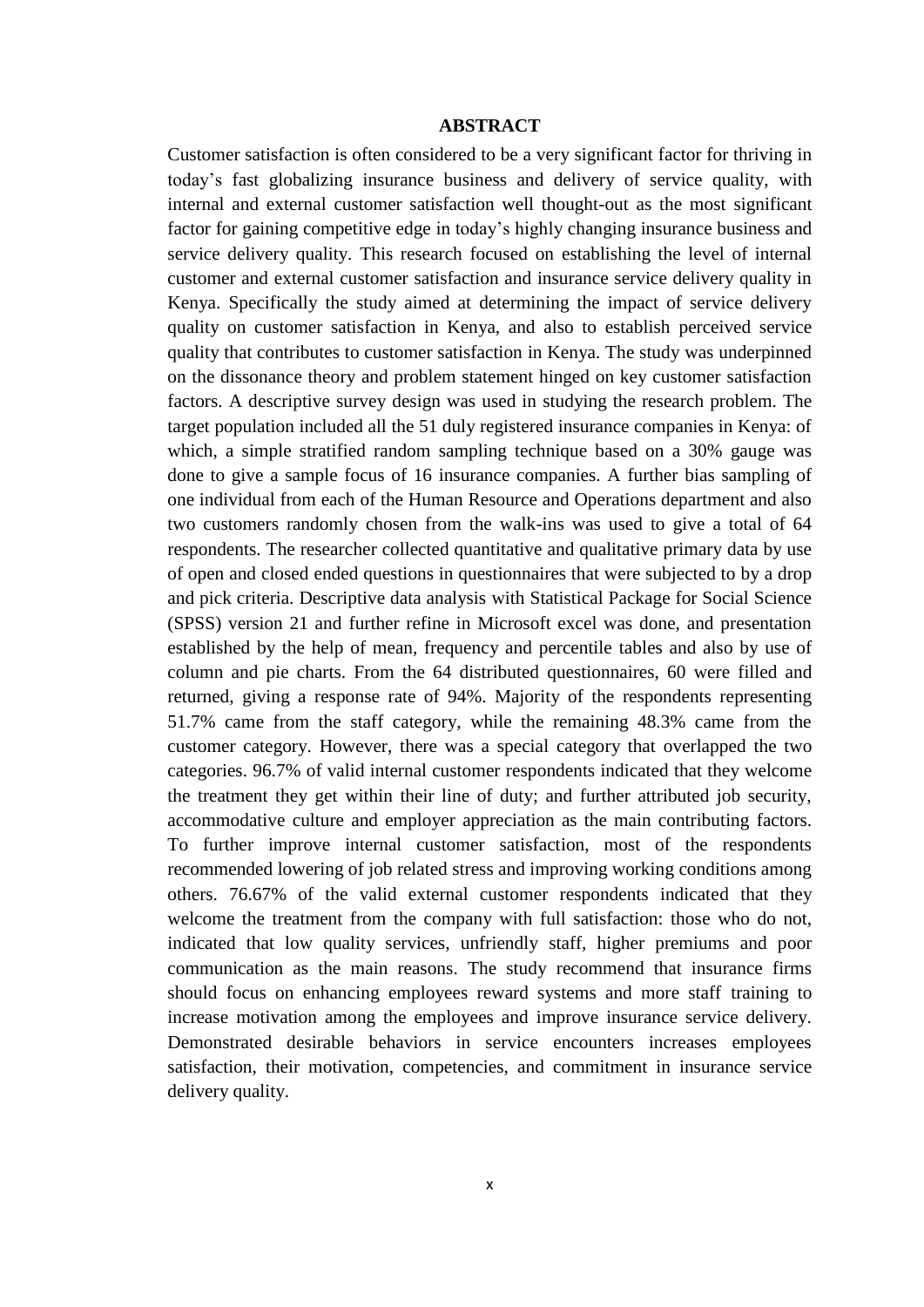#### **CHAPTER ONE**

## **INTRODUCTION**

#### <span id="page-10-2"></span><span id="page-10-1"></span><span id="page-10-0"></span>**1.1 Background of the Study**

The service industry has become very competitive and customers are increasingly becoming specific on the service delivery quality. Every organization is therefore keen on demonstrating that the services they are offering are customer-focused and that service delivery quality is being conveyed (Shahin & Samea, 2010). As a counter measure, organizations have been revising and instituting strategies to satisfy clients and achieve consumer delight (Kotler, 2006). According to recent studies, a highly pleased customer is approximately six times more expected to be loyal and to re-purchase and even commend a service/product to friends and family than a client who is only just satisfied. Limayem (2007) believes that pleased clients tell five other people concerning the good treatment, and that 5% increase in loyalty can intensify returns by 25% - 85%. Equally, a middling customer with a problem ultimately tells eight (8) to ten (10) other people. Customer satisfaction rising from customer service is a corporate priority today and important to the future growth and success. The significance of customer satisfaction within the insurance industry comprise: meeting the ever rising demands from the customers, endurance of businesses in a rivalry environmental set-up, contributing to the vigorous progress of the businesses which in turn contributes to the Gross Domestic Product (GDP) of the economy and growing competitiveness (Karanja, 2013).

Internal customers include all employees in an organization who receive products from preceding processes and further use them to serve the end customers, while external customers are those individuals that consume or purchase anything from an organization and face and select on who to purchase from (Bell *et al*., 2005). In this process, organizational personnel (internal customers) get results for the organization in return for inputs. Internal customer satisfaction has evolved to be considered the most essential aspect for succeeding in today's vastly volatile insurance business and service delivery quality. Kohli and Jaworski further states that in the prevailing dynamic competitive insurance market environment, the creation, maintenance and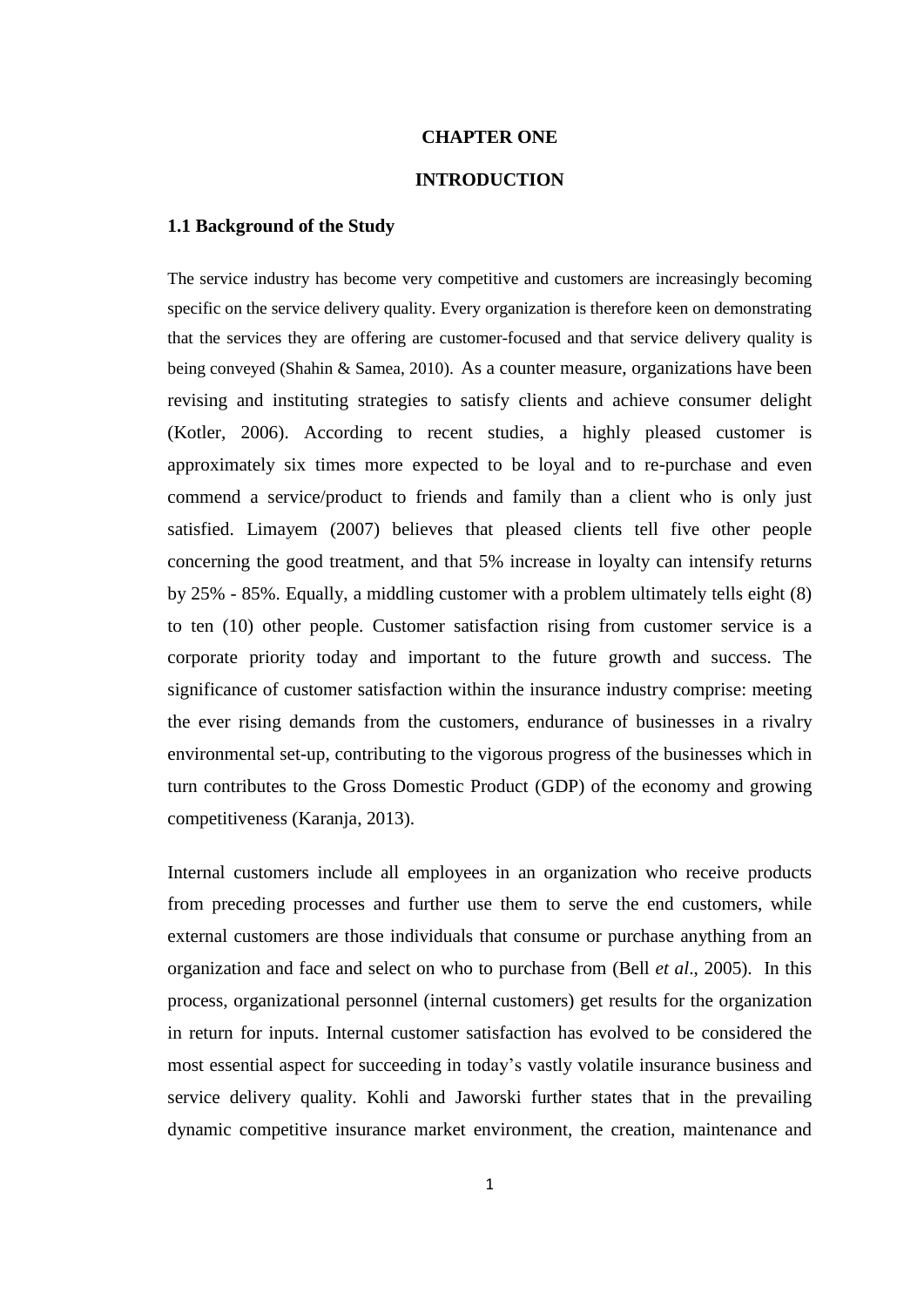enhancement of long-term employee's relationships have become essential to performance of insurance companies.

#### <span id="page-11-0"></span>**1.1.1 Customer satisfaction**

Oliver (1997: 2010) defined customer satisfaction as consumer's fulfillment response. It is a conclusive decree on a service or product outlook and feature, or the service or product itself, as long as a satisfying level of consumption-related contentment, and levels of under-or over satisfaction are set forth. Under this definition, Oliver did not focus on a customer rather on a consumer in the perspective that the consumer is the user of the service or product. While a customer performs payment for the service/product a possibility that she/he may not be the consumer exists. Considering Oliver's context, customers who make payment for a product/service but do not use should not be expected to attain the type of satisfaction or dissatisfaction that the user will have. So the concept of customer satisfaction is better understood to be about consumer satisfaction, rather than about satisfaction to that person who bought the product.

Schultz and Good (2000) asserts that the interaction of service providers with their customers majorly contributes to organizational failure or success, of which customer contentment is an acute performance indicator (Adsit *et al*., 1996). This means that for performance to be attained, service firms must emphasize more on both internal and external customer satisfaction. Taylor and Baker (1994) mentioned that Internal Customer satisfaction is generally acknowledged as top on substantial influence on the formation of consumers' future purchase intentions. Bell, *et al* (2005) also indicated that pleased internal consumers are also likely to convey quality service to the firm's external customer. Naumann & Giel (1995) further point out that external customers depend on the firm's personnel to attain their needs. These employees in turn depend on on each other for services, products, and operational support so as to attain or exceed external customers' needs.

Today's adverse competitive era exposes business to many challenges. However winning and retaining customers by giving them high quality products and service that meet and exceed their expectations is of outmost importance today. Considering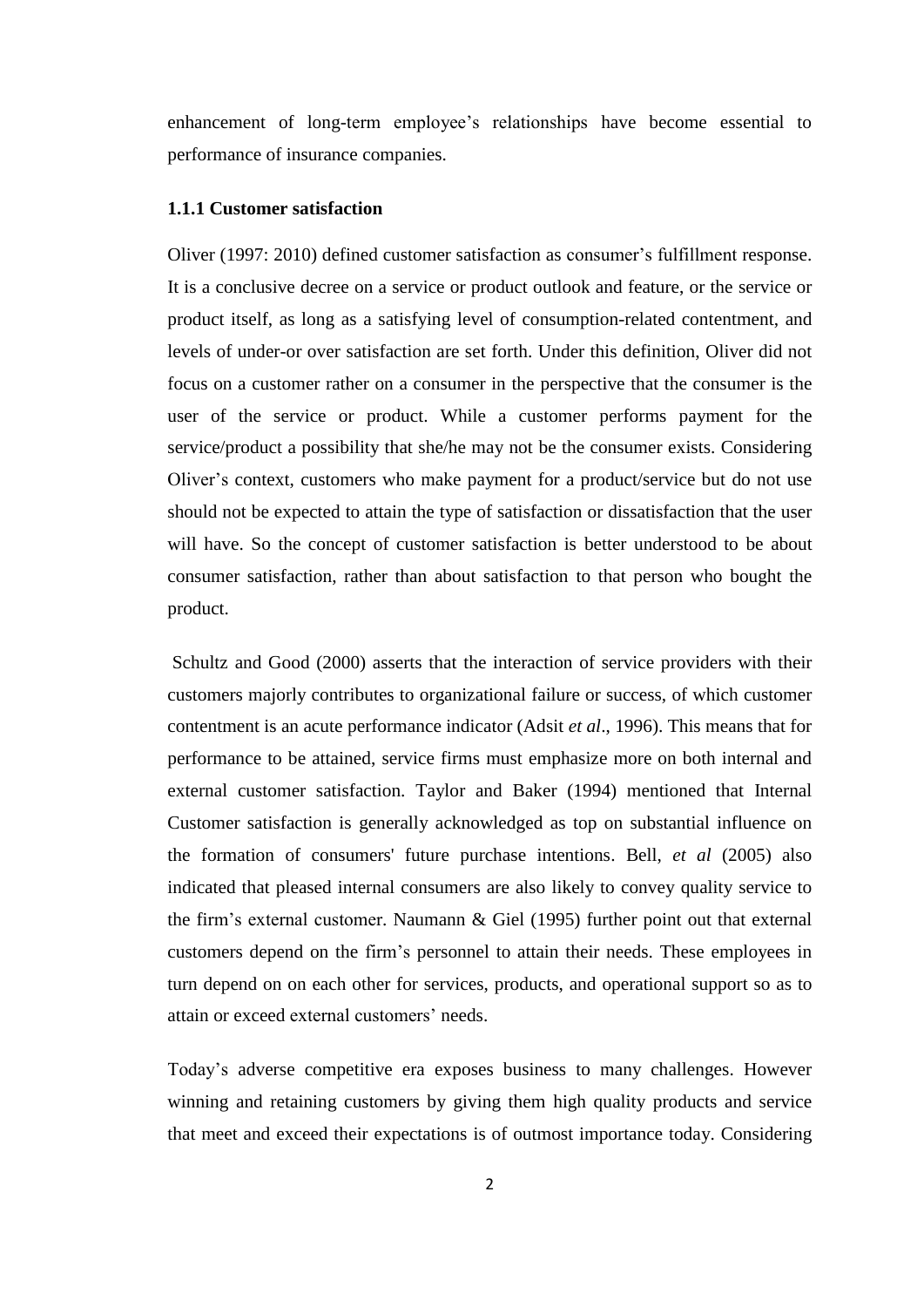that, a satisfied worker and customer are of great value to the organization. It therefore, becomes the duty of the management to build a mechanism that would ultimately generate gratification to their employees and customers (Kotler *et al*, 2006). Employees major, play a major role in determining if a customer would appreciate the utility or shift to their opponents for better and higher utility. According to Baruch (1998), this pushes firms to re-think about their policies because as Zeithaml *et al* (2006) argues, today's firms have recognized that they can compete more feasibly by doing things differently in terms of service quality and enhanced customer satisfaction.

#### <span id="page-12-0"></span>**1.1.2 Service Delivery Quality**

Kotler and Keller (2009) identified service delivery quality to be the entirety of characteristics and features of service that bear on its capacity to satisfy needs that are either identified or implied, while Fitzsimmons (2008) sees it as a time sensitive and immaterial experience done for a client acting in the co-producer role. In today's economy, service is everywhere and its importance is heightening from one decade to another with intense competition. This intense competition has always been encouraged by deregulation in both the financial and expert markets as well as the pressure from modern technology.

Services provision plays in three participative elements which include service environment, contact personnel, and other customers. These three elements together provide a sequence of actions that end to serving the customer in a rational manner. At service delivery quality stage, customer contact is always based on core service and additional services, and they become judgmental about the product quality by finalizing decisions on the suitability of the service. This gives reasons as to why contact personnel must give the right information and as customers' anticipation and experience get conflicted here (Wicks & Roethlein, 2009).

Service delivery quality depends on dimensions of service experience and expectations (Mwangi, 2010). With positive expectations and results, customers get a good experience and they do not notice any flaw, otherwise if experiences do not match expectations then they get unsatisfied (Isoviita & Lahtinen 1994). In the event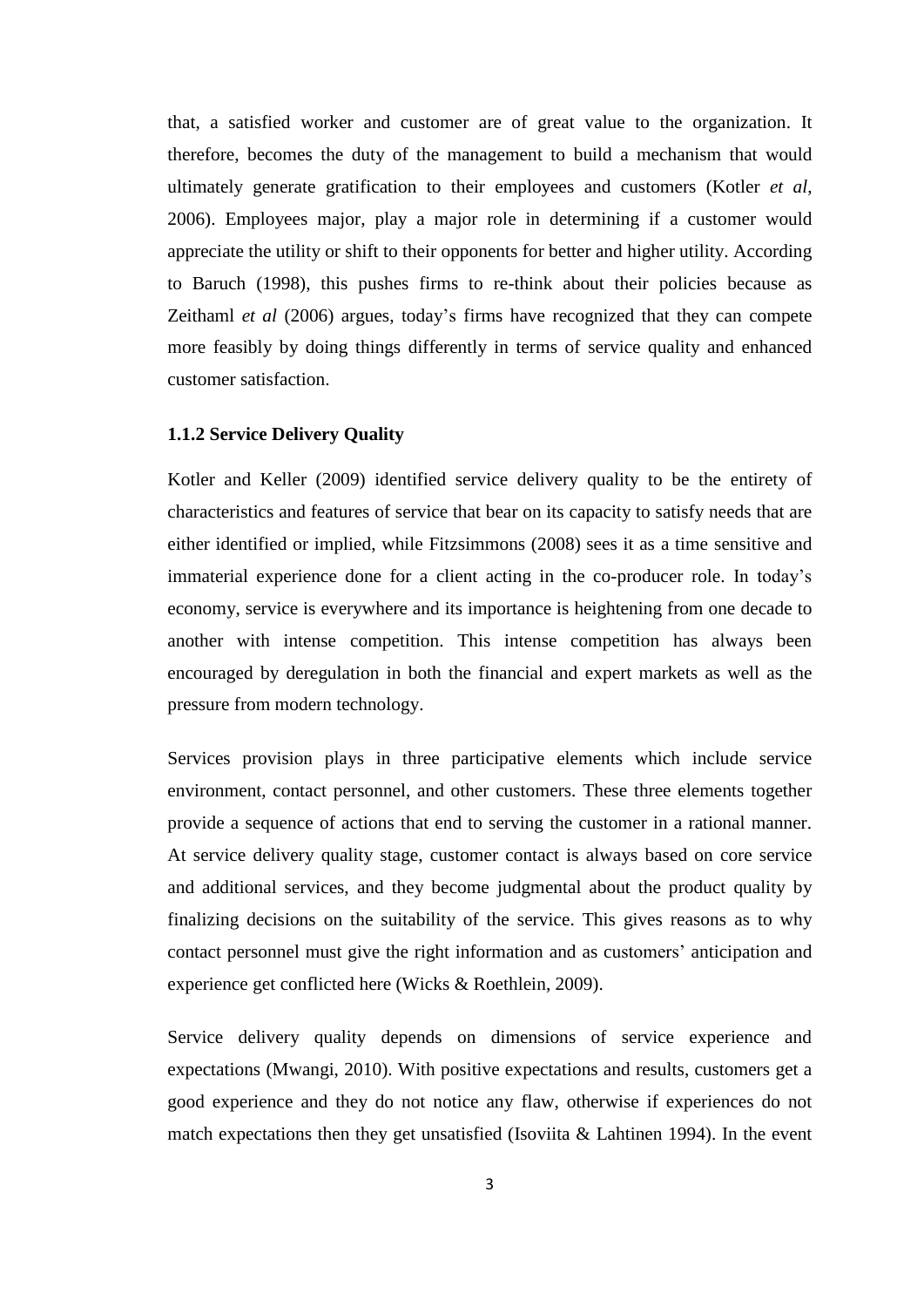of service delivery quality judgement, customers use reliability, responsiveness, assurance, empathy and tangibility to make the connection between their expectations and experience (Fitzsimons, 2006)

#### **1.1.4 Insurance Industry in Kenya**

According to the Association of Kenya Insurers (AKI) annual report (2015), the economic growth in Sub-Saharan Africa (SSA) slowed from 5.1% in 2014 to 3.8% in 2015. Among these SSA countries, with a total of 51 duly registered insurance companies, Kenya contains the utmost sophisticated insurance sector and regulatory framework with a premier level of insurance penetration (Insurance Regulatory Authority report, 2015). However, other countries are also increasingly becoming aware of the significance of insurance for social and economic progress, and their governments and regulators are collecting their forces to nurture progression of an active insurance industry. This nurturing includes elimination of derelictions, such as abolishing bogus insurance policies/companies, non-payment of legitimate claims, and the implementation of a "cash and carry" principle that indicates that an insurer can only give a policy after receiving the premium payment.

Over the years, the insurance industry in Kenya has persistently endeared itself to the potential and existing customers by use of innovative products and a substantial enhancement delivery platforms, assuring clients of superlative services delivery. This has been boosted by the establishment of the Insurance Regulatory Authority (IRA) in replacement of Commissioner of Insurance. Apart from IRA instilling assurance in the regulatory framework in this insurance industry, it has likewise introduced new criterion for growth, ethics and management of the insurance investments in Kenya.

Equally, efforts are also being made by insurance industry players to support the Association of Insurance Brokers in Kenya (AIBK) and the Association of Kenya Insurers (AKI) who are progressively paying off with more consumers pledging to come on-board. The service providers are also improving the quality of their services and products as well as the expansion strategies. Insurance companies are not only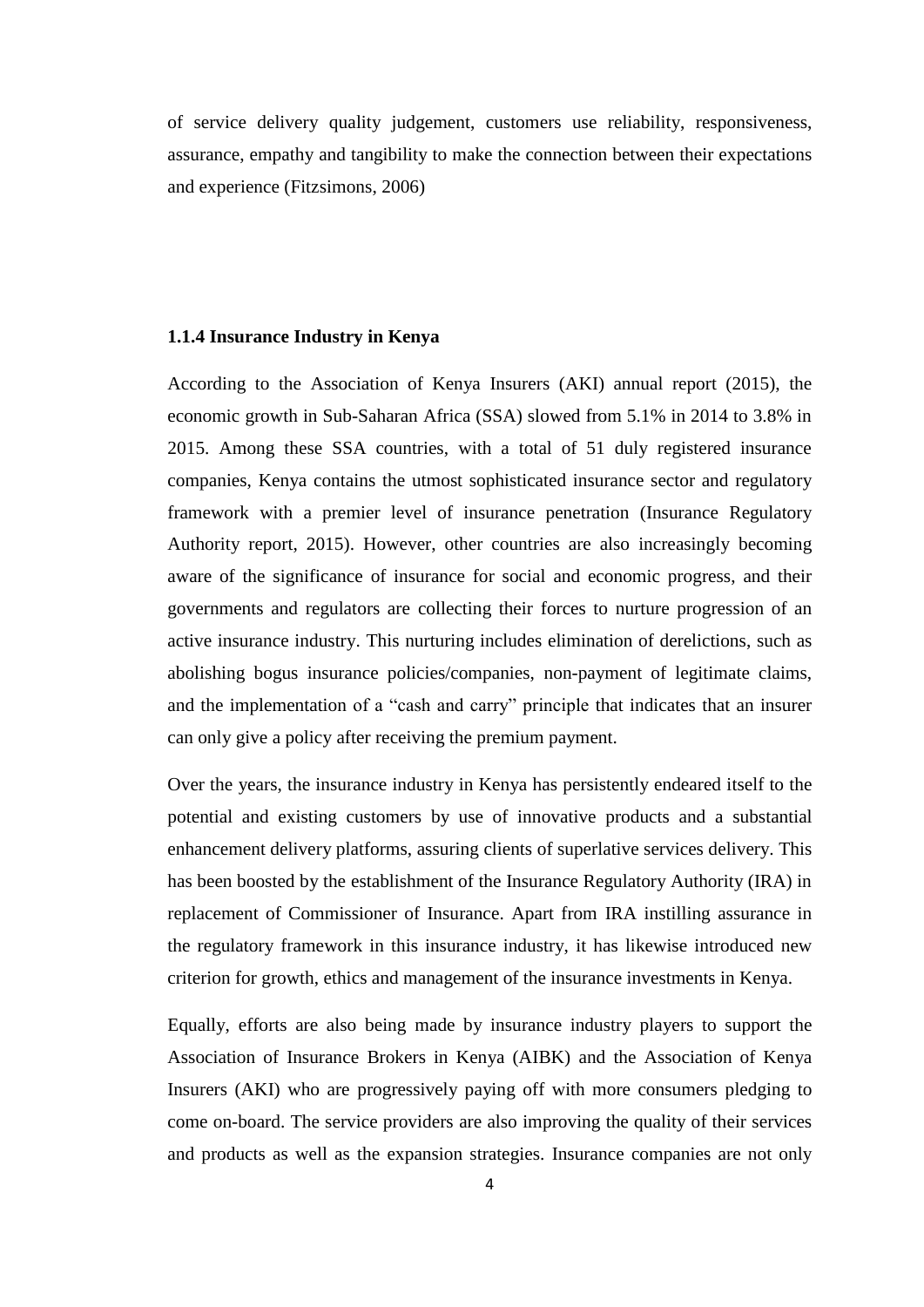ardent on recovering the apt outlook of the industry but are also concerned with eliminating scoundrel practitioners who have aided in planting the germ of mistrust that continues to affect the penetration rate of insurance services in the country.

Experts in insurance, including the IRA, AKI, AIBK, and the insurance underwriters, are implementing innovative tactics that are intended to ensure the industry claims the esteem they deserve and that customers numbers are growing and that they are also becoming essential conduits to driving insurance growth so as to counter the limiting views that insurers' intention is to swindle the public with no yield from the lucrative covers presented. With deep consultation with regulators, representative' body and affiliate associations, insurance companies are constructing innovative products that are friendly to clients.

## <span id="page-14-0"></span>**1.2 Problem statement**

Apparently, customer satisfaction: which is a core performance gauge in serviceoriented firms, highly depend on service delivery quality among other factors. As pointed out by Oliver (2010), customer satisfaction depends on one's judgement on a product or service in consideration of subjective pleasure levels. To increase the positive pleasure indicated by Oliver, service providers have to play a major role of interacting with their customers so as keep track of the various concerns and requirements set forth (Schultz & Good, 2000). Internal Customer satisfaction is an important issue for managing operations in financial and service based organizations (Zeithaml *et al*, 2006). As an employee who inputs to the organization, internal customers determine the service delivery quality that the external customer receive (Bell et al., 2005). These quality assurance brought in by the internal customer acts as a link between the operational setup and the returns from the operational environment (Johnson, 2005). Wicks & Roethlein (2009) pointed out that firms that steadily gratifies their clients, attain higher withholding levels and superior productivity due to improved customer loyalty.

Kenya's insurance industry is a major player in the Financial Services Sector of the Kenyan economy (Wachira, 2013). This sector has been having a steady growth of averagely 14% per annum from time immemorial to date (Insurance Regulatory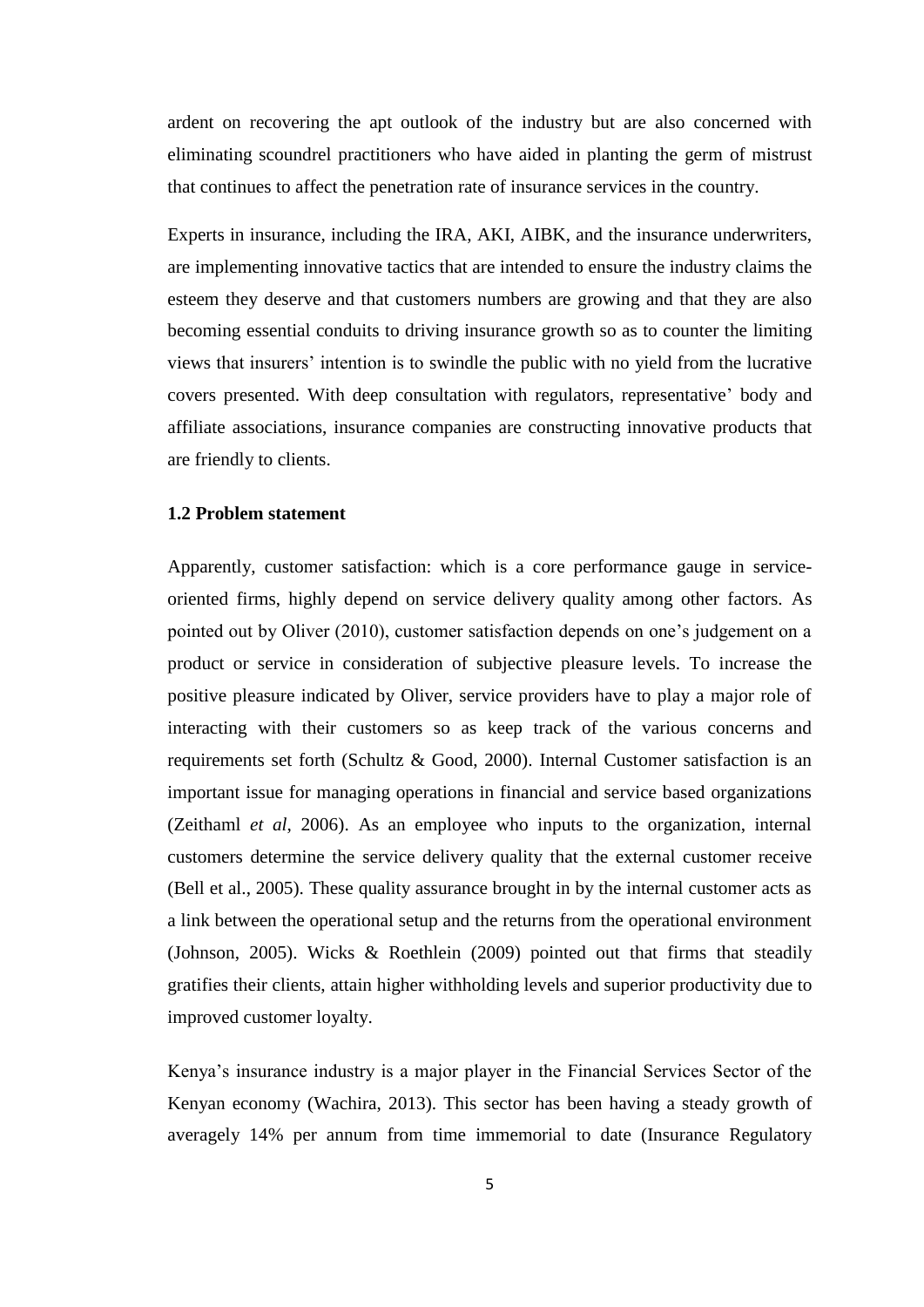Authority reports, 2012,-2015). However, the growth has seen the industry develop a very strong and competitive market force due to the many participants enticed by the insurance act CAP 487 that deregulates therein (Ndung'u, 2013: Gitau, 2013). One of the most prioritized strategies are those responsible for maintaining an organizations' customer base, May it be internal (employees) or external (buyers and consumers). With this focus, the industry has taken several steps ahead to ensure that it lives to expectations of economic experts. In the process, the insurance players have realized the importance of creating a customer management system that incorporates both internal and external customers.

Sharmin (2012) on Moon Travel Limited's customer satisfaction and Nguyen (2014) on "measuring customer satisfaction on perceived service quality" came up with many recommendations including staff training and improvement of service environment. Shahin & Abandi, (2011) indicates that there exists a high correlation between customer satisfaction and loyalty in relation to motivational, emotional and trust dimensions. Shahin and Samea (2010) made a critical argument on service quality gap models. In their discussion, they mentioned that high service delivery quality is vital and essential for competitive edge and further indicated that the model of service quality gaps is the most appropriate one as it enables practitioners and managers to identify quality problems and help improve efficiency.

A number of scholars have researched on customer satisfaction. Wanjohi (2002) focused on strategic planning by Insurance companies in Kenya. In his findings, he expressed great concern for strategic focus on internal and external customers. Ogolla (2005) and Swalehe (2005) carried out studies with Ogolla studying on application of standard strategies by Insurance companies in Kenya and Swalehe covering strategic issue management in Insurance companies in Kenya. Both of them focused on strategy formulation but only had a minor view of customer satisfaction and service quality. Mwangi (2010) carried out a study on effect of customer relationship management practices on client satisfaction amongst internet Service Providers in Nairobi. The study found that through customer services, adoption of technology, better training of customer and effective leadership enhances customer relationship management in organization. Murekio (2010) analyzed customer satisfaction and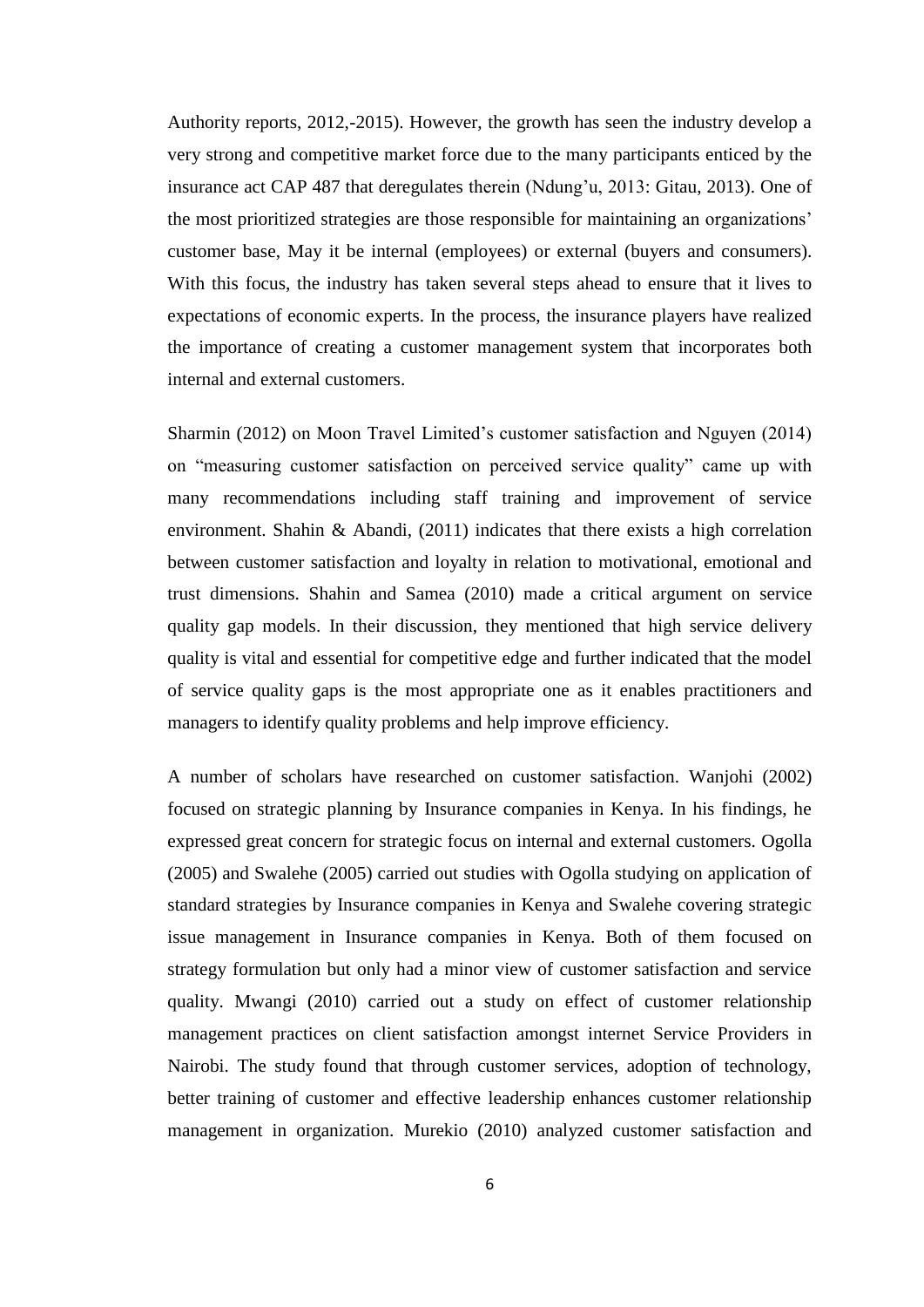income yielding at Safaricom Retail Centers in Nairobi and found that improving customer satisfaction increases company's profitability and more earnings.

This research therefore tried to fill the prevailing knowledge gap by identifying the "impact of service delivery quality of insurance service on customer satisfaction in Kenya". The study therefore sought to respond to the following questions: what is the impact of internal customer satisfaction on service delivery quality of insurance service and how does it affect external customer satisfaction in Kenya? Which perceived insurance service delivery quality values form the basis of customer satisfaction in Kenya?

#### <span id="page-16-0"></span>**1.3 Research objectives**

The general objective of the study was to establish the level of internal customer and external customer satisfaction and insurance service delivery quality in Kenya. Specific objectives included;

- i) To determine impact of service delivery quality of insurance on customer satisfaction in Kenya.
- ii) To establish perceived service quality that contributes to customer satisfaction in Kenya.

#### <span id="page-16-1"></span>**1.4 Value of the study**

This study will be significant to administration of insurance companies as it will help them achieve understanding on impacts of employee's contentment on service delivery quality hence pursue tactics that develop this satisfaction so as to enhance growing productivity. Service delivery quality will draw-in and merge-up customer's anticipations causing Insurance Companies to advance in terms of performance.

The regulators and policy makers including the Insurance Regulatory Authority (IRA) will be presented with an opportunity to apprehend the current state of the Insurance industry. This will inform strategic decision makers to formulate cognizant strategies concerning enhancement of employee's satisfaction with focus on driving service quality delivery in insurance industry.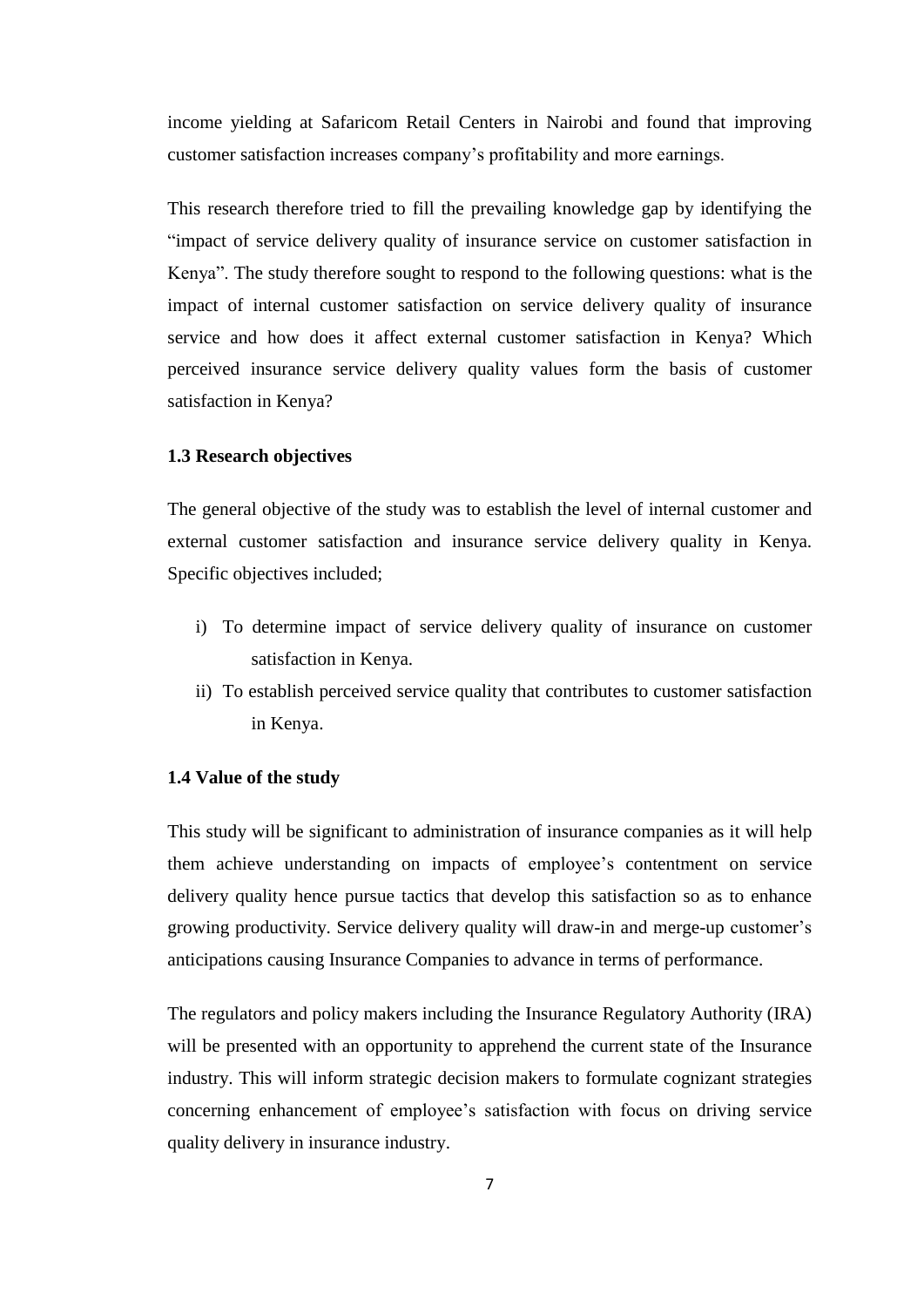This study will also offer a basis for further study referencing. Researchers and scholars will draw value from this study as they will expansion their understanding on customer satisfaction and service delivery quality.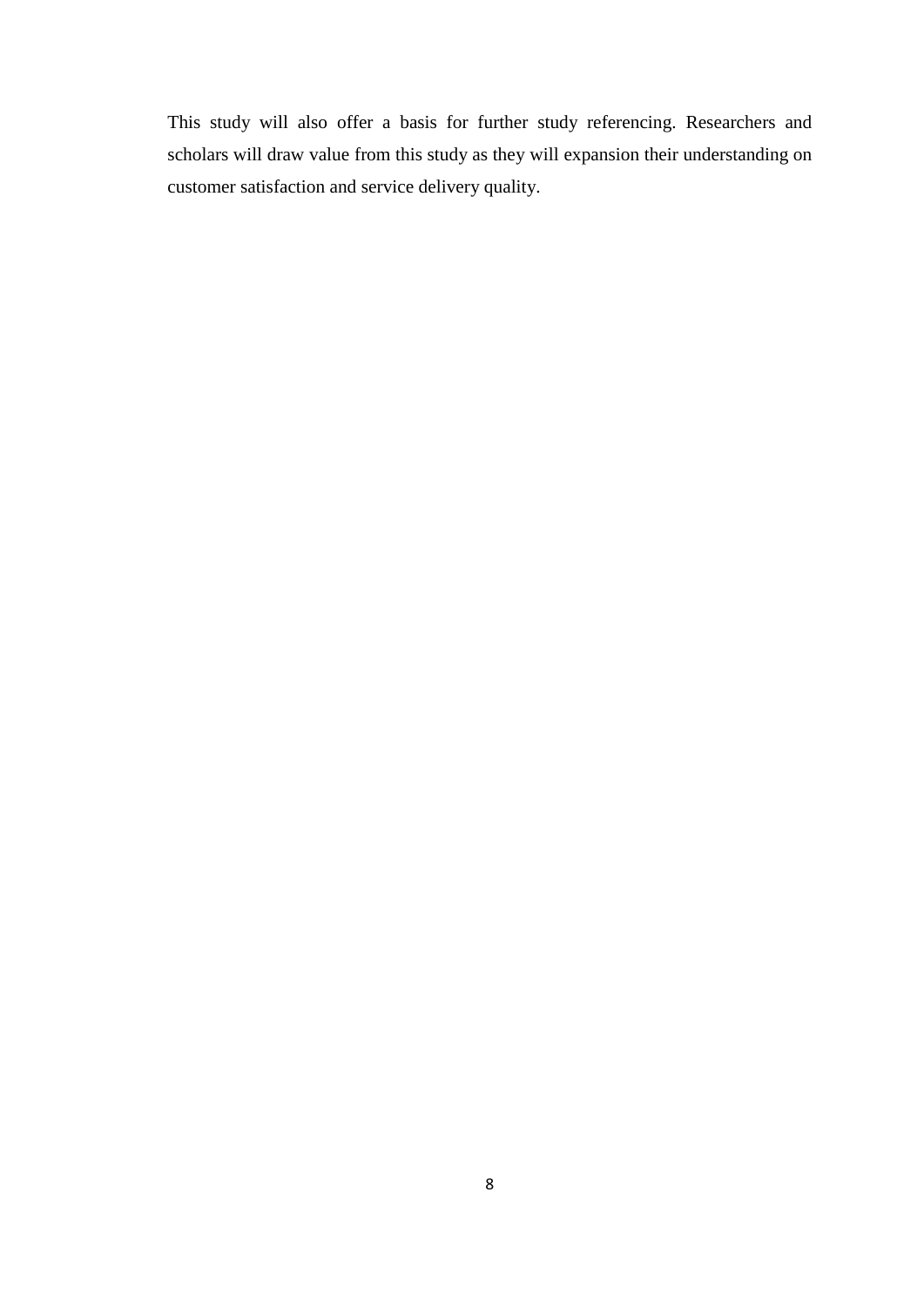#### **CHAPTER TWO**

#### **LITERATURE REVIEW**

## <span id="page-18-2"></span><span id="page-18-1"></span><span id="page-18-0"></span>**2.1 Introduction**

This chapter presents the literature review on customer satisfaction and insurance service delivery quality. The chapter addresses theoretical review, empirical review, summary, research gaps and conceptual framework.

## <span id="page-18-3"></span>**2.2 Theoretical Review**

Wachira (2008) states that customer behavior literature has traditionally advocated that customer satisfaction is a comparative notion, and it is umpired against a standard. Subsequently, during its development, quite a number of diverse opposing theories grounded on several standards have been advanced for elucidating customer satisfaction. In view of this, the theoretical background for this study will be supported by the dissonance theory.

#### <span id="page-18-4"></span>**2.2.1 The Dissonance Theory**

The Dissonance Theory indicates that a customer or individual expecting an aboveaverage service and ends up receiving a minimal valued service would identify the discrepancy and realize a cognitive dissonance (Cardozzo, 1965). Meaning that the discrepancy creates a psychological discomfort in the individual (Yi, 1990). Oliver (1977) indicates that this theory assumes that after experience, evaluations are mainly as a function of the anticipation levels or as the charge of identifying disconfirmation and is thought to be emotionally uncomfortable. He further indicates that on this basis, customers are postulated to perceptually alter anticipated discrepant performance in order to match with early anticipated level. Jones (2002) contends that customers/consumers might elevate their assessment on services when the associated costs are high. Final result otherwise, etc.

In this study, dissonance theory signifies a post-evaluation of the insurance service delivery quality on customer satisfaction and its anticipated consequences on the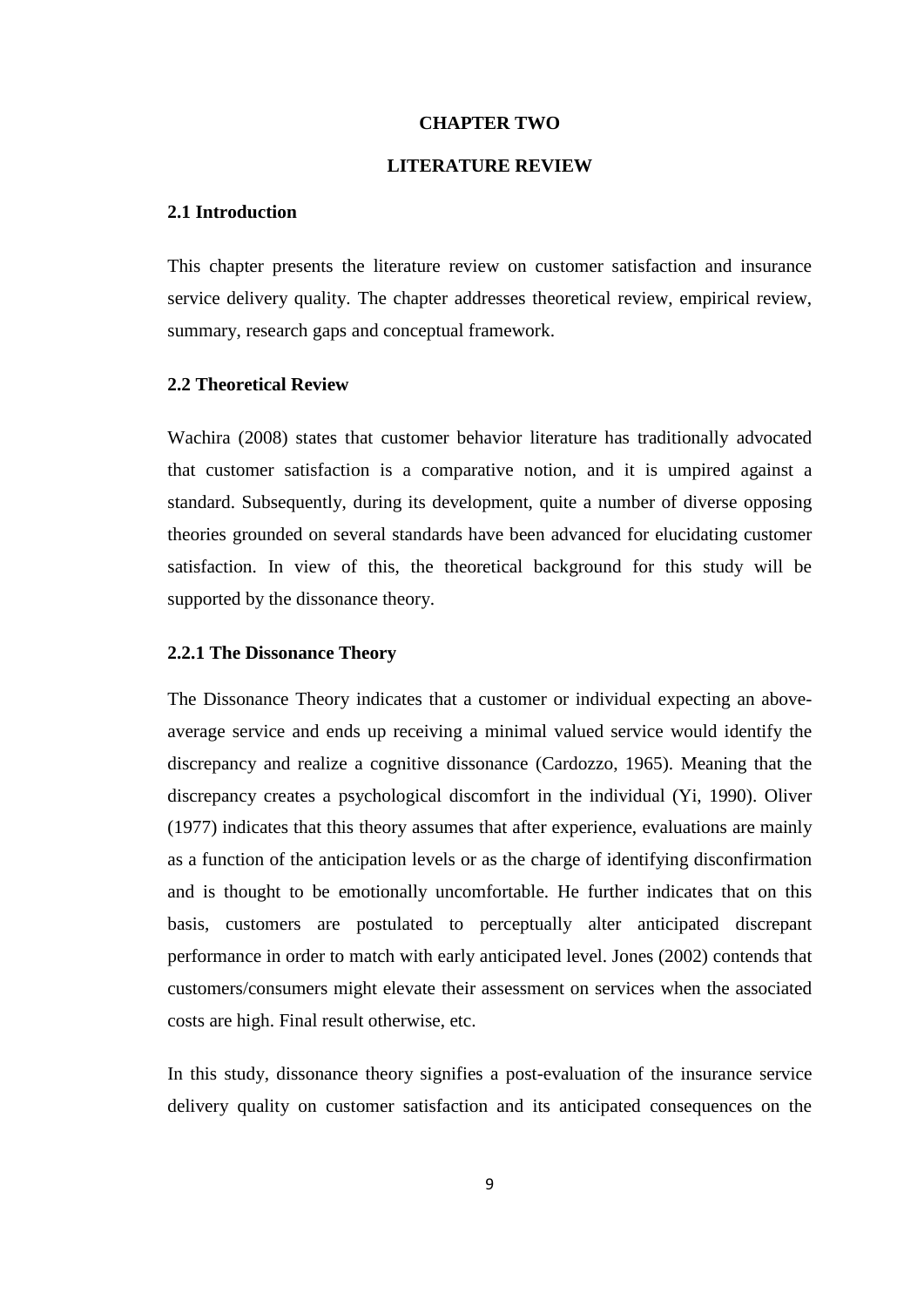industry; as it's believed that if customers shy off from solving the dissonance issues, then they are at liberty to take the service-provider abandonment action.

The Dissonance Theory subsidizes towards the appreciative of the fact that anticipations are not inert in the fact that they may be varying in the event of using or service transfer experience. This indicates that as a customer progresses from one service exposure to the next, say from the front office reception to the underwriter, their expectations about the service delivery quality provision may be altered in accordance to the utility conclusion of the earlier encounter i.e. at reception. But this does not mitigate the fact that those customer responding, on this poor service delivery quality, by terminating their contract can uphold otherwise. Hence it's the duty of the service provider to ensure that they are offering the best service delivery quality to avoid dissatisfaction and resulting reactions (Cross, 2000).

Competition in the Insurance Industry has become very stiff and service delivery quality is one very important competitive aspect that can create a differentiated advantage among industrial players in Kenya. Quality service delivery reduces the effects of dissonance and increases level of customer satisfaction either to internal or external customers.

## <span id="page-19-0"></span>**2.3 Customer Satisfaction**

According to Oliver (1980), customer satisfaction is an emotive response which influences customers' attitude. Kotler & Armstrong (2010) defines customer satisfaction as the level at which a product's or service's alleged performance counters the buyer's anticipations. They further indicate that a customer's satisfaction happens when the client is matching an actual product/service performance with respective anticipations of the service: where the difference will create three types of disconfirmation; negative, positive and zero disconfirmation. Bearden and Teel (1983) indicates that the achievement of consumer contentment is significant since it is supposed to raise the vital objective of repeated business, loyalty from customer and positive rumors. Anderson, Fornell and Lehmann (1994) described customer satisfaction to be an amassed consumption experience.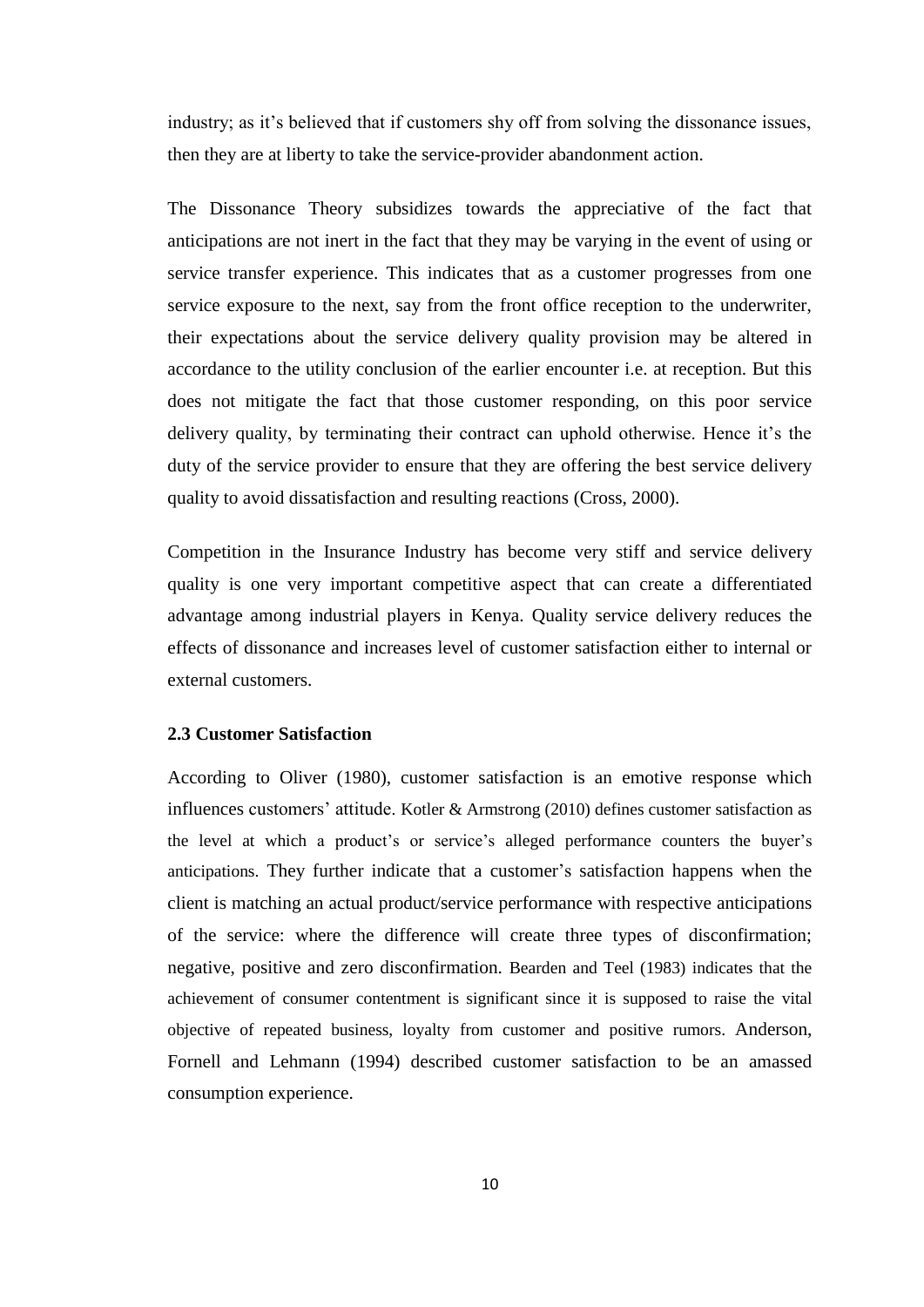Many researchers have indicated that service delivery quality contain direct influence on customer satisfaction, especially in the highly-commitment conditions (Churchill & Surprenant, 1982; Kotler, 2006; Patterson, 1997; Evans et al., 2006). Most times much dissatisfaction or satisfaction is engraved in service transfer since services are fairly defined by the transfer situation in that the service provider impacts satisfaction. Service provider's personnel that interact with clients play a major role in the company's prosperity or failure and customer satisfaction is a vital performance gauge (Schultz & Good, 2000).

Simply evaluating on market share and sales volume is not enough to help develop strategies on maintaining the customers or even improving the customer affiliation in an extremely competitive environment, but also enhancing employee commitment. Hence, prosperous service providers should pull their attention on both their employees and their customers, on the fact that employees are the ones who come in face with customers and are responsible for customer satisfaction. Numerous firms have progressively acknowledged the importance of viewing service personnel as customers, and to drive all focus on both external and internal customer satisfaction (Piercy, 1992; Kotler, 2006). Therefore, the front-line service offering staff would be regarded as internal customers so as to improve effective customer contact.

## <span id="page-20-0"></span>**2.3.1 Internal Customer Satisfaction**

George (1990) states that if the organization offering the service expects its contact employees to perform excellently with clients, it must ensure that it does the same with its employees first. In a study by Schneider (1980), a confirmation that satisfaction at work is one of the most important primary reasons as to why employees deliver quality services. Schneider (1980) and Vranesevic et al (2002) indicate that an employee's attitude is a vital element for performance of a service firms. Expectations of internal customers especially the forefront ones to the service delivery need to be understood as they are the main connection to the external customers and at the same time they perform an essential role in the external customer absorption.

Yoon and Suh (2003) describes that a high rate of employee contentedness is directly correlated to a lower turnover rate in business. Consequently, it is every employer and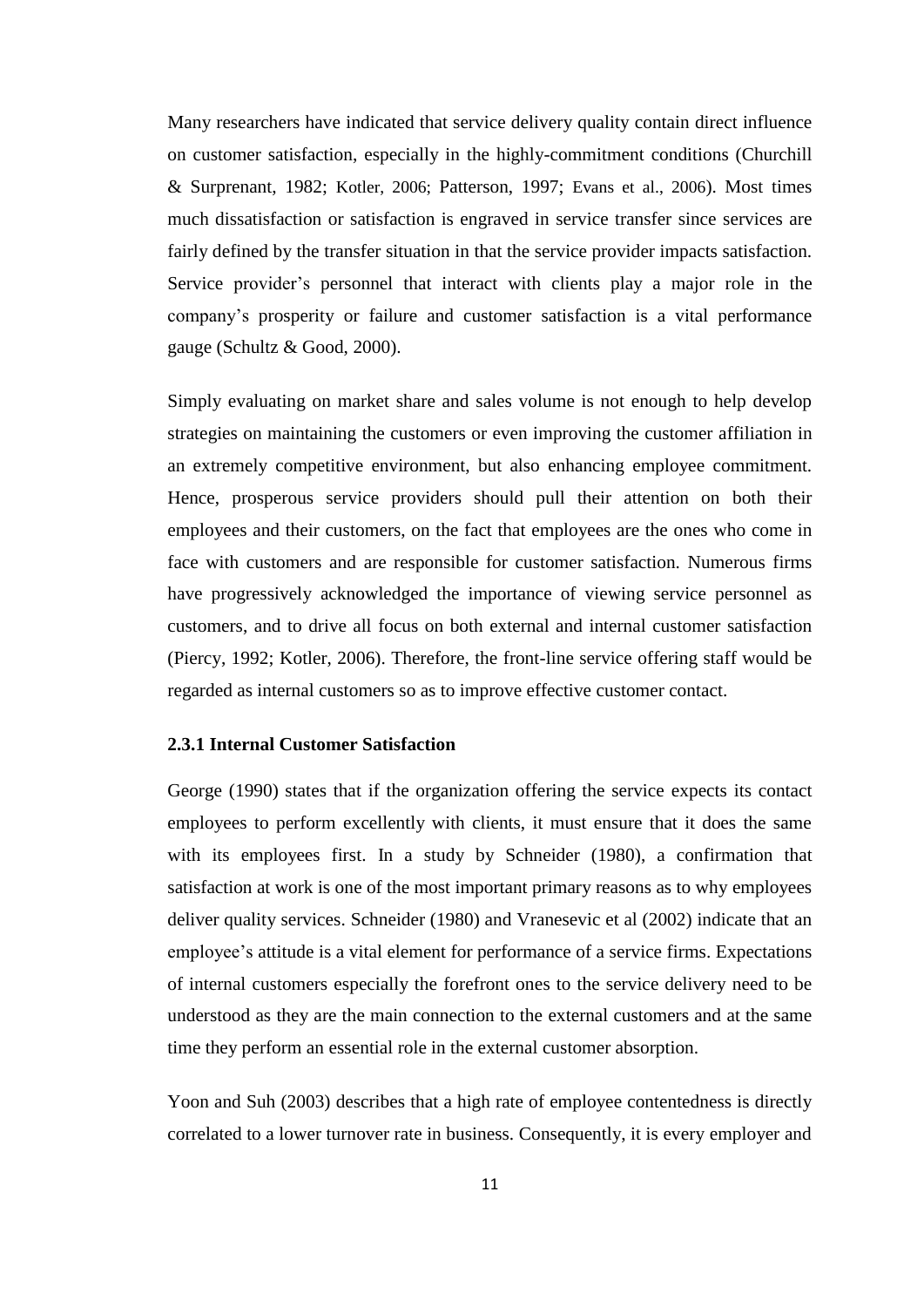firm's interest to keep its employees satisfied and engaged to business. Tang et al. (2012) indicates that among other means of providing employee satisfaction, job satisfaction in the major one and the leading in terms of reactive consequences. Another factor is the provision of task-aiding technology such as contemporary computer technology to aid them in their customary communication, to enhance the professional outlook of the front team, and to provide updated data and analysis for customers (Engle & Barnes, 2000). Bitner et al. (1994: 2000) supported the equipping of staff with work-easy-technology as it may even influence the external customers since the company's front staff might attain flexibility and customization, enhance service recovery, and even offer spontaneous delight in the process.

## <span id="page-21-0"></span>**2.3.2 External Customer Satisfaction**

In the current dynamic setup, an organization's capability to retain satisfied customers posts an incredible competitive advantage for them (Bitner et al., 2000). Organizations that emphasize on relationship building are expected to satisfy customers more (Kelley, 1992; Tang et al., 2012). These relationships include the systems for providing quality products and services.

However, interpersonal interaction with external customers alone is not sufficient to assure satisfaction. To maximize satisfaction and minimize dissatisfaction, organizations must also make contact with customer requests and needs, react to service failures and equally provide information technology (IT)-based platforms to aid in flow of information. These strategies should be employed by demand. Rajatanavin and Speece (2004) states that in top financial services providers such as insurance, a great deal of the loyalty from customers comes from confidence on the company's front personnel. With proper systems in place, quality service integration can be attained, consequently resulting in enhancement of external customer satisfaction and reduce sources of dissatisfaction. Priyo (2012) indicates that customer satisfaction is driven by product quality, prices, service quality, emotional factor and facility.

### <span id="page-21-1"></span>**2.4 Customer Perceived quality**

Customer perceived quality is the general valuation of the value of a service or product built on opinion of what is given and one received (Sweeney et al., 1999;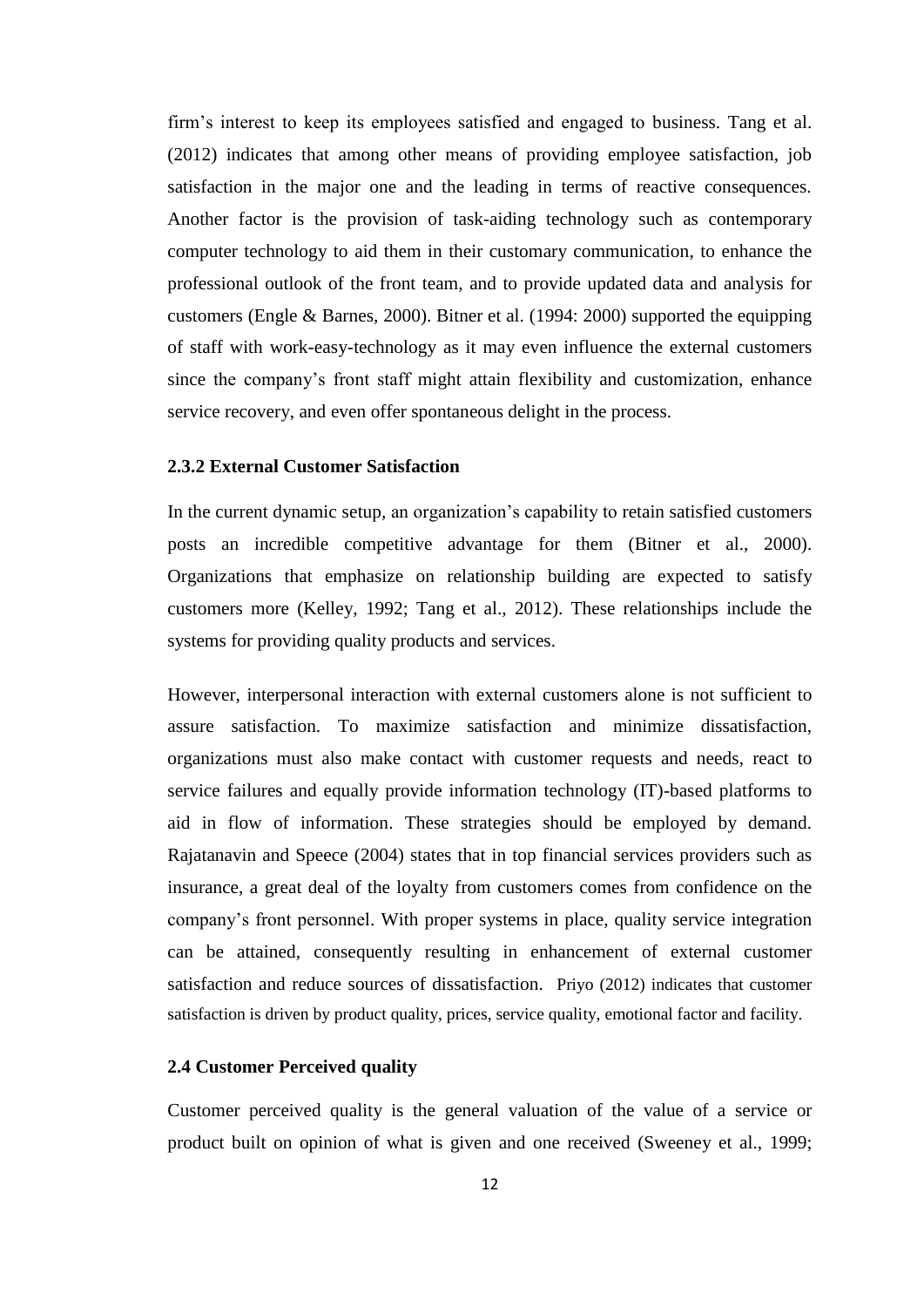Patrick, 2002). Cronin, Brady, and Hult (2000) equally defines perceived quality as gains acquired and foregone sacrifices taken by customers. It represents the worth that a customer is expected to attain by procuring a product, and it is given by subtracting total perceived costs from the total perceived benefits. According to Ulaga and Chacour (2000), customers will make a repeated buying of the same product/service if they perceive to have received same value out of the product/service consumption previously. This has made delivering customer perceived value the biggest focus by service providers.

Perceived value is said to be the utmost significant measurement to attain competitive advantage (Parasuraman, 1997). Young, Dan, and Kathy (2013) further indicate that the relationship among customer satisfaction and perceived value are positively effective. In addition, Eggert and Ulaga (2002) argued that perceived value and satisfaction cannot be substitutes and should be complements. Perceived value is one of the most vital input towards customer satisfaction (Rosby and Stephens, 1987; Kelley, 1992; Fornell et al., 1996; Svensson, 2006; Tang et al., 2012).

#### <span id="page-22-0"></span>**2.5 Service Delivery Quality**

Anderson and Fornell (1994) defined service delivery quality as the extent to which a service or product offers customer support and requirements and how these obligations are achiecved. Parasuraman, Zeithaml, and Berry (1998) summarized Anderson and Fornell's definition to customer's judgment about an organization's overall performance. Gefan (2002) indicates that service quality is a contrast that a customer makes among the qualities of service that he wants and what he actually gets. Parasuraman et al. (1998) came up with the SERVQUAL - a tool to measure the satisfaction of customer. As a quality measuring tool, SERVQUAL utilizes five generic dimensions which include; tangibility – equipment, physical amenities, and appearance of personnel; reliability – capability of performing the intended and promised service accurately and dependably; responsiveness - alacrity to assist clients and deliver prompt service; assurance - (including courtesy, competence, security and credibility) courtesy and understanding of employees and their capability to stir confidence and trust; and empathy – (access, understanding the customer, and communication,) individualized and caring responsibility provided by the company to customers.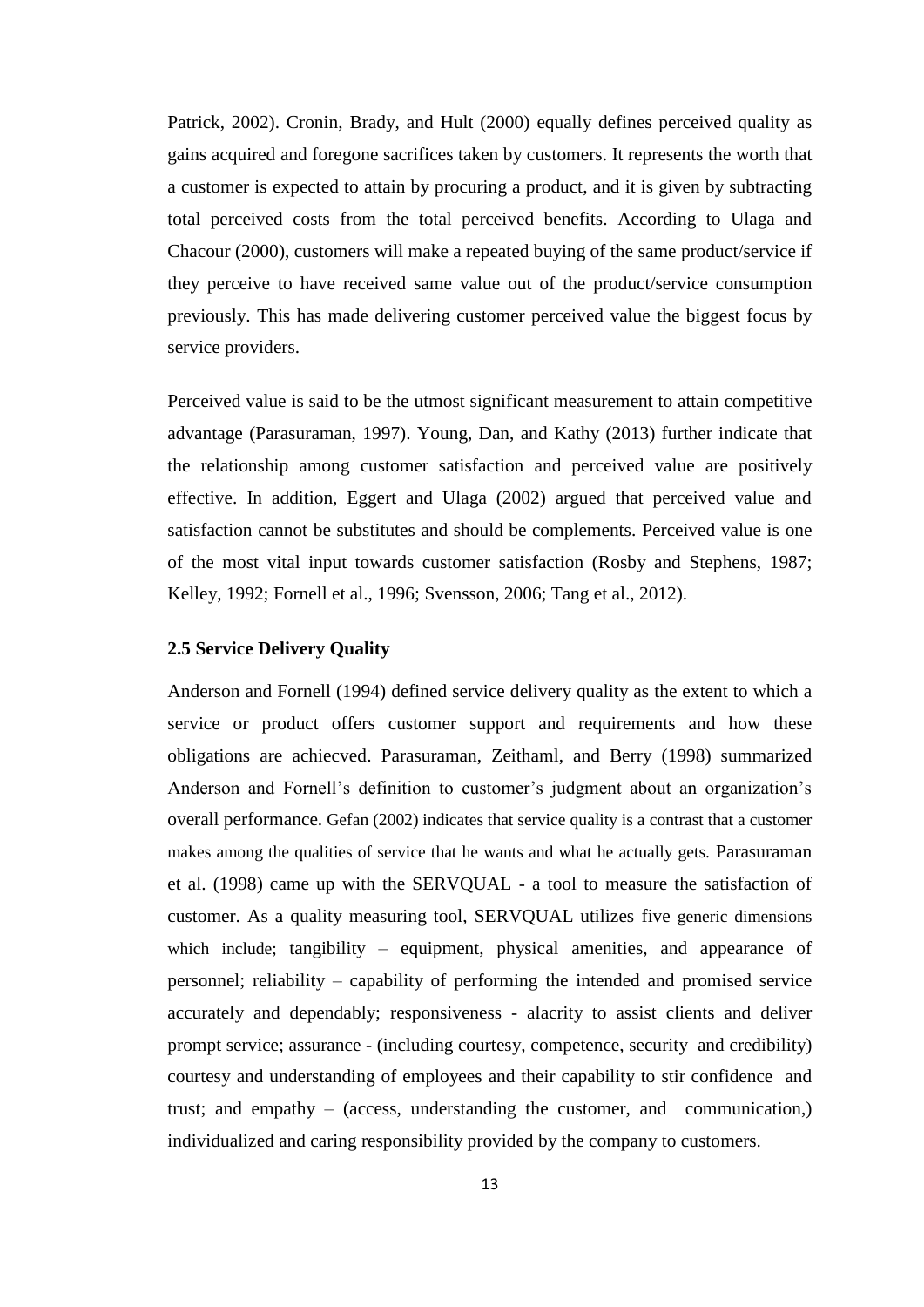Parasuraman, Valarie Zeithaml and Len Berry (1998) also explained service delivery quality as a ten-element gap in regard to perception and expectation of services quality. Later, the ten were refined into five gaps that may cause customers to experience poor service quality. SERVQUAL model recommends that customers assess service quality on five different dimension mentioned in the precedent paragraph. In order to measure service delivery quality, it's essential to understand the model of service quality gaps brought forth by Parasuraman and others; where he identified five service quality gaps as follows (ASI Quality Systems, 1992; Layton and Luk, 2002: Curry, 1999; Nyeck, Morales, Ladhari, and Pons (2002):-

Gap 1: among management perception and consumer expectation, gap 2: between service quality specification and management perception, gap 3: between service delivery and service quality specification, gap 4: concerning external communication and service delivery, and gap 5: concerning experienced service and expected service. This study shall utilize these SERVQUAL model so as to determine the impact of service delivery quality on customer satisfaction.

#### <span id="page-23-0"></span>**2.7 Summary of the studies and knowledge gaps**

| <b>Author</b><br>$\boldsymbol{\&}$ | <b>Study</b>         | <b>Findings</b>            | <b>Knowledge Gap</b>      |
|------------------------------------|----------------------|----------------------------|---------------------------|
| Year                               |                      |                            |                           |
| Al Khattab,                        | Perceptions of       | Service quality is derived | The study was based on    |
| A. (2011)                          | Service Quality in   | from the five dimensions   | hotel industry setup and  |
|                                    | Jordanian Hotels     | of service and is also     | not in the insurance      |
|                                    |                      | highly attached to         | industry making           |
|                                    |                      | readiness and job          | generalization of the     |
|                                    |                      | satisfaction of service    | findings inappropriate.   |
|                                    |                      | encounter staff.           |                           |
| Shahin et                          | Analyzing the        | The results of this survey | The study investigated    |
| al., $(2011)$                      | Relationship between | indicates no substantial   | relationship between      |
|                                    | Customer             | relationship between       | customer satisfaction and |
|                                    | Satisfaction and     | loyalty and satisfaction.  | loyalty and not service   |
|                                    | Loyalty in the       | However it indicates that  | delivery quality.         |
|                                    | Software             | relationship between       |                           |

<span id="page-23-1"></span>**Table 2.1 Summary of the studies and knowledge gaps**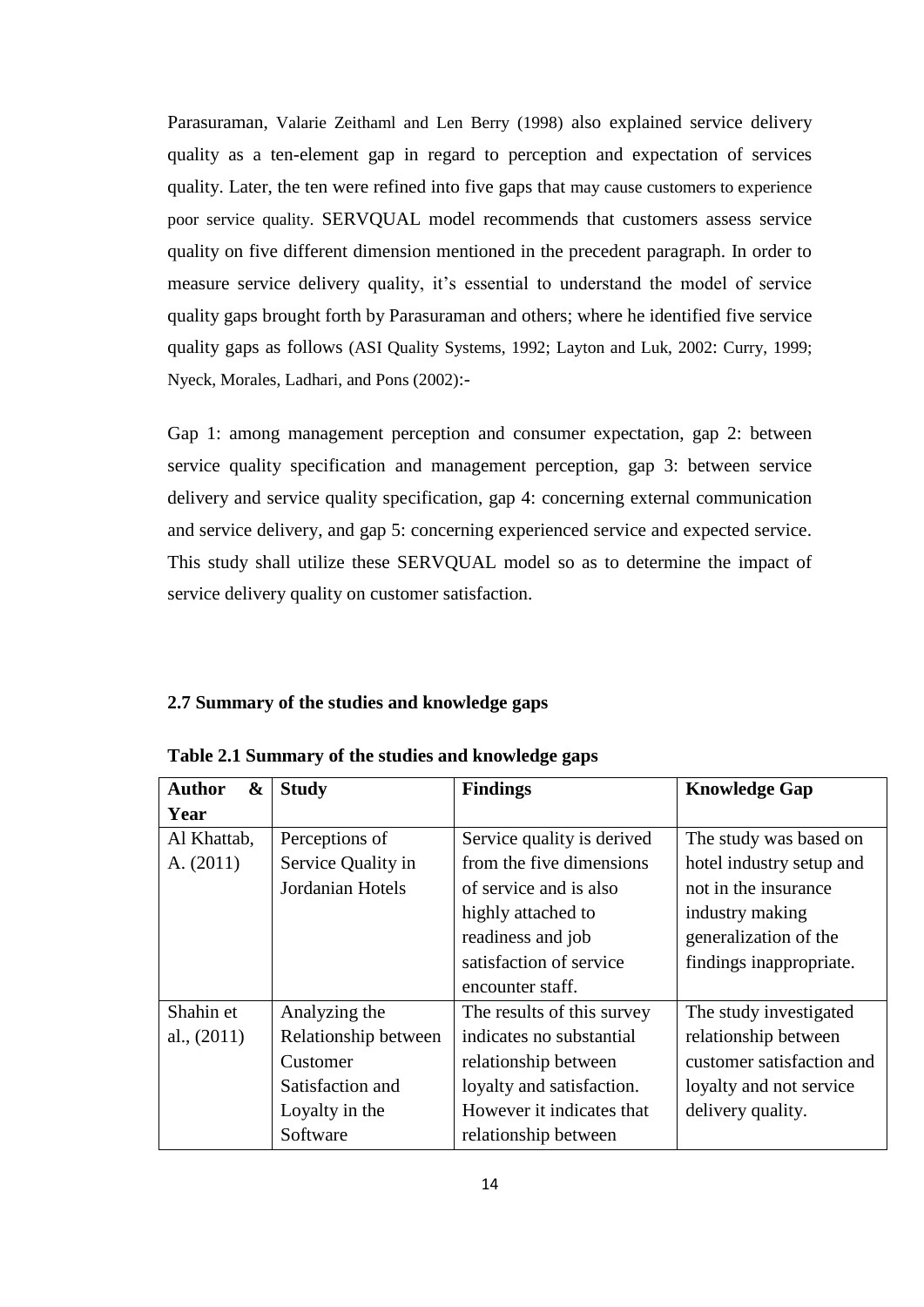|                | Industry               | motivational and              |                           |
|----------------|------------------------|-------------------------------|---------------------------|
|                |                        | satisfaction, trust and       |                           |
|                |                        | emotional dimensions are      |                           |
|                |                        | linear.                       |                           |
| Njambi, P.     | Effects of internal    | The study found a direct      | The study was based on    |
| (2013)         | customer satisfaction  | link between the concepts:    | "service delivery" and    |
|                | on service delivery in | in that, poor internal        | not on "service delivery  |
|                | resolution insurance   | satisfaction lead to decline  | quality." It also did not |
|                |                        | in service delivery.          | consider both dimensions  |
|                |                        |                               | of customer satisfaction  |
|                |                        |                               | (i.e. internal and        |
|                |                        |                               | external)                 |
| Qadeer, S.     | Service Quality &      | Results from this study       | The context of this study |
| (2013)         | Customer               | reveals that service quality  | is not in line with the   |
|                | Satisfaction: A case   | does affect customer          | current proposed study.   |
|                | study in Banking       | satisfaction by significantly | Equally, the researcher   |
|                | Sector                 | contributing towards it.      | did not conceptualize     |
|                |                        | However more employee         | service quality in terms  |
|                |                        | oriented policies should be   | of delivery; an aspect    |
|                |                        | established to drive this     | taken care of by the      |
|                |                        | phenomenon.                   | current proposal.         |
| Suki, N.       | Customer               | The study shows that          | Service delivery is a     |
| (2013)         | Satisfaction with      | assurance, empathy and        | quality limited concept   |
|                | Service Delivery in    | tangibility inhibit a         | when compared to          |
|                | the Life Insurance     | significant and positive      | service delivery quality. |
|                | Industry               | relationship between          | This study did not factor |
|                |                        | service delivery and          | in quality. It's also     |
|                |                        | customer satisfaction.        | limited to life insurance |
|                |                        |                               | of the entire insurance   |
|                |                        |                               | industry.                 |
| Alabar et al., | Service Quality and    | The results indicate that the | The study was carried out |
| (2014)         | Customer               | two concepts are purely       | in a telecommunication    |
|                | Satisfaction in        | independent but closely       | industry: a diversion     |
|                | Nigerian Mobile        | associated and with           | from the current one that |
|                | Telephony              | certainty, asserting that     | focuses on insurance.     |
|                |                        | growth in one is expected     |                           |
|                |                        | to induce a variation in      |                           |
|                |                        | another.                      |                           |
|                |                        |                               |                           |

**Source: Researcher (2016)**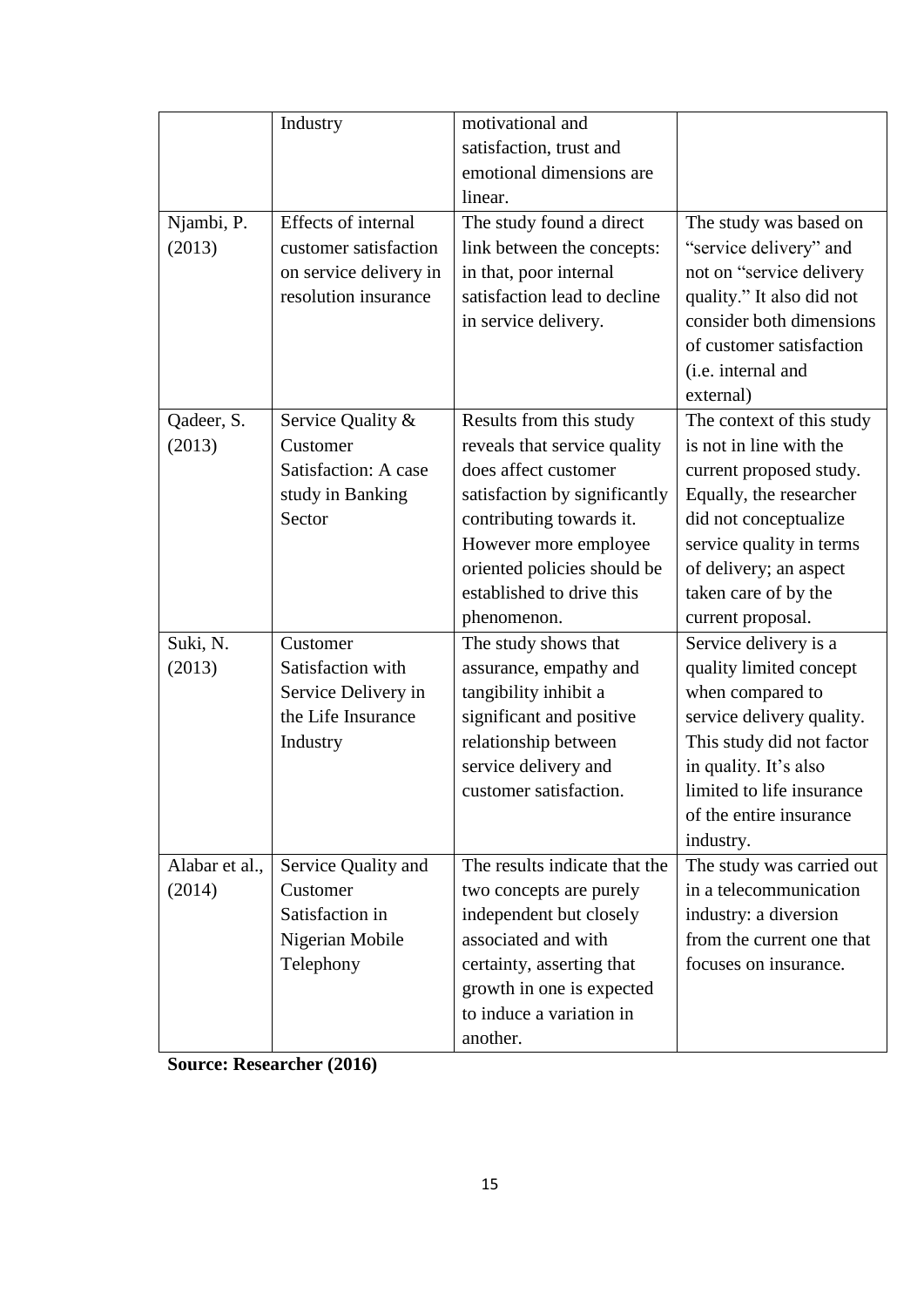## <span id="page-25-0"></span>**2.8 Conceptual Framework**

Conceptual framework is a representative structure of concepts which the study conceptualized so as to realize the set goals, Mugenda & Mugenda, (2003). They further define a variable as a rational characteristic that considers diverse values among targets. Independent variables represent characteristics manipulated by the researcher so as to define its effect on another. Kombo and Tromp (2006) indicates that independent variables drive a supposed change in the cause of variations in the dependent variable; the dependent variable attempts to indicate the overall impact brought in by the effect of the independent variables (Mugenda & Mugenda, 2003). This relationship is shown in figure 2.1 below.

The independent and intervening variables for this study are internal customer satisfaction and service delivery Quality respectively, while the dependent variable is external customer satisfaction.

## <span id="page-25-1"></span>**Figure 2.1 Conceptual Framework**



## **Intervening variable**

## **Service Delivery Quality**

- Customer management systems
- Time
- Flexibility
- Speed

**Source: Researcher (2016)**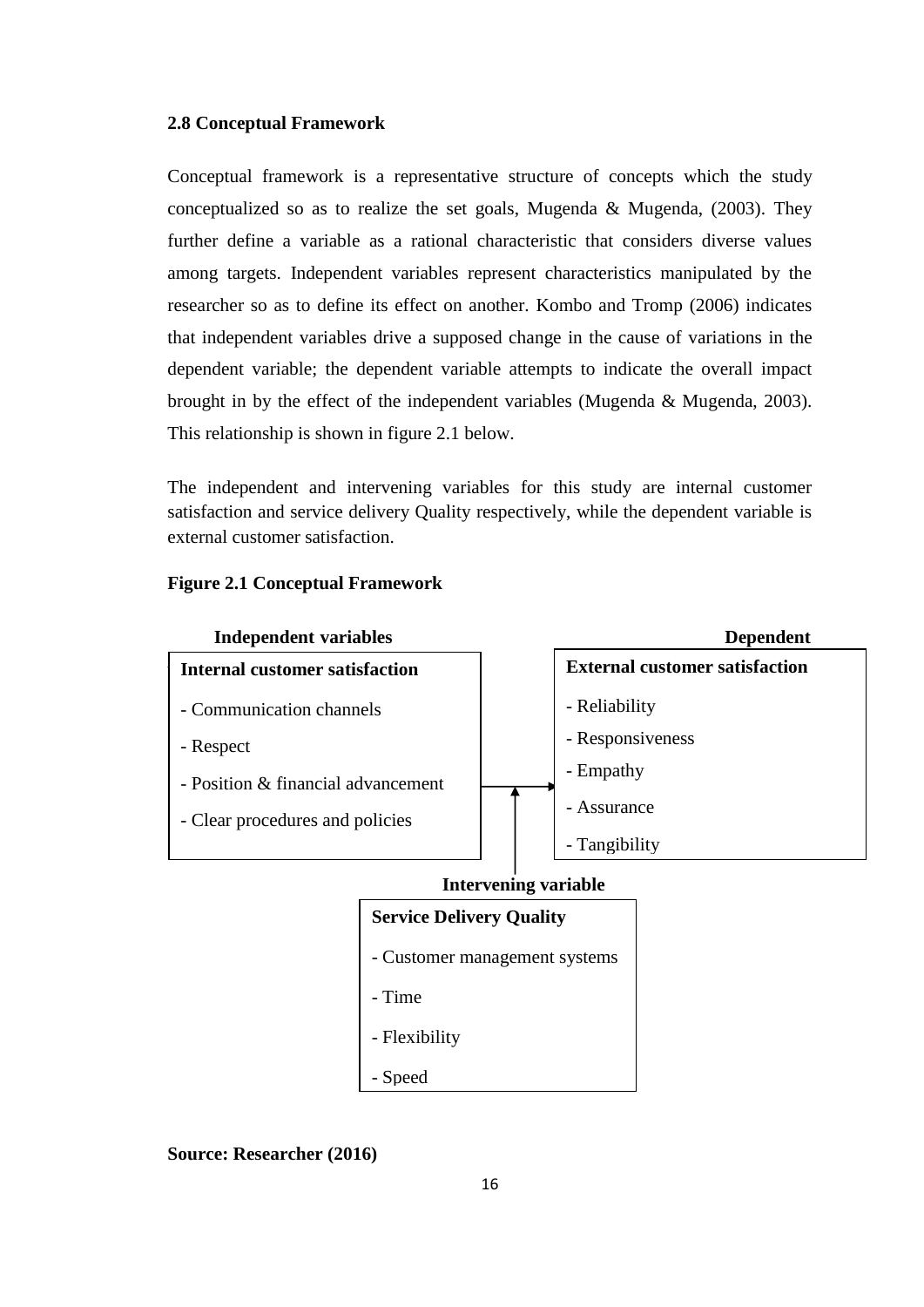#### **CHAPTER THREE**

### **RESEARCH METHODOLOGY**

### <span id="page-26-2"></span><span id="page-26-1"></span><span id="page-26-0"></span>**3.1 Introduction**

This chapter provides the methods and procedures which were followed in conducting the study. It covers the research design, the target population, sampling technique, data collection procedures, and data analysis techniques.

### <span id="page-26-3"></span>**3.2 Research Design**

A descriptive survey design was used in conducting the study. Kothari (2008) indicates that descriptive survey is a highly preferred social science research design as it ensures thorough explanation of the conditions, ensuring existence of minimal biasness that normally exist during data collection. Kombo and Tromp (2006) argue that the goal of descriptive design is to offer the researcher a description of relevant characteristics in the matter of interest from an individual, organizational, industry oriented or other perspective. Descriptive survey research clearly describes a person's profile, events, or explanation of the characteristic which include opinions, behavior, knowledge and abilities of a specific setup or group (Cooper and Schindler, 2008). This design was used in collecting information from employees and customers of insurance companies in Kenya on their awareness and opinion on customer satisfaction and insurance service delivery quality.

#### <span id="page-26-4"></span>**3.3. Target population**

The intended target population of this study included all 51 insurance companies in Kenya (Appendix I). Kothari (2008) defines population as a universal set of of all participants of a hypothetical or real set of events, people or objects of which the researcher uses to align the response result. The purpose of the population is to show the number of the larger group that the researcher intended to manipulate so as to get the required information on competitive advantage gained through horizontal integration.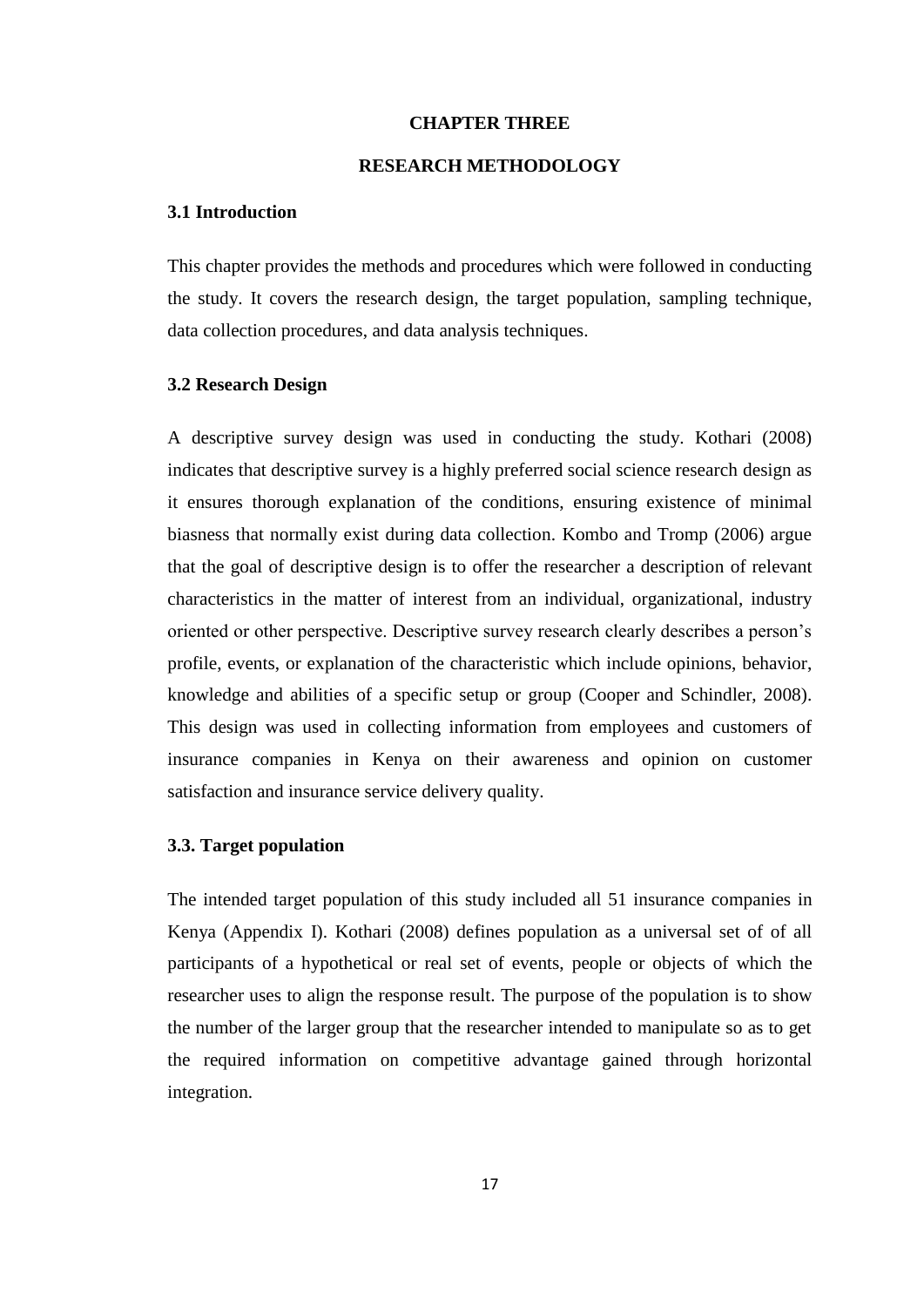#### <span id="page-27-0"></span>**3.4 Sample**

The sample size represents a subset of sampling units from a population (Collis and Hussey, 2009). According to Mugenda (2003), a sample size is termed to be good enough for descriptive statistics if it is between 10% and 30 % of the total population. A simple stratified random sampling comprising of 30% giving 16 of registered and duly certified insurance companies was used. Out of the 16 chosen company sample, a further bias sampling of one individual from each of the Human Resource and Operations department and also two customers randomly chosen from the walk-ins was used. This gave a sample size at 64 respondents.

#### <span id="page-27-1"></span>**3.5. Data Collection instruments**

The study engaged primary source of data collection. For data collection, the researcher utilized the questionnaire tool. The choice of a questionnaire was founded on the idea that respondents are able to duly fill them with minimal help, unanimously and at a quicker and cheaper manner than other methods and at the same time reaching out on a large sample (Bryman, 2008). The questionnaire utilized open ended and closed questions in collecting data from the respondents. These questionnaires were administered by use of "drop and pick" criterion.

#### <span id="page-27-2"></span>**3.6. Data Analysis and Presentation**

First, the researcher established if the entire questionnaire(s) had been duly completed. The collected primary data was coded fed, and analyzed by use of Statistical Package for Social Sciences (SPSS) version 21. However for optimal presentation, the SPSS output was exported to Microsoft excel platform where it was trimmed and polished for proper outlook. Descriptive mean and standard deviation analysis was used as the Min analysis drivers on factors under each area of study. Analyzed responses were then presented in pie charts and tables so as to allow for logical organization of information.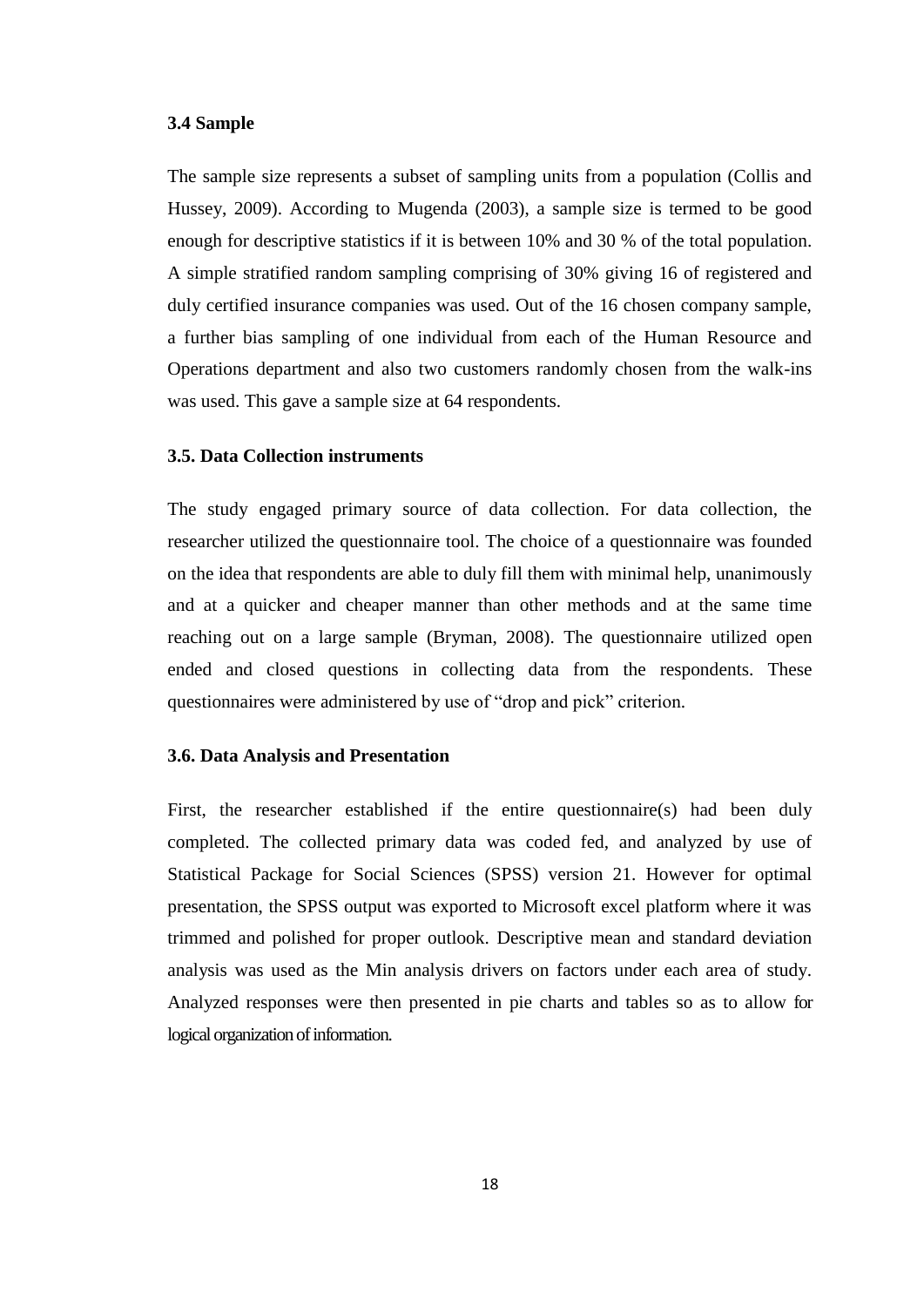#### **CHAPTER FOUR**

## **DATA ANALYSIS AND PRESENTATION**

#### <span id="page-28-2"></span><span id="page-28-1"></span><span id="page-28-0"></span>**4.1 Introduction**

The chapter focuses on the presentation, analysis and interpretation of responses in the study using descriptive statistics. Frequencies, percentages and mean were used to explain the responses to the questionnaires. Conclusions and recommendations were made based on the analyzed data. This survey was carried out in fifteen insurance companies in Kenya. A total of a sixty (N=60) respondents participated in this study.

#### <span id="page-28-3"></span>**4.2 Response Rate**

From the collected responses, out of the 64 administered questionnaires, 60 of them were duly filled and returned, giving a response rate of 94%. This rate of response was considered very good enough to contribute to the final research conclusion. This was justified by Mugenda and Mugenda (2003) who indicated that a response rate 50% is adequate, that of 60% and above are said to be good, while 70% is rated as very good.

Mugenda and Mugenda's advocacy has been cemented by Bailey (2000) that 50% response rate is adequate, while that of 70% and greater is very good. Hence a response rate of 94% in this case can be termed as excellent. The high response rate recorded was attributed to the data collection procedures used, in which the researcher notified the participants in advance on the intended study.

#### <span id="page-28-4"></span>**4.3 Respondents' characteristics**

The study pursued on establishing the respondents' demographic data which included; respondents' designation and duration taken in the firm.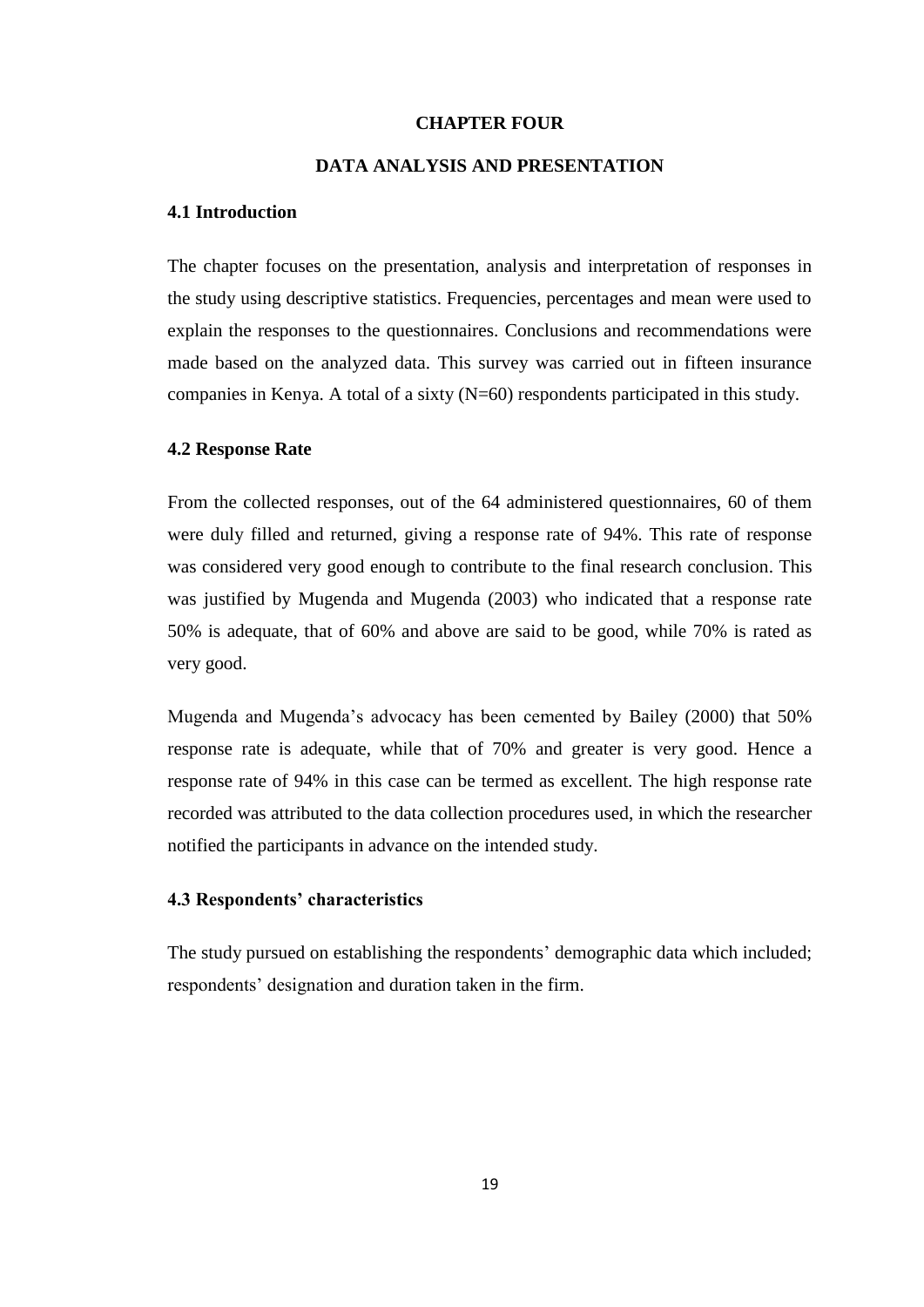<span id="page-29-0"></span>

|  | <b>Table 4.1 Position Held</b> |  |
|--|--------------------------------|--|
|--|--------------------------------|--|

| <b>Variables</b> | <b>Frequency</b> | Percentage $(\% )$ |  |
|------------------|------------------|--------------------|--|
| Customer         | 29               | 48.3               |  |
| <b>Staff</b>     | 31               | 51.7               |  |
| Total            | 60               | 100.0              |  |

**Source: Researcher (2016)**

From the table 4.1 above it clearly indicates that majority of the respondents were staff with 51.7% closely followed by customers which recorded 48.3%

|              | <b>Frequency</b>             |    | Percentage $(\% )$ |
|--------------|------------------------------|----|--------------------|
| <b>Staff</b> | Human Resource depart        |    | 15                 |
|              | <b>Operations</b> department | 21 | 35                 |
|              | Customer Life Insurance      | 10 | 16.7               |
|              | Non-Life Insurance           | 36 | 60                 |

<span id="page-29-1"></span>**Table 4.2 Staff/customer category/department**

#### **Source: Researcher (2016)**

Out of thirty (30) staff respondents nine (9) were from human resource department while 21 were from operations department, however there were some respondents who were staff and at the same time customers. Out of 46 customers 10 were from life insurance category while 36 were from non-life insurance category

<span id="page-29-2"></span>**Table 4.3 Duration taken in the firm by respondents**

|                  | <b>Frequency</b> | percentage |  |
|------------------|------------------|------------|--|
| less than a year | 11               | 18.3       |  |
| $1-3yrs$         | 10               | 16.7       |  |
| $4-5yrs$         | 18               | 30.0       |  |
| above 5yrs       | 21               | 35.0       |  |
| <b>Total</b>     | 60               | 100.0      |  |

**Source: Researcher (2016)**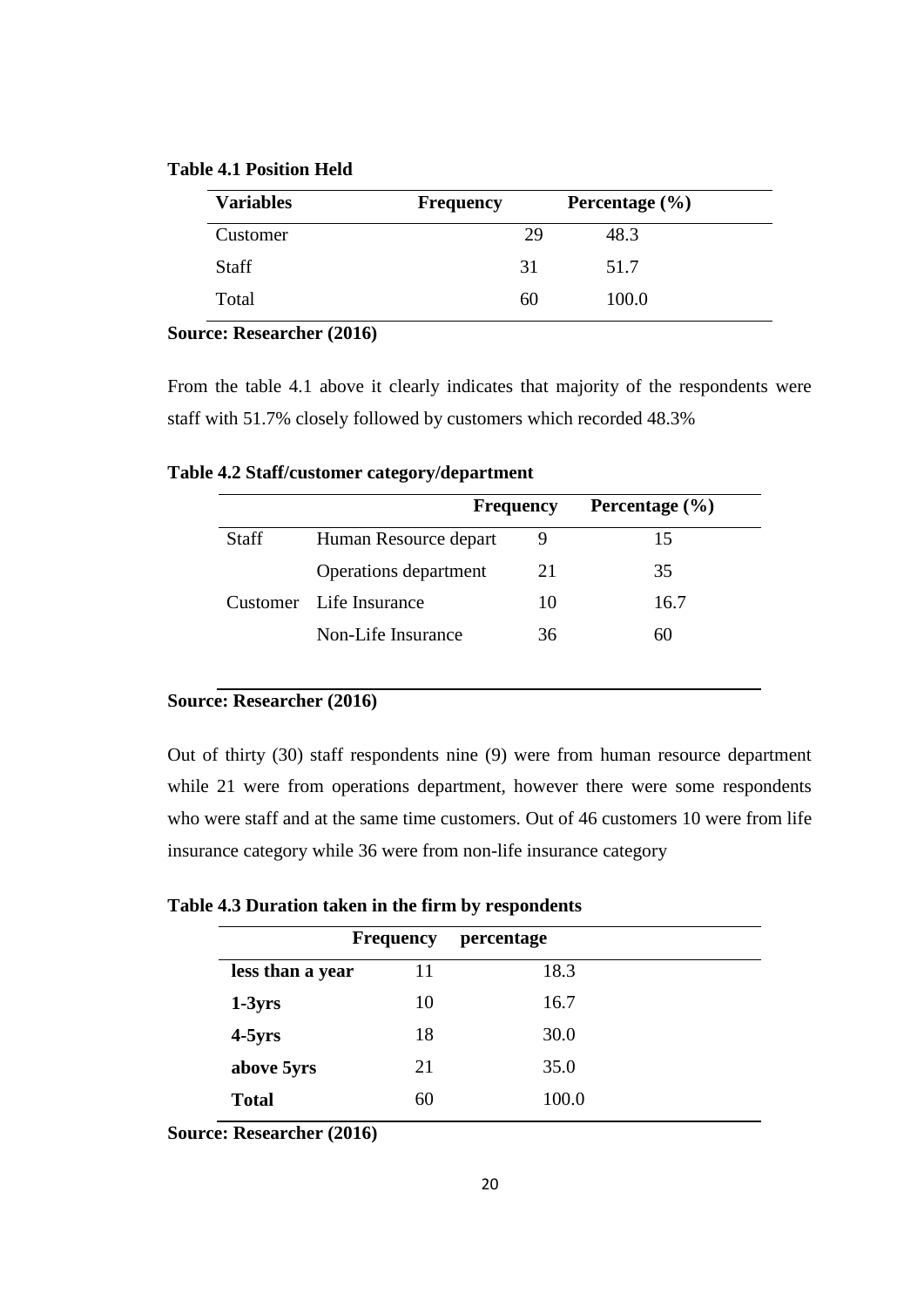In respect to the duration with which the respondents have been stakeholders in the company, majority of the respondents representing 35% have taken five years and above within the same firm followed by those who have been stakeholders for a period of between 4-5 years at 30% of the respondents, less than a year 18.3% of the respondents while a small number of 16.7% of the respondents have taken 1-3yrs of duration. However long duration from majority of the respondents was clear indication that the data was collected from the experienced respondents

## <span id="page-30-0"></span>**4.4 Internal Customer Satisfaction**

This section deals with most part of objective one of the study; to determine impact of service delivery quality of insurance on customer satisfaction in Kenya. And mostly seeking the opinion of the respondents on internal customer satisfaction. A five point Likert scale of 1 indicating very poor, 2 as poor, 3 as average, 4 as good and 5 as very good was used. However only internal customer were allowed to fill this section.

|                   | Frequency | percentage | valid $(\% )$ |
|-------------------|-----------|------------|---------------|
| Yes               | 29        | 48.3       | 96.7          |
| No                | 1         | 1.7        | 3.3           |
| Total             | 30        | 50.0       | 100.0         |
| Missing in system | 30        | 50.0       |               |
| T0tal             | 60        | 100.0      |               |

<span id="page-30-1"></span>**Table 4.4 Do you welcome the treatment you get within your line of duty**

#### **Source: Researcher (2016)**

When 50% of the total 60 respondents (internal customers) were asked whether they welcome the treatment they got within their line of duty at work, 96.7% of the them (internal customer respondents) indicated yes while 3.3% indicated No.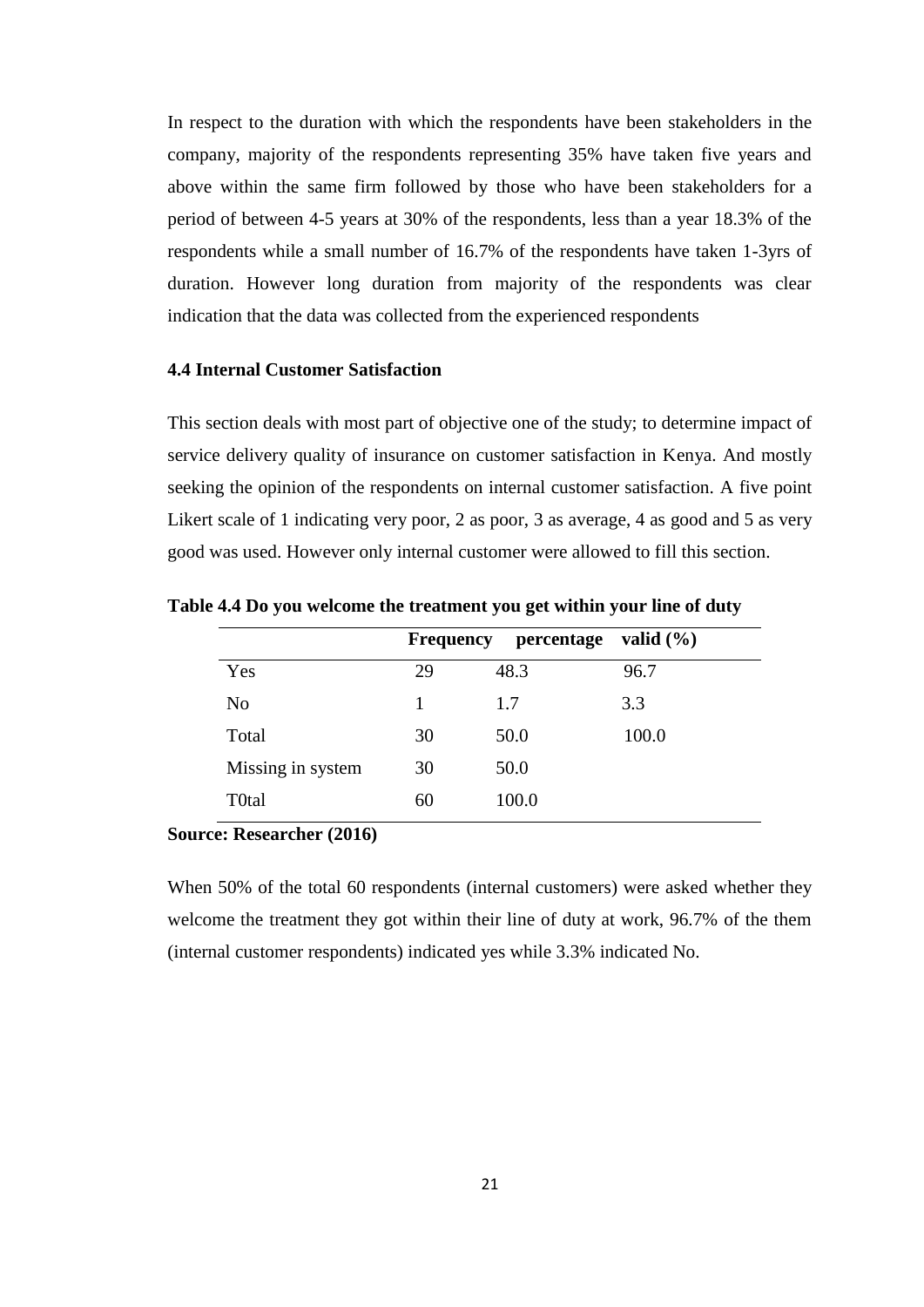|                        | Very           | Poor           | Average    | Good       | Very      | <b>MEA</b> | Std-      |
|------------------------|----------------|----------------|------------|------------|-----------|------------|-----------|
|                        | poor           |                |            |            | good      | N          | deviation |
| How can you rate       | $\overline{2}$ | 5              | 6          | 17         | $\theta$  | 3.2667     | 0.98027   |
| satisfaction of<br>the | $(6.7\%)$      | $(16.7\%)$     | (20%)      | $(56.7\%)$ | $(0\%)$   |            |           |
| colleagues at<br>your  |                |                |            |            |           |            |           |
| work?                  |                |                |            |            |           |            |           |
| How can you rate       |                | $\overline{4}$ | 13         | 10         | 2         | 3.2667     | 0.90719   |
| your satisfaction at   | $(3.3\%)$      | $(13.3\%)$     | $(43.3\%)$ | $(33.3\%)$ | $(6.7\%)$ |            |           |
| work?                  |                |                |            |            |           |            |           |

<span id="page-31-0"></span>**Table 4.5 Satisfaction of the respondents and the colleague in terms of internal satisfaction basis**

**Source: Researcher (2016)**

When respondents (internal customers) were asked to rate their satisfaction and that of their colleagues in a five point Likert scale of 1(very poor), 2 (poor), 3average), 4 (good) and 5(very good). 6.7% and 3.3% rated very poor for both colleagues and themselves respectively, 16.7% and 13.3% rated poor for both colleague and themselves respectively, 20% and 43.3% rated average for both colleague and themselves, 56.7% and 33.3% rated good for both colleague and themselves while 2% rated very good for their satisfaction at work. However from the mean of 3.2667 in both cases clearly indicates that internal customer satisfaction is at average level.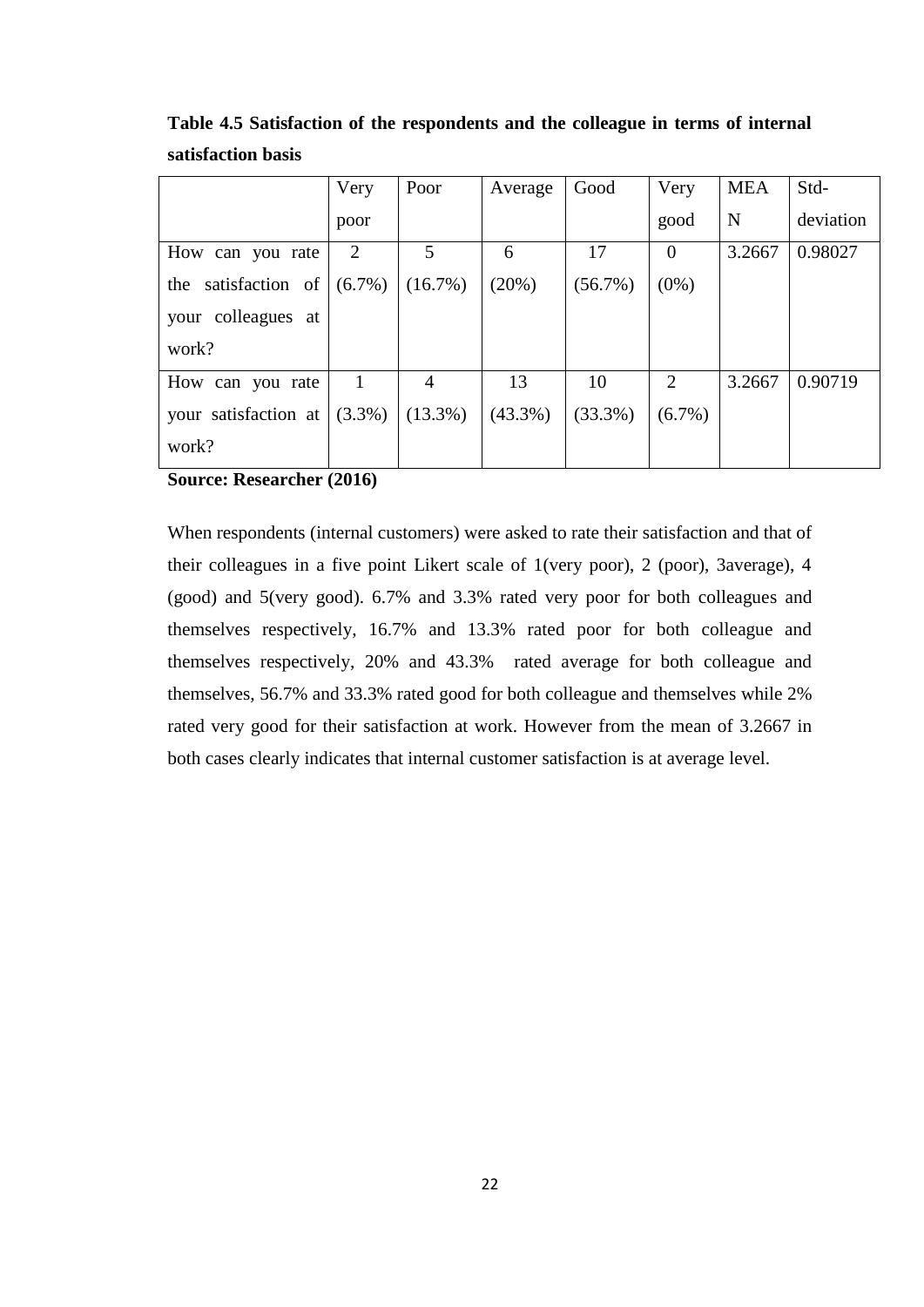<span id="page-32-0"></span>



#### **Source: Researcher (2016)**

When the respondents (internal customer) were asked which factors could have led to an average performance of the internal customer satisfaction 36.67% of the respondents cited job security that influenced employees motivation as one of the major factors since employees will perform to his/her best if she/he is sure that is job is not threatened, 23.33% of the respondents indicated both accommodative company culture and appreciation from the employer i.e. good wages and reward as the second most important factors which contributed to the average performance while pro-active customers and good working conditions each scoring 10% and 6.67% of the respondents respectively.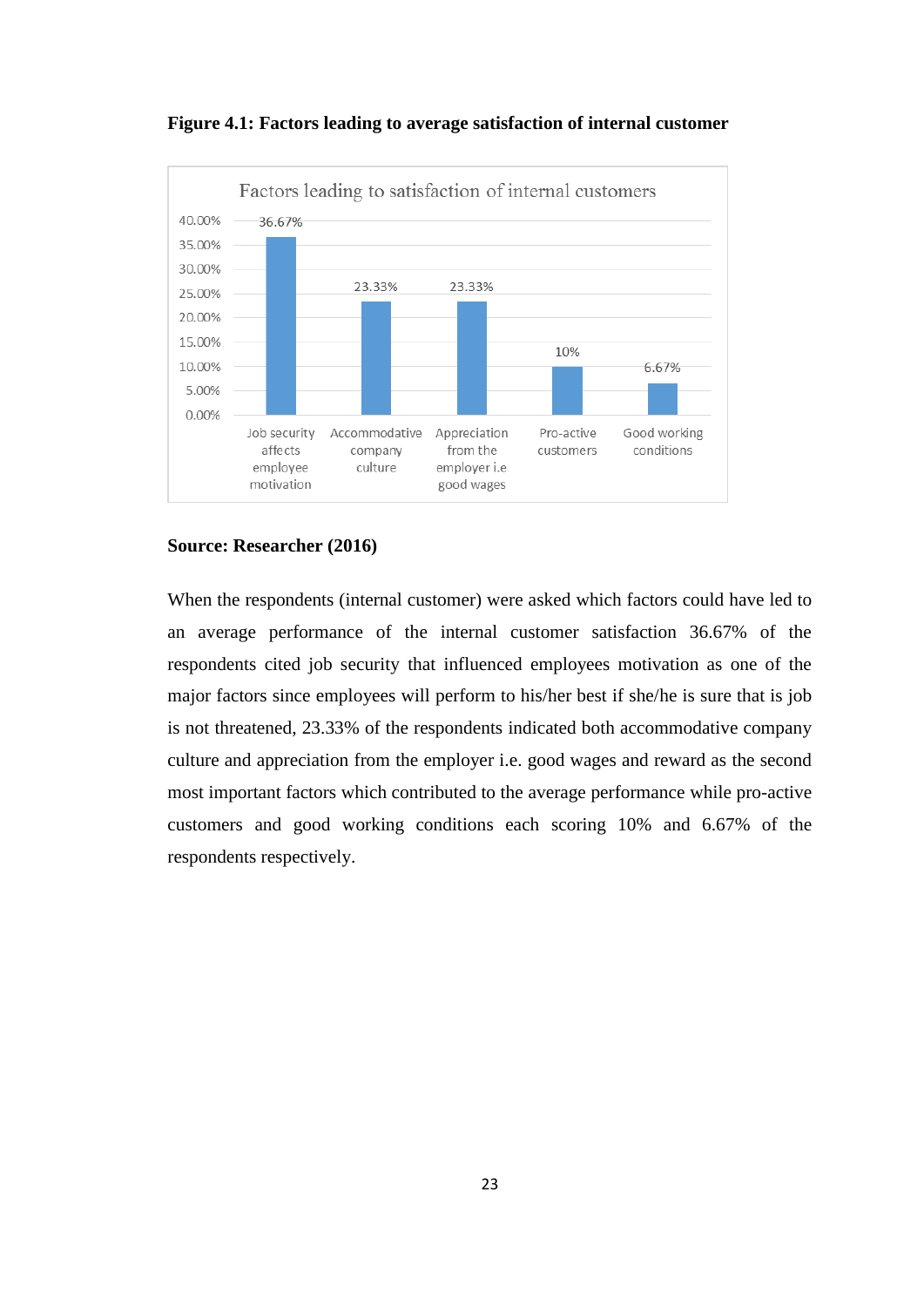

## <span id="page-33-1"></span>**Figure 4.2: How do the factors above affect the overall quality assurance to the final customer**

#### **Source: Researcher (2016)**

<span id="page-33-0"></span>When the respondents were asked of their views on how the factors in figure 4.1 affect the overall quality assurance to the final customer, 56.67% indicated that it affects positively by improving the overall quality assurance while 30% of the respondents were of the opinion that they contributed negatively by lowering the overall quality assurance, however 13.33% of the respondents were of opinion that when employees are happy they offer better customer service which was also contributing positively to the quality assurance.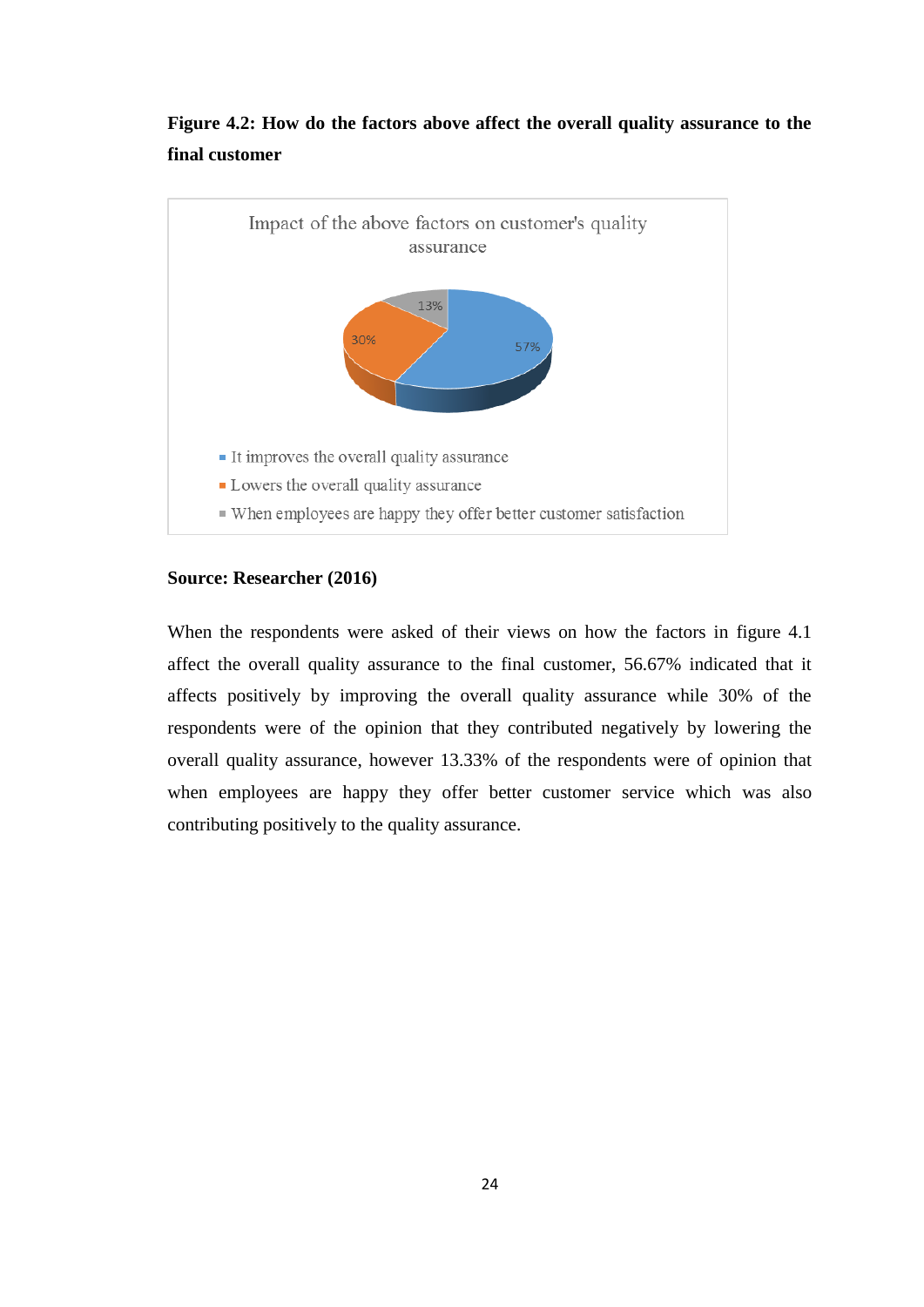| <b>Recommendation</b>                                                           | <b>Frequency</b>      | Percentage |
|---------------------------------------------------------------------------------|-----------------------|------------|
| Slash waiting time.                                                             | 3                     | 10.0       |
| Stay in touch with customer's<br>needs and reviews                              | 5                     | 16.7       |
| Invest more in employees<br>training                                            | $\mathcal{D}_{\cdot}$ | 6.7        |
| Lower job related stress                                                        | 8                     | 26.7       |
| The management should<br>increase company loyalty to<br>employees and customers | 4                     | 13.3       |
| Improve working condition                                                       | 6                     | 20.0       |
| No response                                                                     | 2                     | 6.7        |
| Total                                                                           | 30                    | 100.0      |

**Table 4.6 Respondent Recommendation**

**Source: Researcher (2016)**

When the respondents were asked to give any recommendation they would like the company management to adopt to improve internal customer satisfaction, 26.7% of the respondents indicated that the company management should lower job related stress among the employees, 20% improve working conditions, 16.7% stay in touch with current customer needs and reviews, 13.3% the management should increase company loyalty to employees and customer, 10% slash waiting time, 6.7% invest more in employees training while 6.7% of the respondents never responded to the specific question.

## <span id="page-34-0"></span>**4.5 External Customer Satisfaction**

This section deals with most part of objective two of the study; to establish perceived service quality that contributes to external customer satisfaction in Kenya and mostly seeking the opinion of the respondents on internal customer satisfaction. A five point Likert scale of 1represented very poor, 2 as poor, 3 as average, 4 as good and 5 as very good was used. However only external customers were allowed to fill this section.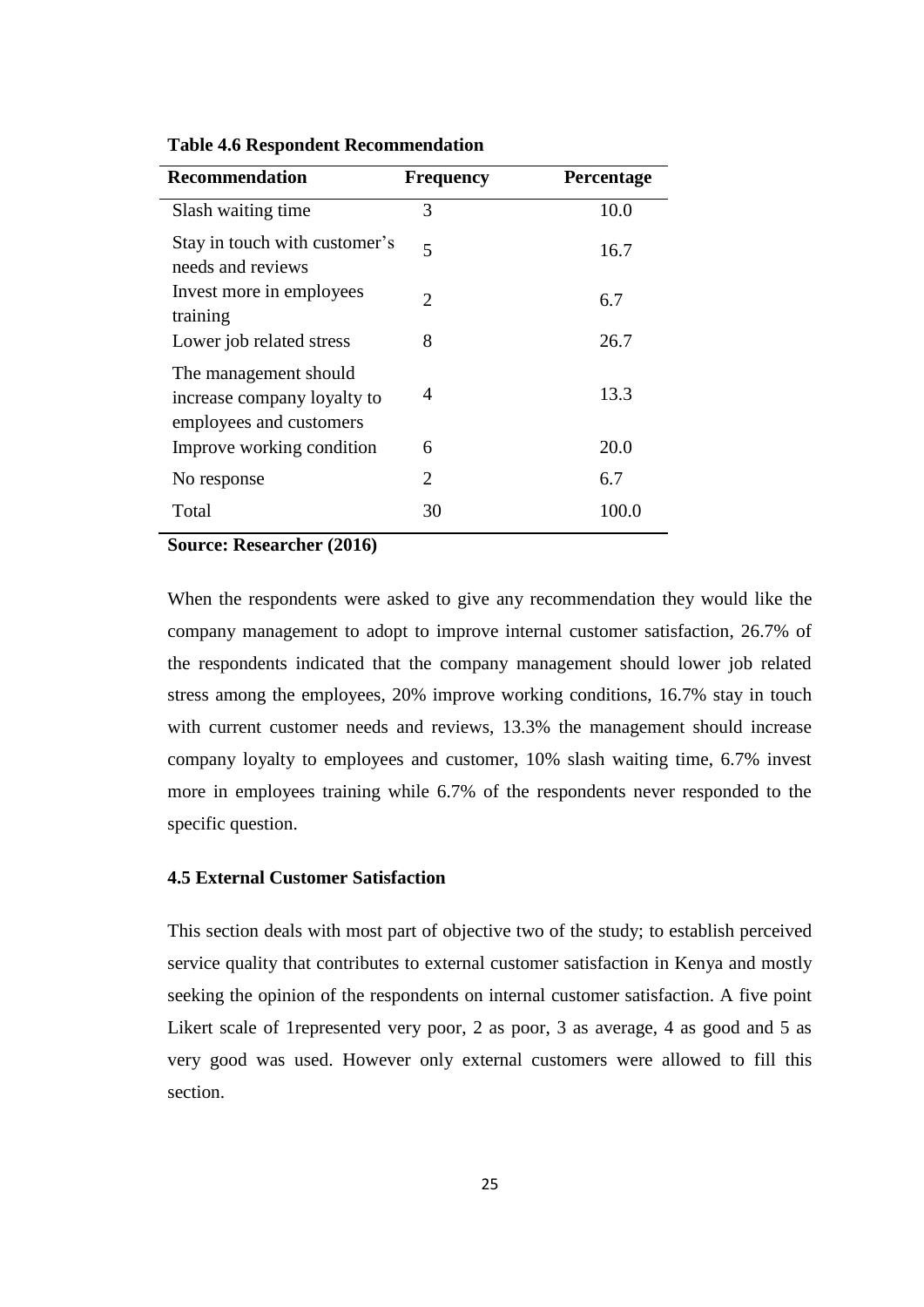<span id="page-35-1"></span>**Figure 4.3 whether the respondents welcome the treatment they get from the company with full satisfaction (N=30)**



## **Source: Researcher (2016)**

When the respondents (external customer) were asked whether they welcome the treatment they get from the company with the full satisfaction, 76.67% of the respondents indicated yes while 23.33% of the respondents said no. This clearly shows that the majority of external customer are fully satisfied with the treatment they are getting from the company.

|                      | Very      | Poor     | Average | Good       | Very       | Mean  | Std-      |
|----------------------|-----------|----------|---------|------------|------------|-------|-----------|
|                      | poor      |          |         |            | good       |       | deviation |
| How can you rate the | 2         | 3        | 8       | 13         | 4          | 3.466 | 1.0743    |
| satisfaction you     | $(6.7\%)$ | $(10\%)$ | (26.7%) | $(43.3\%)$ | $(13.3\%)$ |       |           |
| receive as a         |           |          |         |            |            |       |           |
| customer?            |           |          |         |            |            |       |           |

<span id="page-35-0"></span>**Table 4.7 Rating of the respondents' satisfaction as a customer**

**Source: Researcher (2016)**

When the respondents(external customer) were asked to rate the satisfaction they received as a customer, they rated it as follows; very poor as 6.7%, poor as 10%,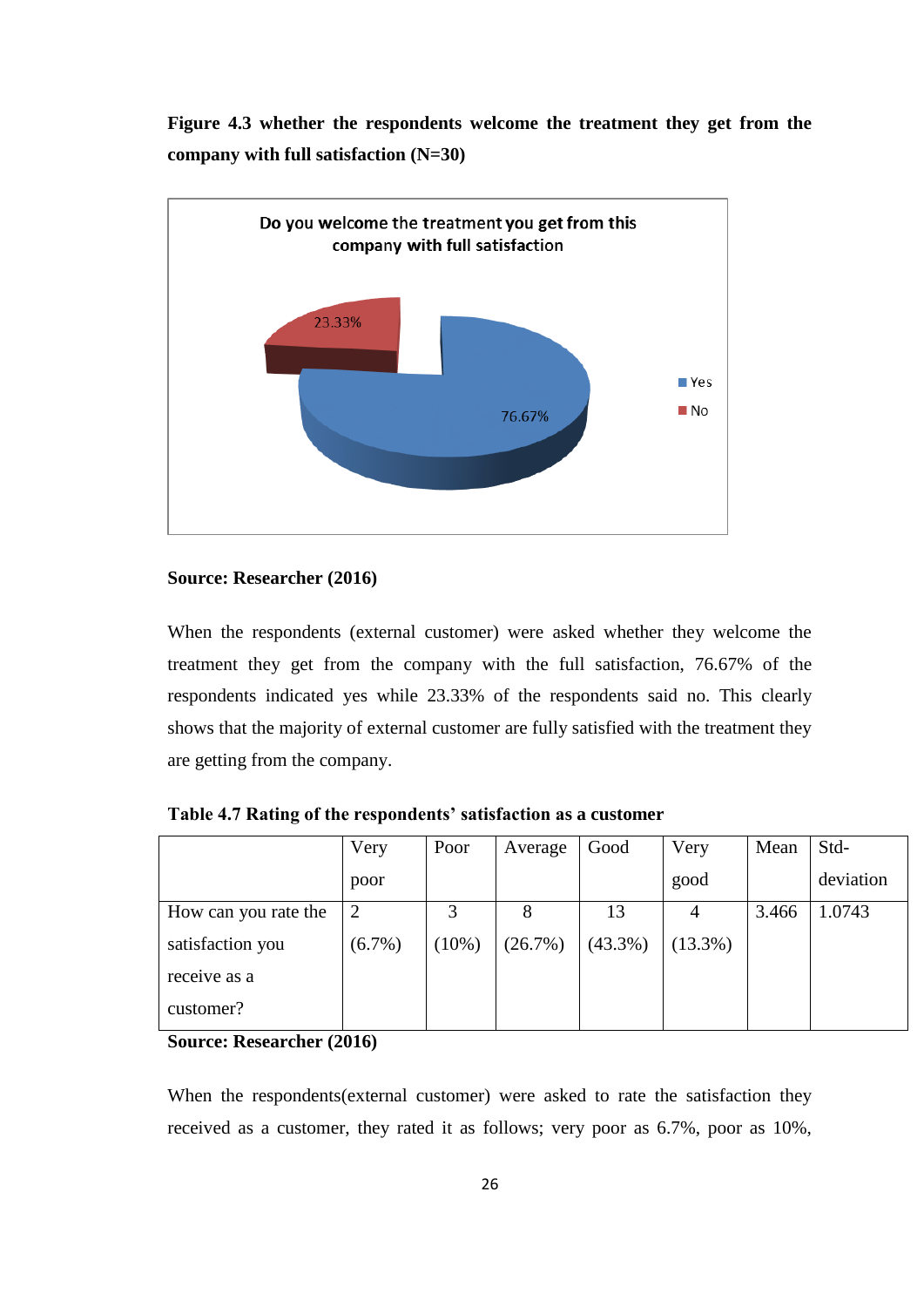average as 26.7%, good as 43.3% and lastly very good as 13.3% with the mean of 3.466 (average) , this means that the external customer satisfaction is above average.

|                               | <b>Frequency</b> | <b>Percentage</b> |
|-------------------------------|------------------|-------------------|
| Poor service delivery quality | 13               | 43.3              |
| unfriendly staff              | 3                | 10.0              |
| poor communication            | 3                | 10.0              |
| long waiting period           |                  | 3.3               |
| High premium compared to      | 4                | 13.3              |
| its competitors               |                  |                   |
| No response                   | 6                | 20.0              |
| Total                         | 30               | 100.0             |

## <span id="page-36-0"></span>**Table 4.8 Kind of dissatisfaction**

#### **Source: Researcher (2016)**

The respondents were asked to provide the major dissatisfaction they experienced if any, the result were as shown in table 4.8 with low service delivery quality recorded highest with 43.3%, followed by high premium compared to its competitors with 13.3%, unfriendly staff 10% ,poor communication 10%, long waiting period 3.3% while 20% did not experience any major dissatisfaction worth noting.

|                                           | <b>Frequency</b> | <b>Percentage</b> |
|-------------------------------------------|------------------|-------------------|
| Employees should be given<br>more control | 4                | 13.3              |
| Paying attention to customers<br>concerns | 8                | 26.7              |
| Make employee satisfaction a<br>priority  | $\overline{A}$   | 13.3              |
| Keep an update on<br>customers' reviews.  | 3                | 10.0              |
| <b>Faster services</b>                    | 6                | 20.0              |
| Training employees                        | 3                | 10.0              |

<span id="page-36-1"></span>**Table 4.9 Recommendation to company management**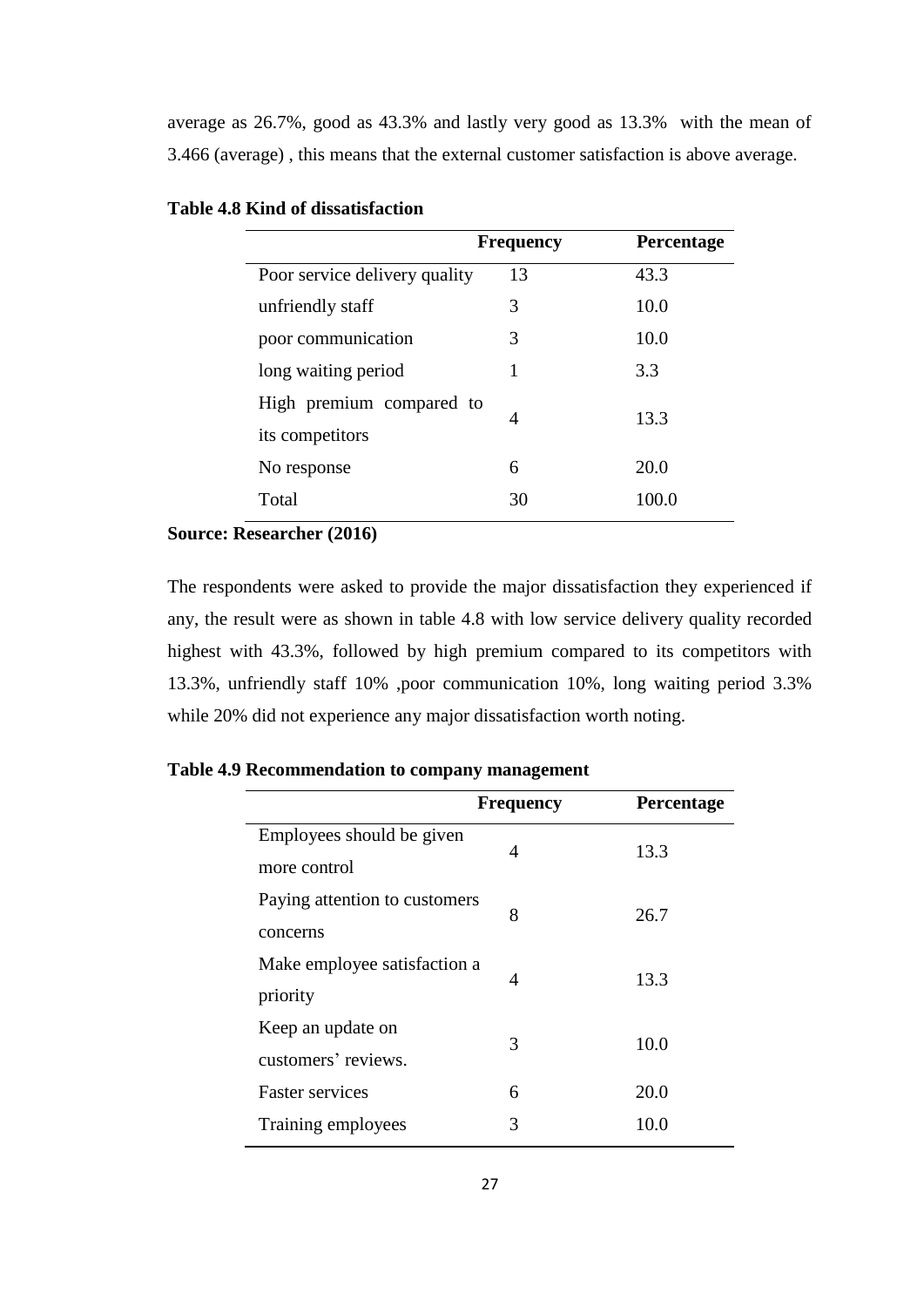| Personalize services | ნ.ნ   |
|----------------------|-------|
| <b>Total</b>         | 1 O C |

## **Source: Researcher (2016)**

When the respondents were asked to give any recommendation they would like the company management to adopt to improve external customer satisfaction, 26.7% of the respondents suggested that the company management should pay attention to customers concerns, 20% suggested faster services, 13.3% suggested that the employees should be given more control to avoid keeping issues unresolved and also to make employees satisfaction priority while another 10% of the respondents suggested training of employees and keeping updates on customer reviews.

## <span id="page-37-0"></span>**Table 4.10 Definition of the term service delivery quality**

|                                        | <b>Frequency</b> | percentage |  |
|----------------------------------------|------------------|------------|--|
| Value for money                        | 4                | 13.3       |  |
| Friendly, fast, and<br>caring services | 23               | 76.7       |  |
| Ability to fulfil<br>customer needs    | 3                | 10.0       |  |
| Total                                  | 30               | 100        |  |

## **Source: Researcher (2016)**

When the respondents were asked what the term service delivery quality meant to them, 76.7% of the respondents said that it meant friendly, fast and caring service while 10% said that it is ability to fulfill customer's needs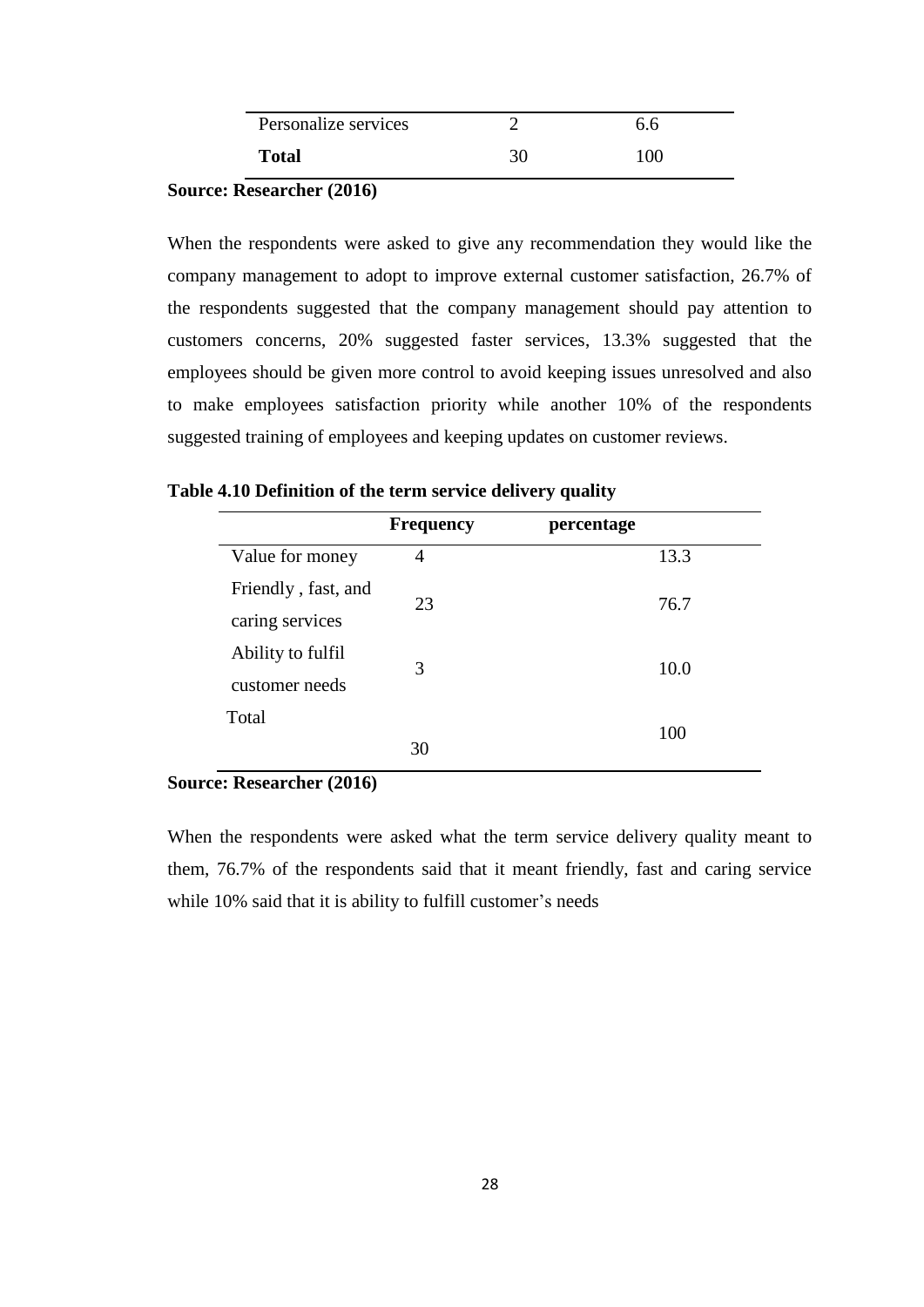|              | <b>Frequency</b> | percentage |
|--------------|------------------|------------|
| 2yrs         | 5                | 16.7       |
| $3 - 5$      | 2                | 6.7        |
| $6-9$        | 3                | 10.0       |
| above 9yrs   | 7                | 23.3       |
| No response  | 13               | 43.3       |
| <b>Total</b> | 30               | 100.0      |

<span id="page-38-0"></span>**Table 4.11 Projection of stakeholder's milestone in the company**

#### **Source: Researcher (2016)**

When respondents were asked to project milestone as a stakeholder in the company, 23.3% of the respondent indicated above 9yrs, 10% indicated a period of between 6- 9yrs, 16.7% indicated less than 2 years while 43.3% did not respond to the question

| <b>Response</b> |            |                                 | <b>Frequency</b> |      |
|-----------------|------------|---------------------------------|------------------|------|
|                 | percentage |                                 |                  |      |
| Yes             | 43.3%      | Poor customer service           | 5                | 29.4 |
|                 |            | Poor after sales service        | 3                | 17.6 |
|                 |            | explore the market<br>To<br>and |                  |      |
|                 |            | hopefully get better value for  | $\overline{4}$   | 23.6 |
|                 |            | money                           |                  |      |
|                 |            | End of my commitment            | 2                | 11.8 |
|                 |            | Happy with the service          | 3                | 17.6 |
| N <sub>o</sub>  | 40%        |                                 |                  |      |
| N <sub>o</sub>  | 16.7%      |                                 |                  |      |
| response        |            |                                 |                  |      |
| Total           | 100        |                                 | 17               |      |
|                 |            |                                 |                  | 100  |

## <span id="page-38-1"></span>**Table 4.12 Shift of customer loyalty**

## **Source: Researcher (2016)**

From the table above it is indicated that 43% of the respondents would prefer moving from their current company to other company, citing poor customer service, hopefully of getting better value for their money. They indicated that poor after sales service as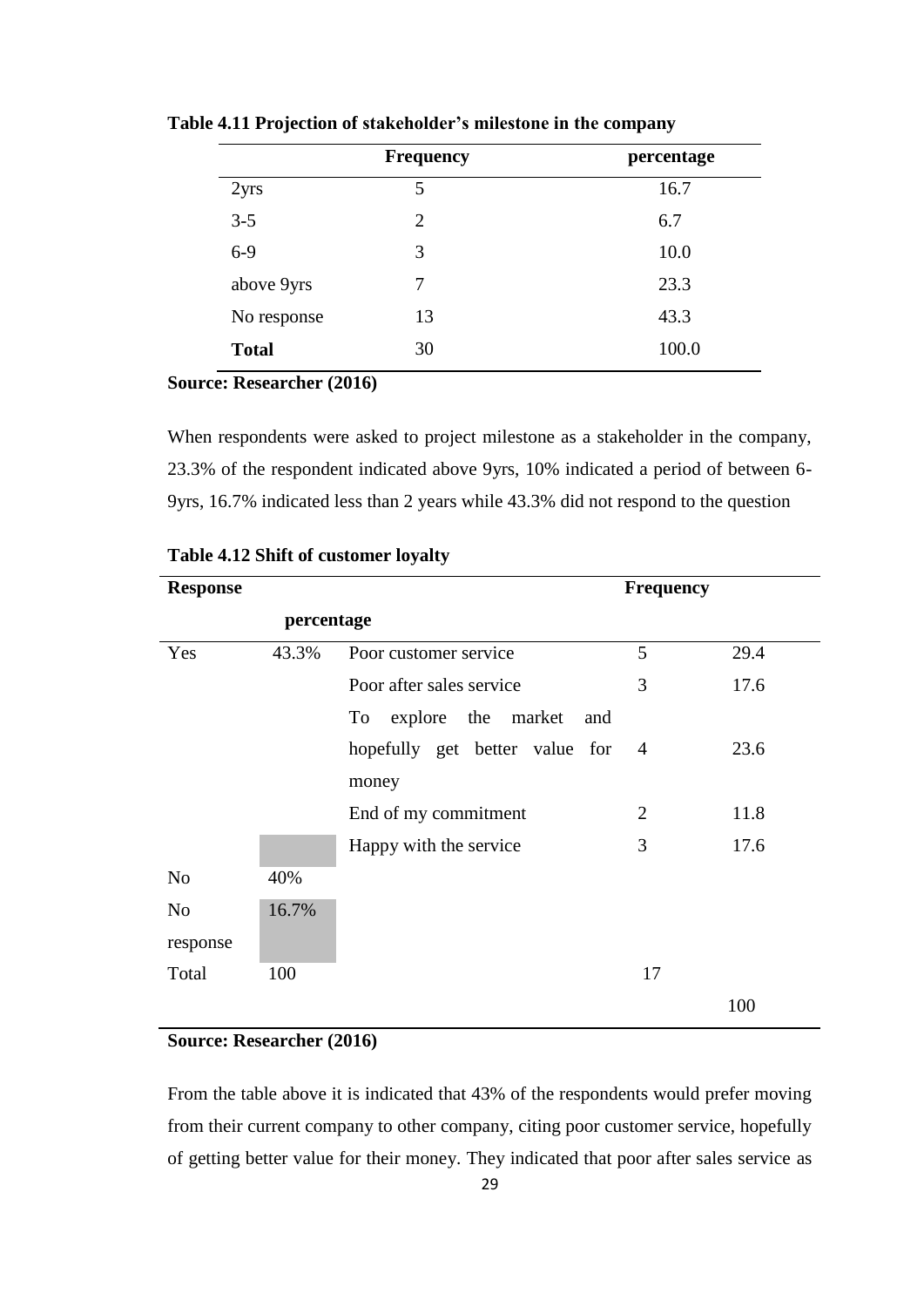a main reason why they will consider leaving to other company. However, 40% of the respondent will not consider leaving.

|                          | N <sub>o</sub> | Little         | Moderat    | Great          | Very great | Mean  | Std-   |
|--------------------------|----------------|----------------|------------|----------------|------------|-------|--------|
|                          | extent         | extent         | e extent   | extent         | extent     |       | deviat |
|                          |                |                |            |                |            |       | ion    |
| How much do you as       | 7              | 6 <sup>1</sup> | 5          | $\overline{2}$ | 10         | 3.067 | 1.617  |
| an external customer     | $(23.3\%)$     | (20%)          | $(16.7\%)$ | $(6.7\%)$      | $(33.3\%)$ |       |        |
| believe that internal    |                |                |            |                |            |       |        |
| customer satisfaction    |                |                |            |                |            |       |        |
| in this company can      |                |                |            |                |            |       |        |
| contribute<br>to<br>your |                |                |            |                |            |       |        |
| satisfaction             |                |                |            |                |            |       |        |

<span id="page-39-0"></span>**Table 4.13 Extent to which internal customer satisfaction contribute to external customer satisfaction**

**Source: Researcher (2016)**

<span id="page-39-1"></span>When respondents were asked to rate the extent to which internal customer satisfaction can contribute to external customer satisfaction, they rated as follows; No extent 23.3%, Little extent 20%, moderate extent 16.7%, great extent 6.7% and very great extent 33.3% with a mean of 3.067 i.e. there is a moderate extent at which internal customer satisfaction contribute to external customer satisfaction.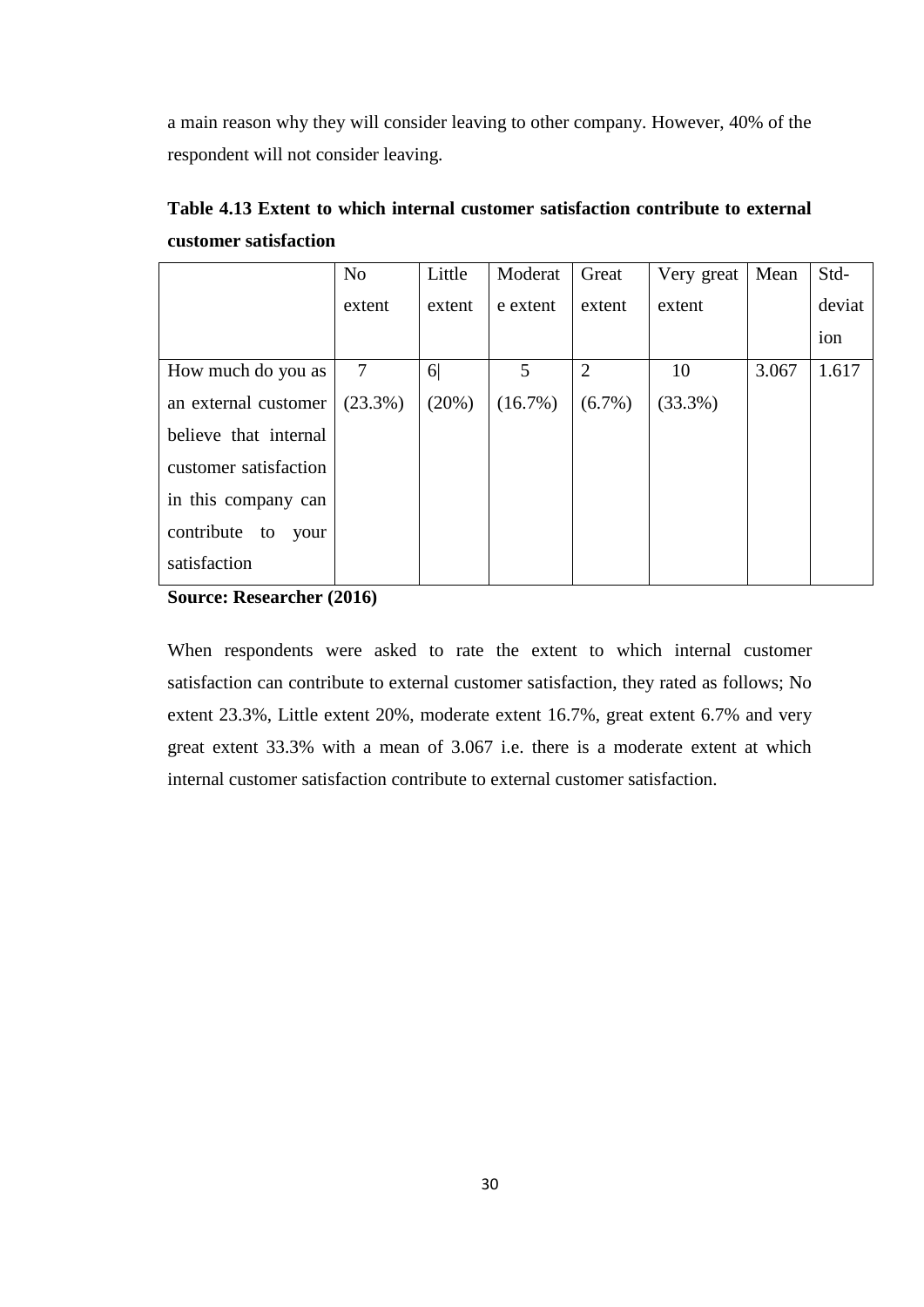|                                                | <b>Frequency</b> | percentage |
|------------------------------------------------|------------------|------------|
| Break up routine                               | 3                | 10.0       |
| Ease work related<br>stress                    | $\overline{4}$   | 13.3       |
| Rewarding employees<br>who perform well        | 7                | 23.3       |
| Focus on employee<br>growth and<br>development | 6                | 20.0       |
| Better remuneration.                           | 3                | 10.0       |
| Job security                                   | 5                | 16.7       |
| No response                                    | $\mathfrak{D}$   | 6.7        |
| Total                                          | 30               | 100.0      |
|                                                |                  |            |

**Table 4.14 External customer recommendation to the firm towards its employees, satisfaction** 

**Source: Researcher (2016)**

From table 4.14, the following are the external customer recommendations to the firm towards its employees' satisfaction; rewarding employees who perform well 23%, focus an employee growth and development 20%, job security 16.7%, ease work related stress 13.3% and better remuneration 10% while 6.7% no response.

|                    | <b>Frequency</b> | percentage |
|--------------------|------------------|------------|
| Encourage          |                  |            |
| representatives to | 1                | 3.3        |
| take ownership of  |                  |            |
| problem            |                  |            |
| Faster employee    | 4                | 13.3       |
| growth             |                  |            |
| Encourage          |                  |            |
| customers to give  | 5                | 16.7       |
| feedback           |                  |            |

<span id="page-40-0"></span>**Table 4.15 Other recommendations to the management**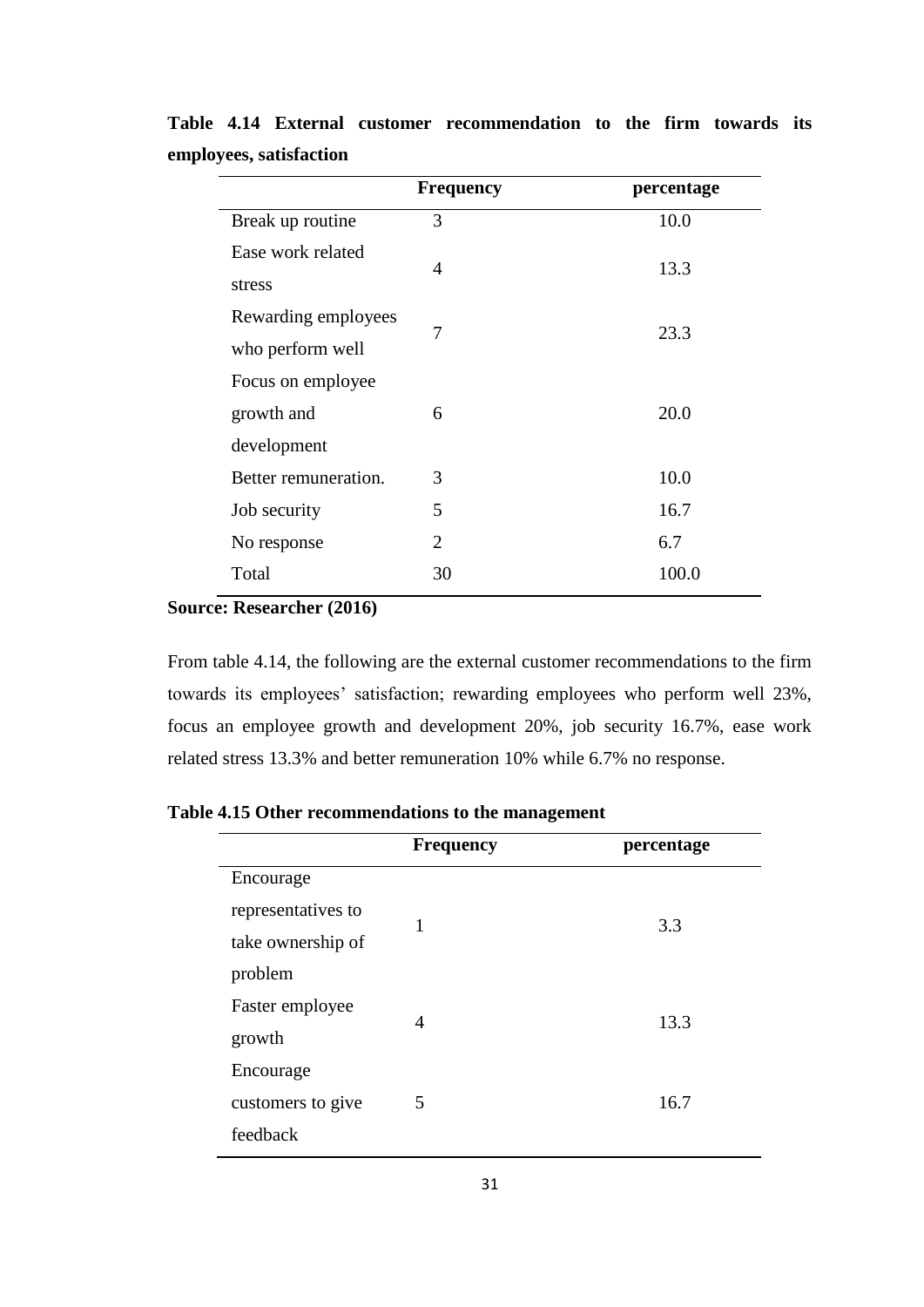| <b>Better remunerations</b> | 9  | 30.0  |
|-----------------------------|----|-------|
| to employees                |    |       |
| Shorten company             |    |       |
| Claim process               | 2  | 6.7   |
| No response                 | 9  | 30.0  |
| Total                       | 30 | 100.0 |

## **Source: Researcher (2016)**

The other recommendations to the management were as follows; better remuneration 30%, encouraging customer to give feedback 16.7%, focus on employees' growth 13.3% and shorten company's claims procedure 6.7%.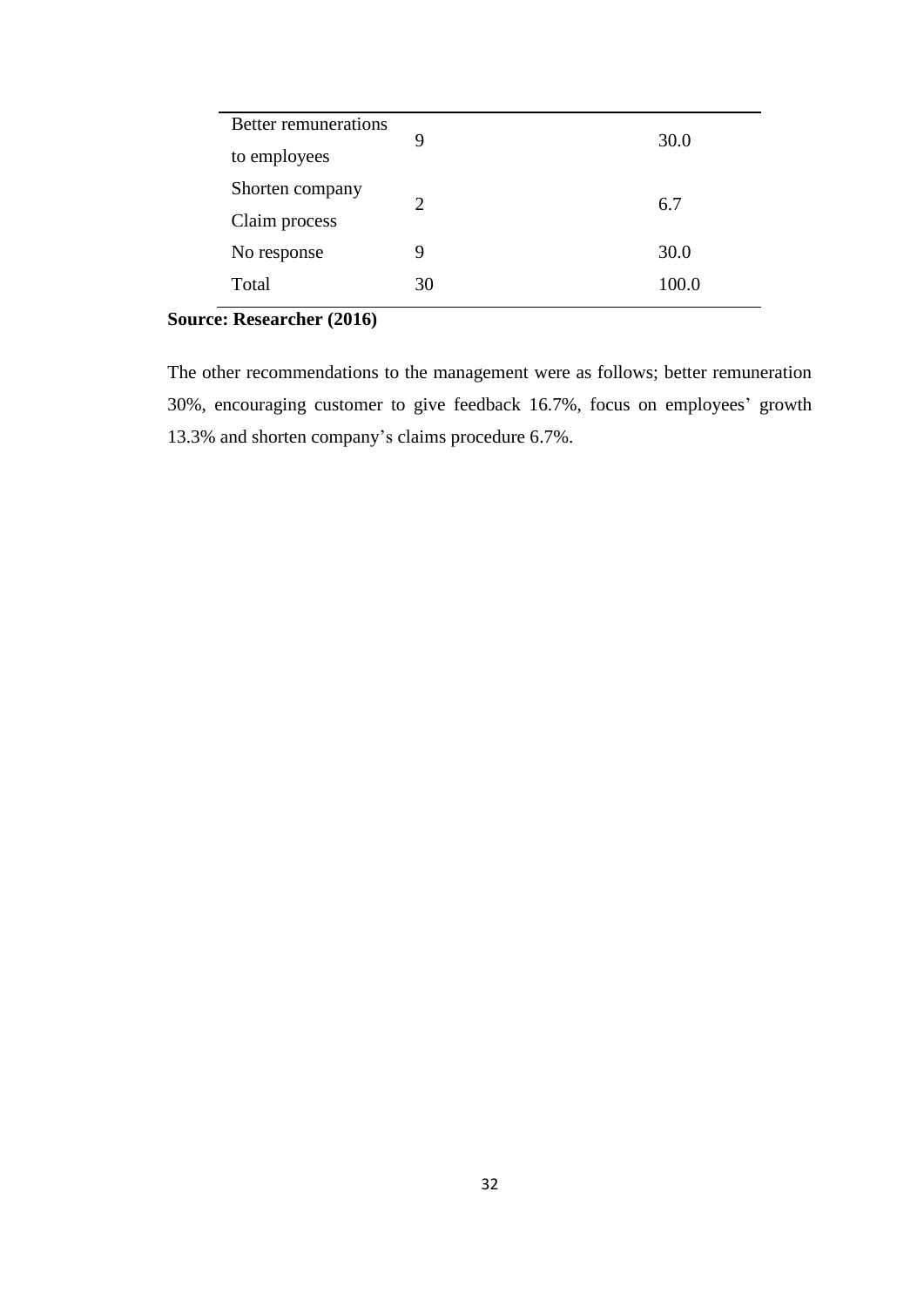#### **CHAPTER FIVE**

## <span id="page-42-1"></span><span id="page-42-0"></span>**SUMMARY OF FINDINGS, CONCLUSIONS AND RECOMMENDATIONS**

## <span id="page-42-2"></span>**5.1. Introduction**

This chapter focuses on summary, conclusions and recommendation drawn for the study. This is based on the analysis of the research findings that have been presented and discussed in the previous chapter.

### <span id="page-42-3"></span>**5.2. Summary**

The main purpose of this research was to establish the level of internal customer and external customer satisfaction and insurance service delivery quality in Kenya. The literature review expansively obtained information from areas that have been researched on and their respective findings. Out of the literature review, a study frame-work covering five key areas was developed. The main areas covered under this study were tangibility, reliability, responsiveness, assurance and empathy.

The target population comprised internal customer and external customers within the insurance industry in Kenya.

A questionnaire was used as the research instrument for data collection. The researcher was able to collect views from 60 respondents of which 50% of them were external customers and another 50% were internal customers of which majority of them have been stakeholders for more than four years and therefore capable of giving credible responses.

Majority of the respondents who participated in the survey were staff from operations department also the majority of the customer respondents were from non-life insurance category. This revealed that Non-life insurance was the dominated category in insurance company in Kenya. The findings indicated that most internal and external customers had welcomed the treatment they got within their line of duty. The findings further revealed that most internal and external customers were averagely satisfied with the services they are getting both as a customer and as a staff, however the few who were dissatisfied with the service offer at the insurance company cited poor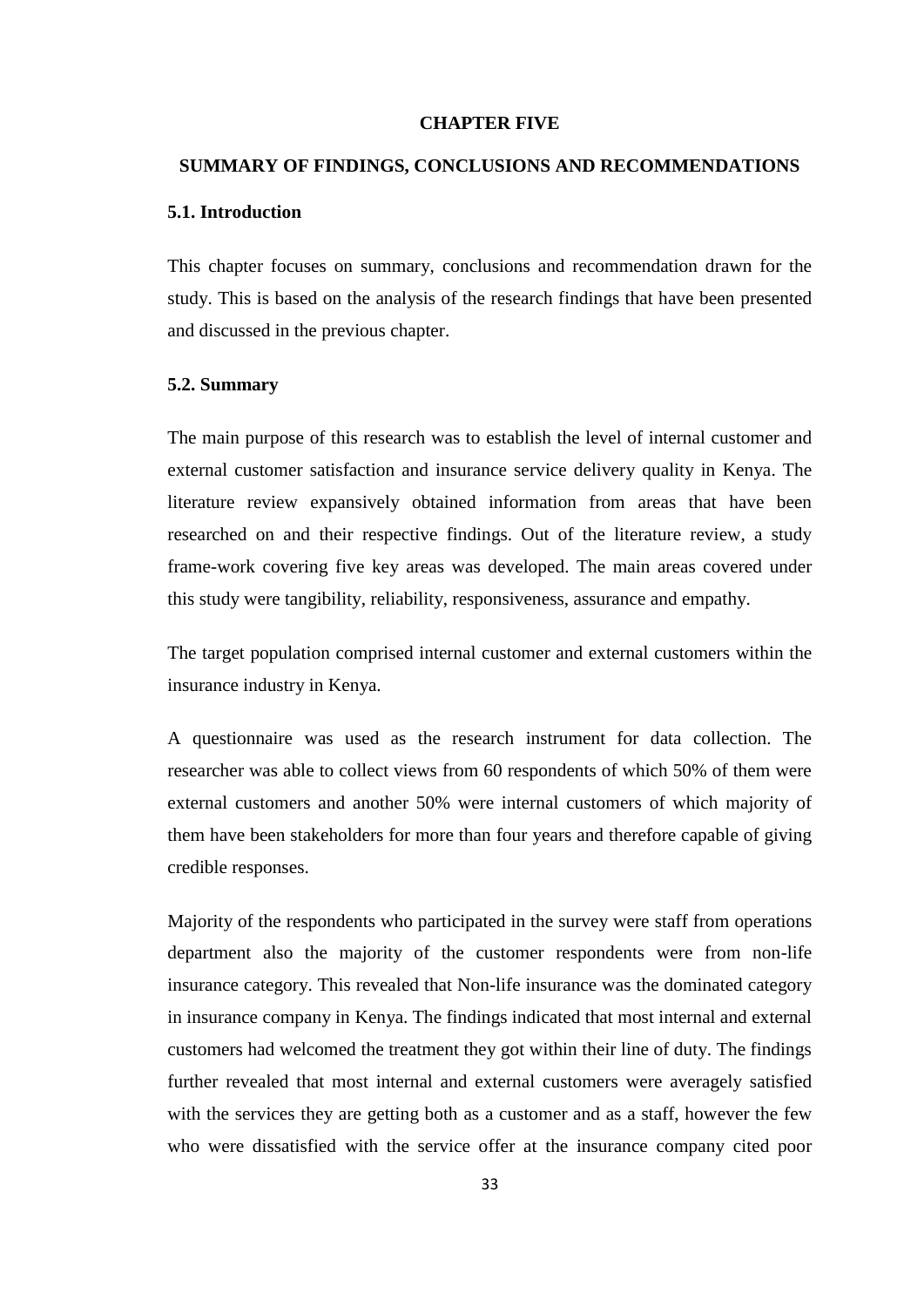service delivery quality, unfriendly staff and poor communication as one of the major factors that they were not happy with, the study also revealed that the most recommended factors to the insurance company management to enhance both internal and external customer satisfaction were; improving working conditions in order to reduce employees stress, motivation of employees through better wages and offering training to employees to the current market trend. The study finding on the definition of the term service delivery quality revealed that most customers understood service delivery quality as friendly, fast and caring services to fulfill customer needs.

The study further revealed that most of the respondents were not ready to shift to other companies lastly the study found out that internal customer satisfaction averagely contribute to the external customer satisfaction.

## <span id="page-43-0"></span>**5.3. Conclusions**

Based on the above findings, conclusions were drawn on customer satisfaction on insurance company. The study concluded that; motivating employees, by rewarding those with good performance, through recognition, increasing their commission, while other were being offered scholarship for further training and promotion improved employee's satisfaction. This motivates and enables employees to be more committed to offering quality health and general insurance services which in turn improve customer satisfaction and the overall company performance.

The study concluded that company management should focus on employees welfare and emphasize on work-life quality, providing effective working environment for the staff and ensuring employees concerns were addressed effectively focusing on Keeping employees happy which is tremendous benefit to companies as employees sought to stay loyal, consume more and were more likely to be committed to offering quality services to customers.

The study concluded that Internal customer satisfaction improve service delivery quality in the company as employees provided quick feedbacks and within the expected period and provide errors free policy document, enlightening customers,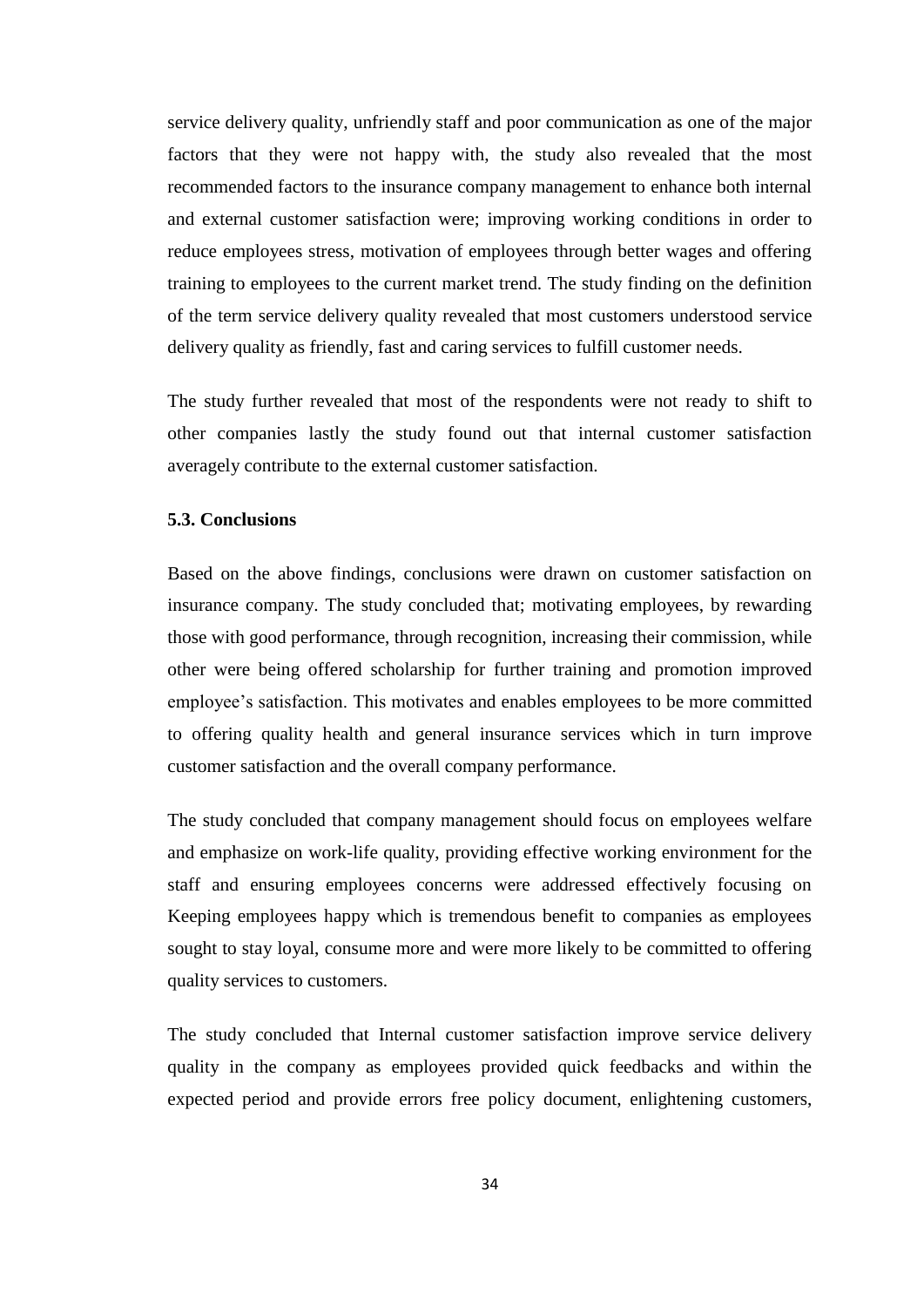updated customers on what they needed to do and about new insurance products developed by the company and effectively listening to customers.

#### <span id="page-44-0"></span>**5.4 Recommendations**

Based on conclusions indicated there before, the resulting recommendations were made for enhancing service delivery quality and customer satisfaction for insurance companies. The study recommend that insurance firms should focus on enhancing employees reward systems. Increase continued training support. This will enhance good service encounters, increase employees satisfaction, their motivation, competencies, and commitment to service delivery quality.

#### <span id="page-44-1"></span>**5.5. Limitations of the study**

Most of the respondents were hesitant in providing information on the basis that the information sought may be a source of intimidation to them or portray undesirable image about the company. The researcher handled the problem by presenting an introduction letter issued by the University and further assured them that the information they gave was to be treated with utmost confidentially and it was to be used purely for academic purposes.

## <span id="page-44-2"></span>**5.6 Recommendation for further study**

This research analyzed the level of internal customer and external customer satisfaction and insurance service delivery quality in Kenya. The study recommends that a further study be carried to identify other factors affecting internal customer satisfaction in the insurance industry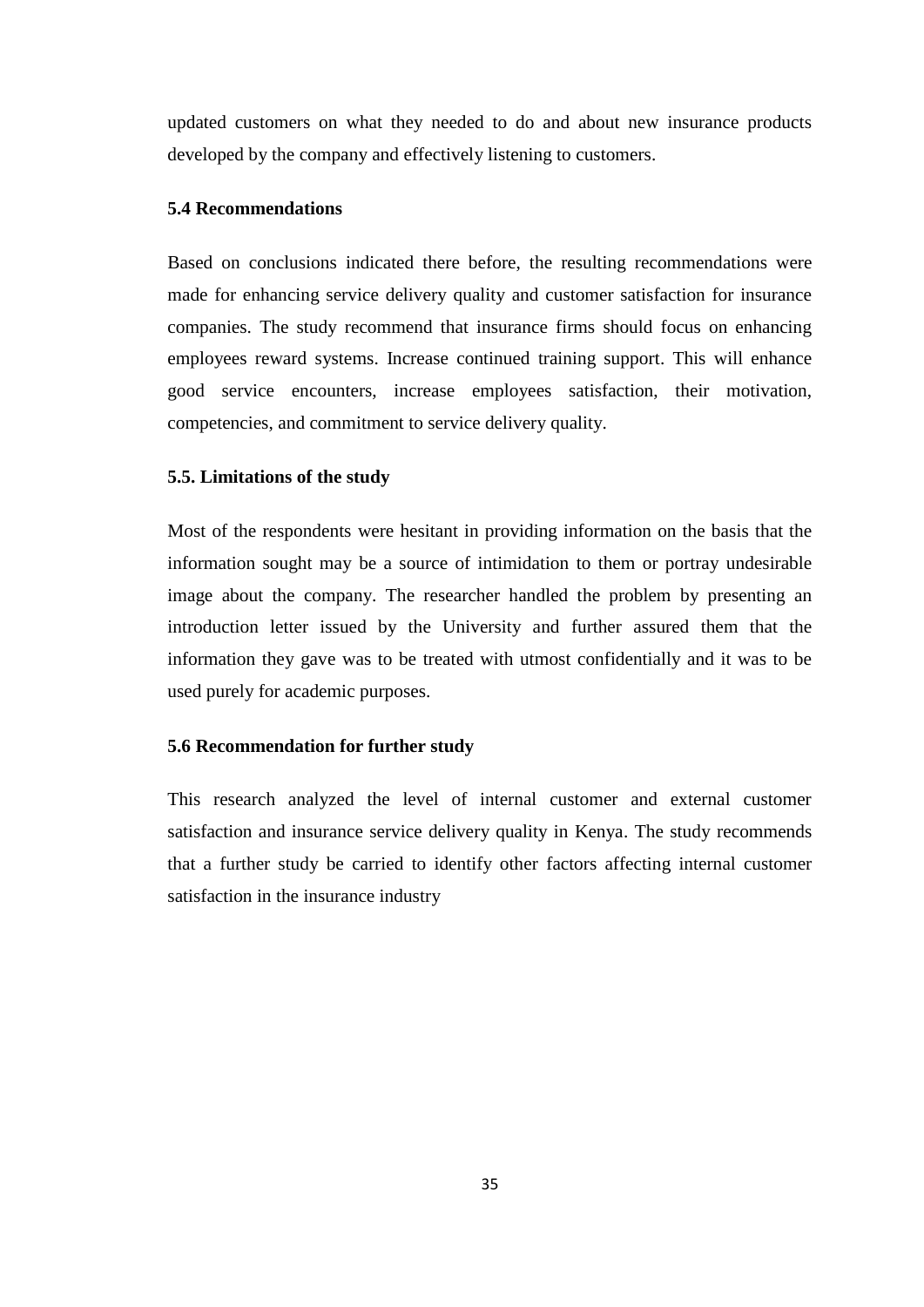#### **REFERENCES**

- <span id="page-45-0"></span>Adsit, J.D., London, M., Crom, S. & Jones, D. (1996). Relationships between employee attitudes, customer satisfaction and departmental performance, *Journal of Management Development*, 15(1), 62-75.
- Anderson, E., & Fornell, C. (1994). A customer satisfaction research prospectus, *Service quality: New directions in theory and practice*, 241-269.
- Bearden, W.O. & Teel, E.J. (1983). Selected Determinants of Consumer Satisfaction and Complaint Reports, *Journal of Marketing Research*, 20, 21-28.
- Bell, S. J., Auh, S. & Smalley, K. (2005). Customer relationship dynamics: service quality and customer loyalty in the context of varying levels of customer expertise and switching costs, *Journal of the Academy of Marketing Science*, Vol. 33 (2), pp.169-183.
- Bitner, M. J. & Hubbert, A. R. (1994). Encounter satisfaction versus overall satisfaction versus service quality: the consumer's voice.
- Bitner, M. J., Brown, W. S. & Meuter L. M. (2000). Technology infusion in service encounters, *Journal of Academy of Marketing Science*, Greenvale, 28(1), 138- 149.
- Caceres, R. C., & Paparoidamis, N. G. (2007). Service quality, relationship satisfaction, trust commitment and business-to-business loyalty, *European Journal of Marketing*, Vol. 41 No.7/8, pp.836-867.
- Churchill, G. A. & Suprenant, C. (1982). An investigation into the determinants of customer satisfaction, *Journal of Marketing Research*, 19, 491-504.
- Churchill, G. R. & Surprenant, C. (1982). An Investigation into Determinants of Customer Satisfaction. *Journal of Marketing Research* 19, 491-504.
- Ciavolino, E. & Dahlgaard, J.J. (2007), *Customer Satisfaction Modelling and Analysis*: A Case Study.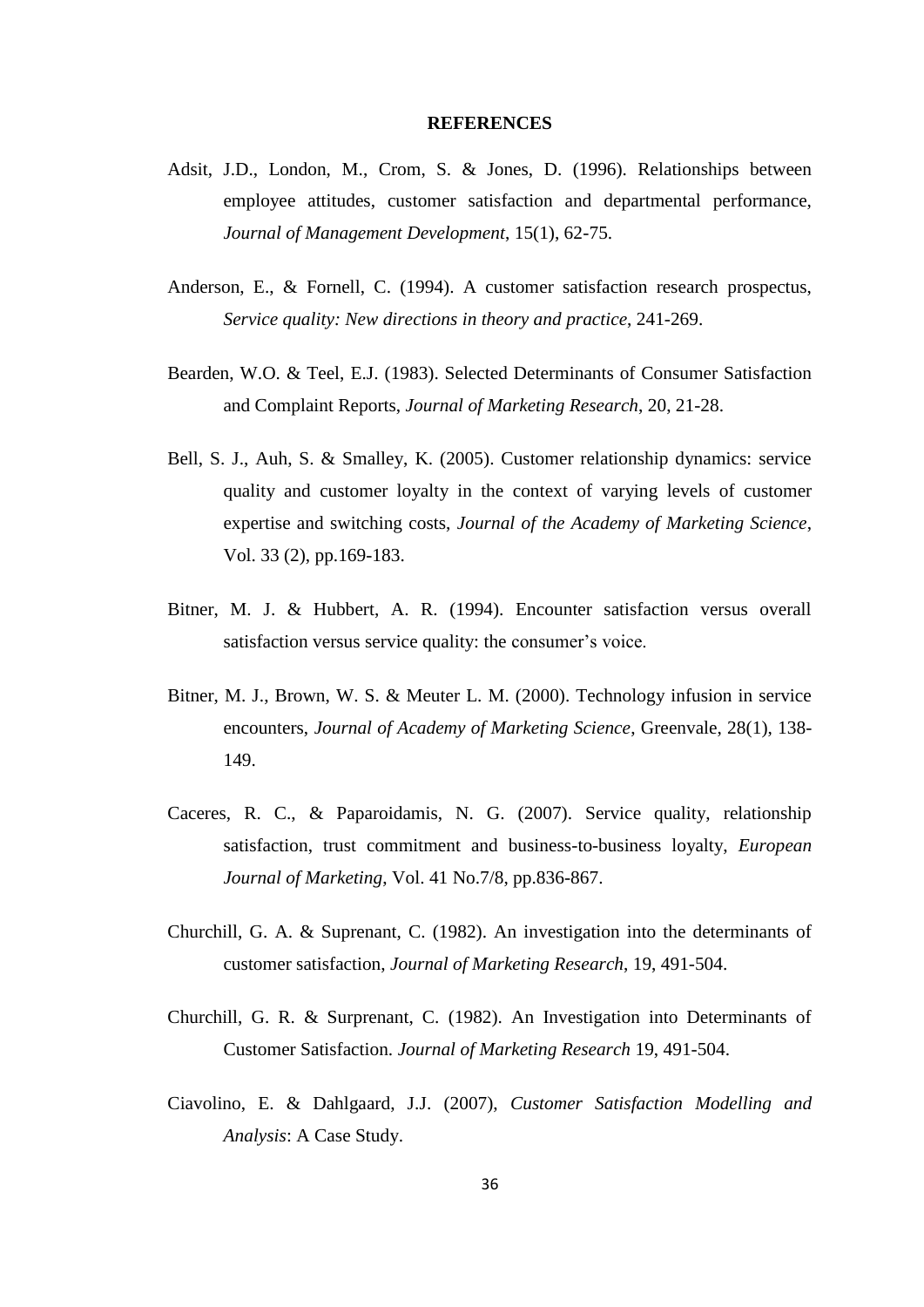- Cronin, Jr., Brady, K. & Hult, M. (2000). Assessing the effects of quality, value, and customer satisfaction on consumer behavioral intentions in service environments, *Journal of Retailing, 76*(2), 193-218.
- Engle, L.R. & Barnes, L.M. (2000). Sales force automation usage, effectiveness, and cost-benefit in Germany, England and the United States, *Journal of Business and Industrial Marketing*, 15(4), 216-242
- Fitzsimmons, J. & Fitzsimmons, M. (2008). Service management. New York: McGraw-Hill, Inc.
- Fornell, C., Johnson, M.D., Anderson, E.W., Cha, J. & Bryant, B.E. (1996), "The American customer satisfaction index: nature, purpose, and findings", *Journal of Marketing, 60*(4), 7-18.
- George, W.R. (1990). Internal marketing and organizational behavior: A partnership in developing customer-conscious employees at every level, *Journal of Business Research*, 20, 63-70.
- Gitau, B. N., (2013). Strategies Adopted by Kenyan Insurance Companies to Alleviate Low Insurance Penetration, MBA project, University of Nairobi.
- <https://www.icealion.com/ICEA/index.php/about-us/our-profiles> (retrieved on 12/08/2016).
- Huxley, E., (1990). Settlers of Kenya. Greenwood Publishing Group, Oxford.
- Johnson, J.W. (2005), Linking management practices and service orientation to customer satisfaction, Paper presented at 10th Annual Conference of the Society of Industrial and Organizational Psychology, Orlando, FL, May 19-21.
- Karanja, P. N., (2013). Effects of Internal Customer Satisfaction on Service Delivery in Resolution Insurance, masters project, University of Nairobi.
- Kotler P. & Keller K. (2006). *Marketing Management*, 12<sup>th</sup> Edition, Pearson Education Inc, New Jersey.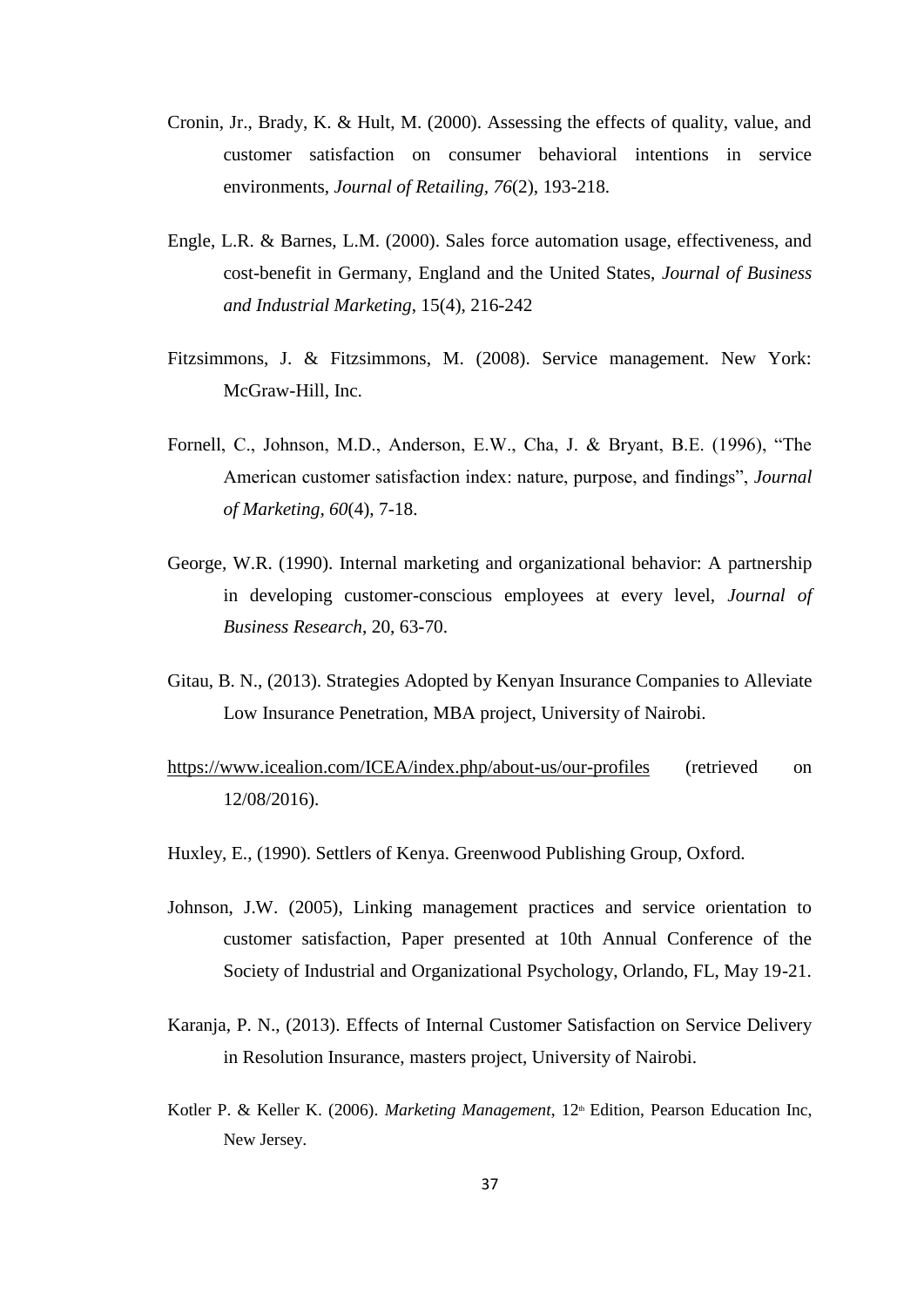- Kotler, P. and Armstrong, G. (2010). *Principles of marketing*. India: Pearson Education Ltd.
- Kotler,P., & Keller, K. (2009). Marketing management. New Jersey: Person education.
- Lahtinen, J. & Isoviita, A. (1994). Customer relationship marketing. KP paino, kokkola, Avaintulos OY.
- Larreche, A. (1998). Markstrat 3: The strategic Marketing Simulation. South-Western College Publishing.
- Mano, H. and Oliver, R. L. (1993). Assessing the dimensionality and structure of the consumption experience-evaluation, feeling and satisfaction, *Journal of Consumer Research*, Vol. 20 (3), 451-466.
- Maxon, R. M., 1993. Struggle for Kenya: The Loss and Reassertion of Imperial Initiative, 1912-1923. Fairleigh Dickinson University Press. Madison, NJ.
- Mugenda, O. M., & Mugenda, A. G., (2003). Research methods: Quantitative and qualitative approaches, Nairobi, Acts Press.
- Murekio, M.W. (2010) Customer Satisfaction and Revenue Generation among Safaricom Retail Centers in Nairobi, unpublished MBA project, University of Nairobi.
- Mwangi, A. M. (2010). Influence of Customer Relationship Management Practices on customer Satisfaction among internet Service Providers in Nairobi.
- Ndung'u, N., (2012). *Developments in Kenya's insurance industry sector*. Paper session presented at the Launch of Continental Reinsurance brand and products, Nairobi
- Ogolla Margaret (2005), *Application of Porter's Generic strategies by Insurance Companies in Kenya,* unpublished MBA project, University of Nairobi.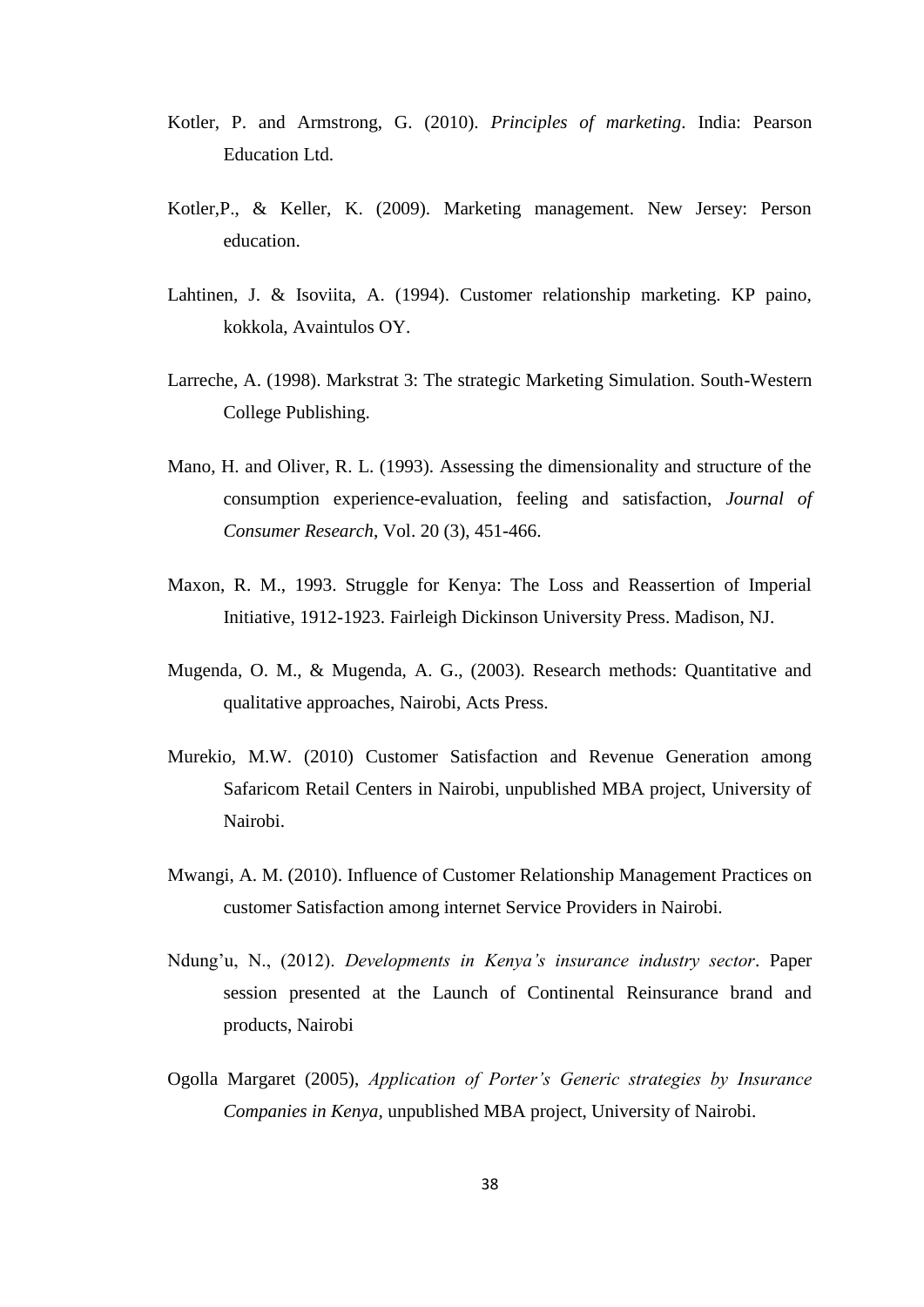- Oliver, R. (1980). Theoretical Bases of Consumer Satisfaction Research: Review, critique, and future direction.
- Oliver, R. (1980). Theoretical Bases of Consumer Satisfaction Research: Review, critique, and future direction.
- Oliver, R. (1997). Satisfaction: A Behavioral Perspective on the Consumer. Boston: McGraw-Hill.
- Oliver, R. (2010). Satisfaction. A Behavioral Perspective on the Consumer, 2 nd edition. M.E. Shape, Inc.
- Parasuraman A, Zeithaml V. & Berry, L. L. (1988). SERVQUAL: A Multi-Item Scale for Measuring Consumer Perceptions of Quality*, Journal of Retailing,* p.12-38
- Parish, J.T., Berry, L.L., Lam, S.Y. (2008). The effect of the services cape on service workers", *Journal of Service Research*, Vol. 10 No.3, pp.220-238
- Patrick, J. F. (2002). Development of a multi-dimensional scale for measuring the perceived value of a service. *Journal of Leisure Research, 34*(2), 119-134.
- Patterson, P.G. & Spreng, R.A. (1997). Modelling the relationship between perceived value, satisfaction and repurchase intentions in a business-to business, services context: an empirical examination, *International Journal of Service Industry Management, 8* (5), 414-434.
- Piercy, F.N. (1992). *Market-led Strategic Change*, Butterworth-Heinemann, Oxford.
- Priyo, Y. (2012). 5S Management and Lean Manufacturing website drivers of customer satisfaction.
- Rajatanavin, R. & Speece, M. (2004). The sales force as information transfer mechanism for new service development in the Thai insurance industry, *Journal of Financial Services Marketing*, 8(3), 244-258.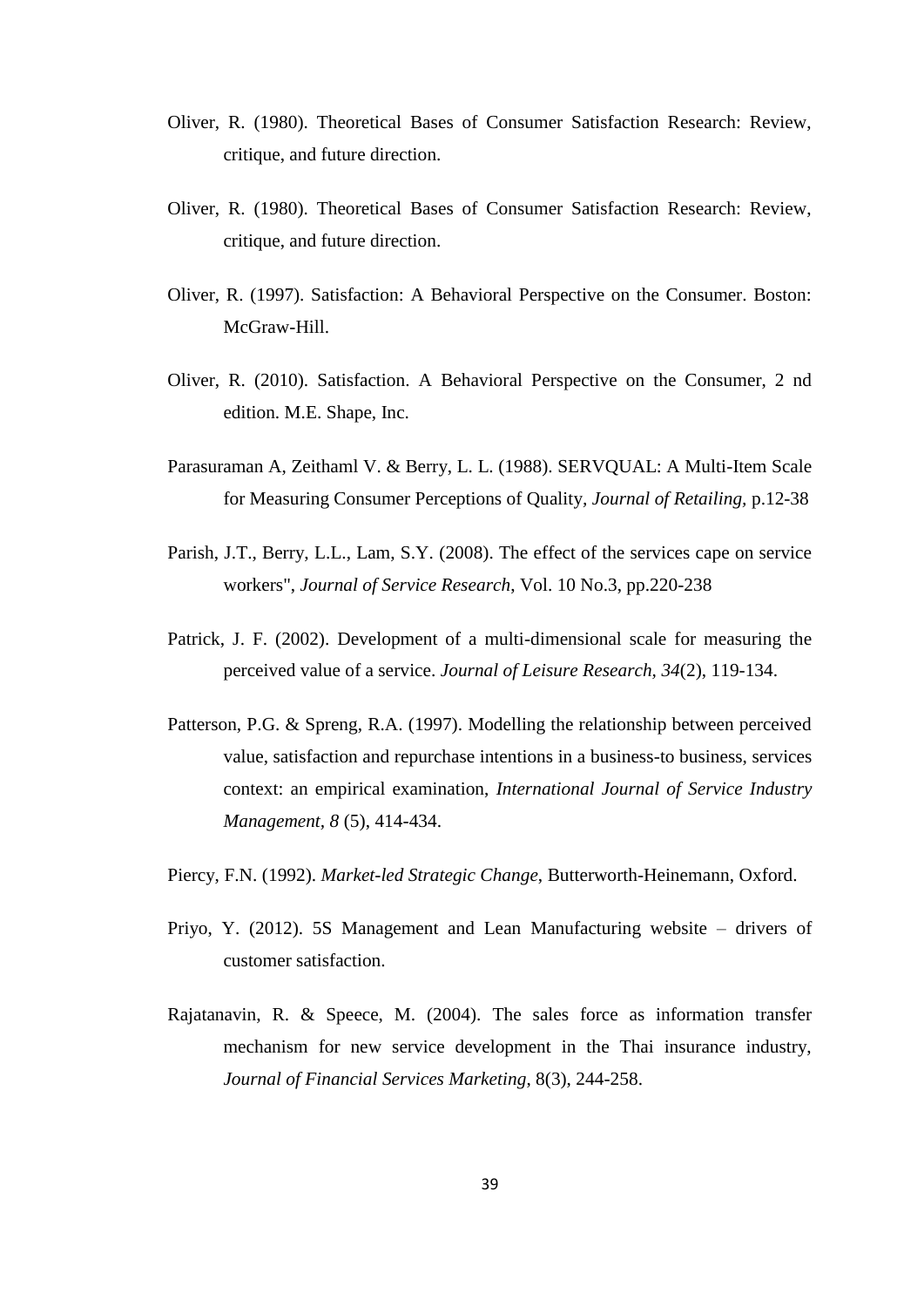- Rosby, L.A. & Stephens, N. (1987). Effects of relationship marketing on satisfaction, retention, and prices in the life insurance industry, *Journal of Marketing Research, 24*(4), 404 – 411.
- Schultz, J.R. & Good, J. D. (2000). Impact of consideration of customer-oriented selling on long-term buyer-seller relationships, *Journal of Business & Industrial Marketing,* 15(4), 200-215.
- Shahin, A & Samea M (2010), Developing the Models of Service Quality Gaps: A Critical Discussion, Business Management and Strategy, Vol.1, No. 1:E2, pp. 1-11
- Srijumpa, R. (2002). The impact of technology-based service encounters on customer loyalty, Ph.D. Dissertation, Asian Institute of Technology, Pathumthani, Thailand.
- Swalehe Mkamunduli (2005), *Strategic issue management in Insurance Companies in Kenya,* unpublished MBA project, University of Nairobi.
- Sweeney, J.C., Soutar, G.N. and Johson, L. W. (1999). The role of perceived risk in the quality-value relationship: A study in a retail environment, *Journal of Retailing 75*(1), 78-105
- Taylor, S.A. & Baker, T.L. (1994). An assessment of the relationship between service quality and customer satisfaction in the formation of consumers' purchase intentions, Journal of Marketing, Vol. 58, summer, 163-178.
- Throup W.D., (1988). Economic and Social Origins of Mau Mau 1945-1953. Ohio University Press, Columbus, OH.
- Vranesevic, T., Vignali, C. & Vignali, D. (2002). Culture in defining consumer satisfaction in marketing, *European Business Review*, 14(5), 364-374.
- Wachira, C. M., (2013). Key Success Factors in Kenya's Insurance Industry, masters project, University of Nairobi.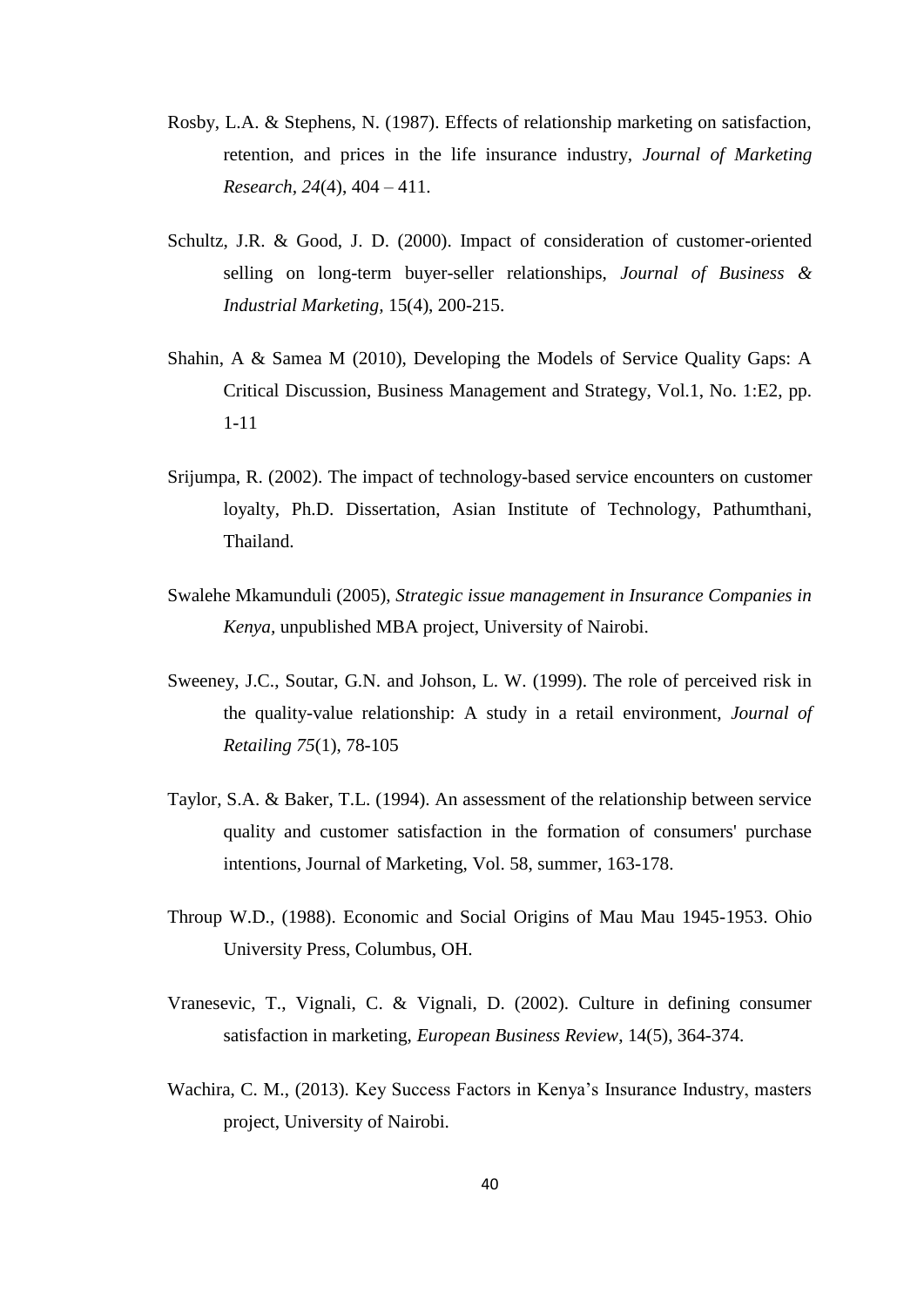- Wanjohi P.N (2002).*An investigation on aspects of strategic planning by insurance Companies in Kenya,* unpublished MBA project, University of Nairobi.
- Wicks, A. M., & Roethlein, C. J. (2009). A Satisfaction-Based Definition of Quality *Journal of Business & Economic Studies,* 15(1), 82-97.
- Yi. Y. (1990). *A Critical Review of Consumer Satisfaction*, 68-123.
- Young, H., K., Dan, J., K. & Kathy, W. (2013). A study of mobile users engagement (MoEN): Engagement motivations, perceived value, satisfaction and continued engagement intention. *Decision Support Systems* 56: 361-370.
- Zeithaml V. A., Bitner M. J. & Gremler D. D. (2006) Services marketing, 4th edition, McGraw-Hill.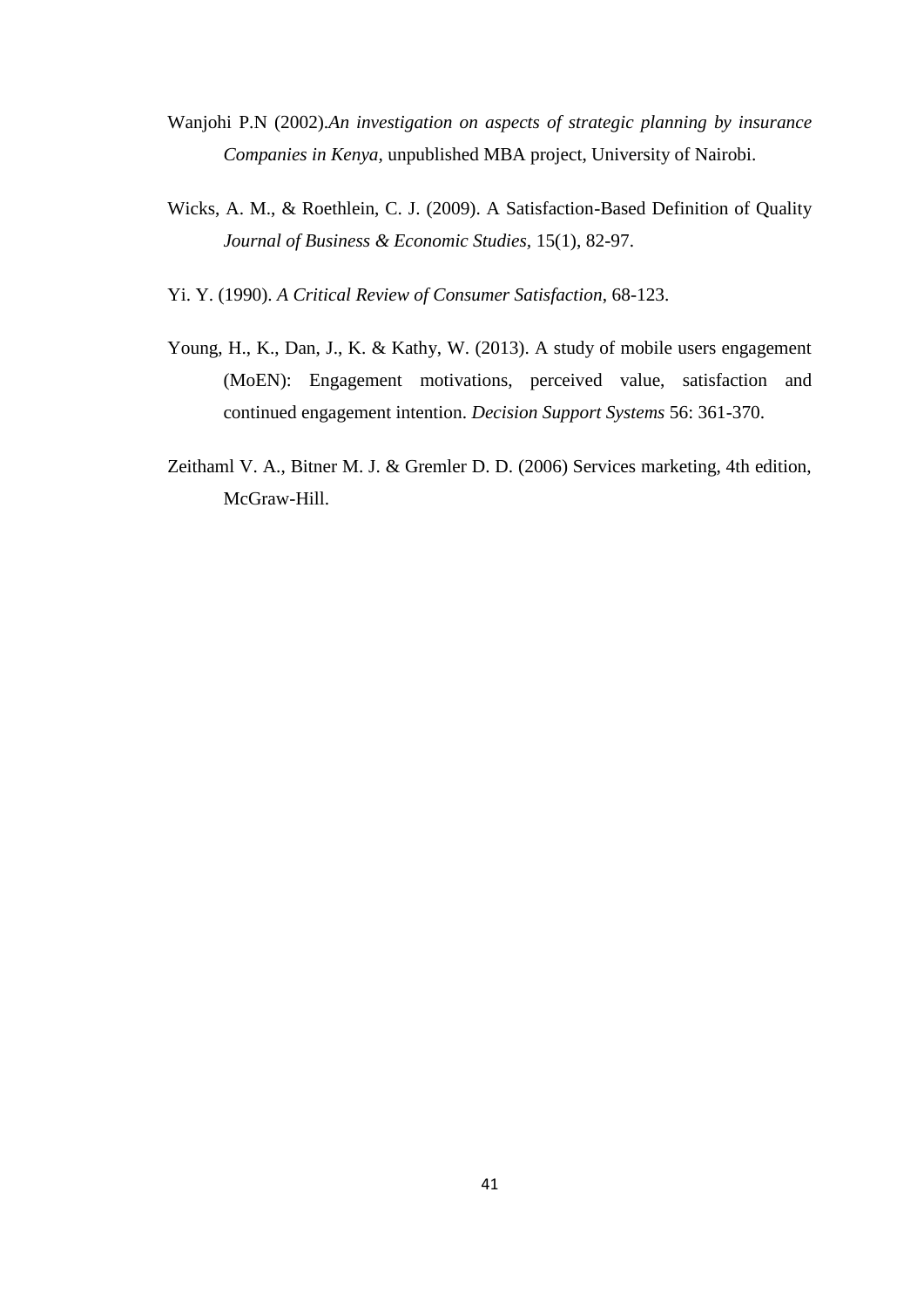## **APPENDICES**

## <span id="page-51-0"></span>**Appendix 1: Questionnaire**

This form contains **part A**, **part B1** and **part B2**. You are requested to respond as per instruction given per section

**Name of your company ……………………………………………………………….**

## **PART A: GENERAL INFORMATION** (*Kindly tick where appropriate)*

1. What is your position

Customer [ ] Staff [ ]

2. If staff, which department do you work?

| <b>Human Resource</b> | Operations |
|-----------------------|------------|
|                       |            |

3. If customer, which category are your services?

| Life Insurance | Non-Life Insurance |
|----------------|--------------------|
|                |                    |

4. How long have you been a stakeholder in this company?

Less than 1 year  $\begin{pmatrix} 1 & 1-3 & \text{years} \\ 1 & 3-5 & \text{years} \end{pmatrix}$  above 5 years  $\lceil \rceil$ 

**PART B1: INTERNAL CUSTOMER SATISFACTION** (*Kindly tick & fill where appropriate)*

## *To be filled by internal customer (employee & departments) only.*

5. Do you welcome the treatment you get within your line of duty at work?

 $Yes [ ] No [ ]$ 

6. How can you rate the satisfaction of your colleagues and yours at work in terms of internal satisfaction?

**Colleagues**: Very good [ ] Good [ ] Average [ ] Poor [ ] Very poor [ ] **Yours**: Very good [ ] Good [ ] Average [ ] Poor [ ] Very poor [ ]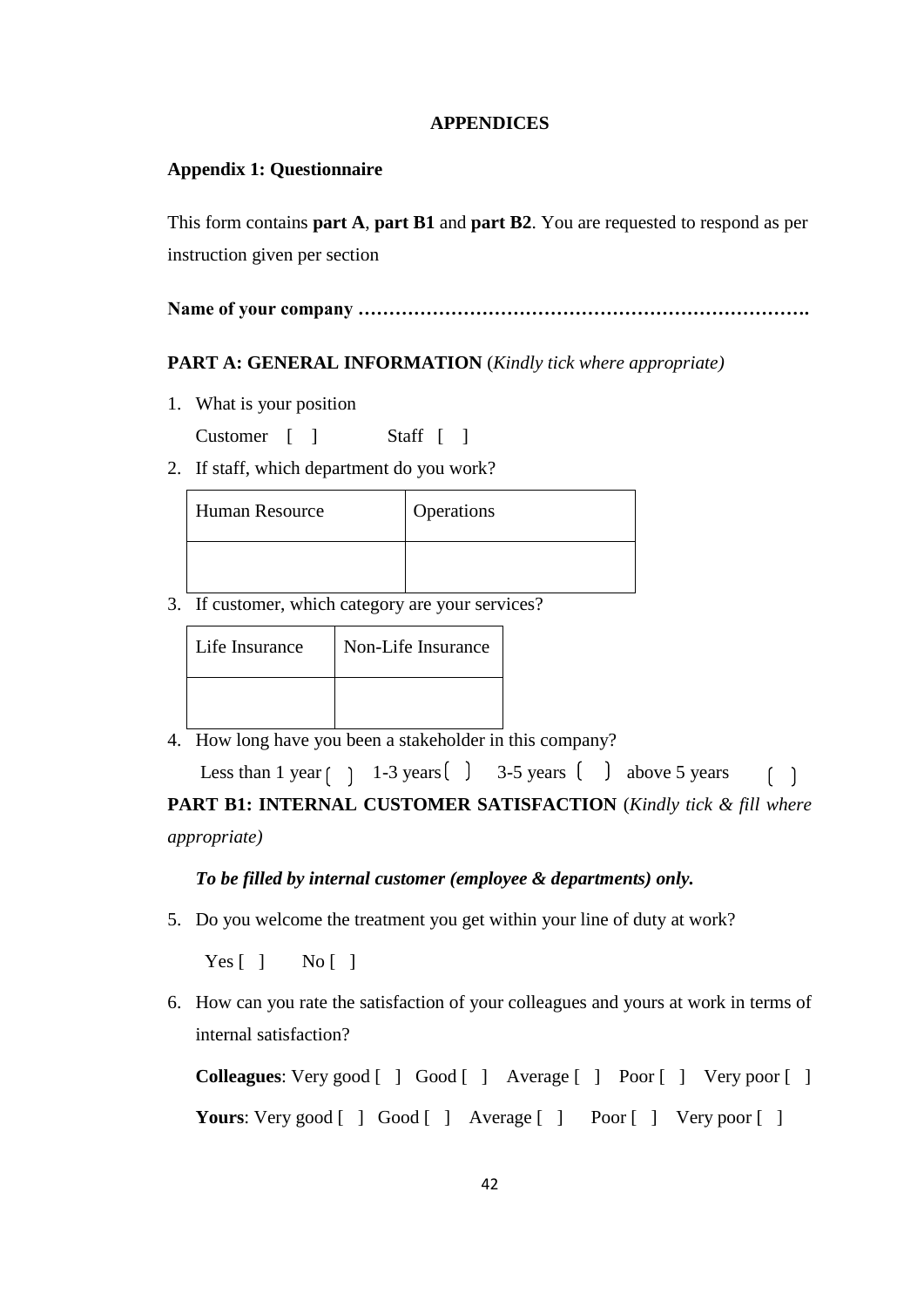7. Which factors do you believe contribute to the above (no. 8) kind of relationship?

1.…………………………………………………………………………………… 2.…………………………………………………………………………………… 3.…………………………………………………………………………………… 4…………………………………………………………………………………….

8. In your own perspective, how do the factors in no. 9 above affect the overall quality assurance to the final customer?

1.…………………………………………………………………………………… 2.…………………………………………………………………………………… 3.…………………………………………………………………………………… 4…………………………………………………………………………………….

9. Any other recommendations that you could like to put into the attention of the company management.

**PART B2: EXTERNAL CUSTOMER SATISFACTION** (*Kindly tick & fill where appropriate)*

## *To be filled by external customer only*

10. Do you welcome the treatment you get from this company with full satisfaction?

 $Yes [ ] No [ ]$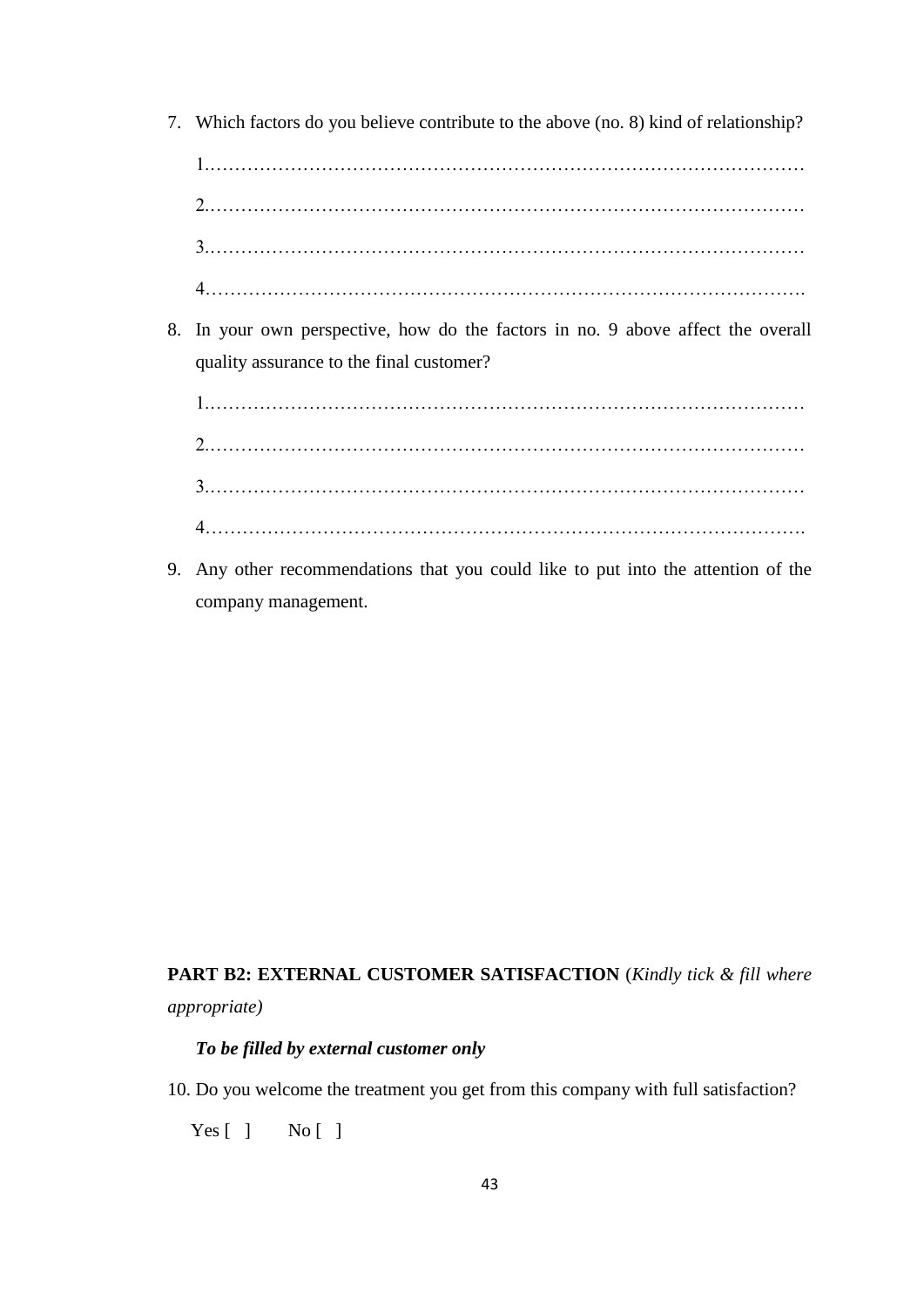| 11. How can you rate the satisfaction you receive as a customer?            |  |  |
|-----------------------------------------------------------------------------|--|--|
| Very good [] Good [] Average [] Poor [] Very poor []                        |  |  |
| 12. What kind of dissatisfaction a you experiencing (if any)?               |  |  |
|                                                                             |  |  |
|                                                                             |  |  |
|                                                                             |  |  |
|                                                                             |  |  |
| 13. Any improvement that you suggest or recommend.                          |  |  |
|                                                                             |  |  |
|                                                                             |  |  |
|                                                                             |  |  |
|                                                                             |  |  |
| 14. As a customer, what is your "definition of quality services"?           |  |  |
|                                                                             |  |  |
|                                                                             |  |  |
|                                                                             |  |  |
| .                                                                           |  |  |
| 15. How can you project your milestone as stakeholder in this company?      |  |  |
|                                                                             |  |  |
|                                                                             |  |  |
|                                                                             |  |  |
|                                                                             |  |  |
| 16. In the future, could your prefer moving from this company to some other |  |  |

company?: if yes –please state the exact reasons as to why;

Yes [ ] No [ ]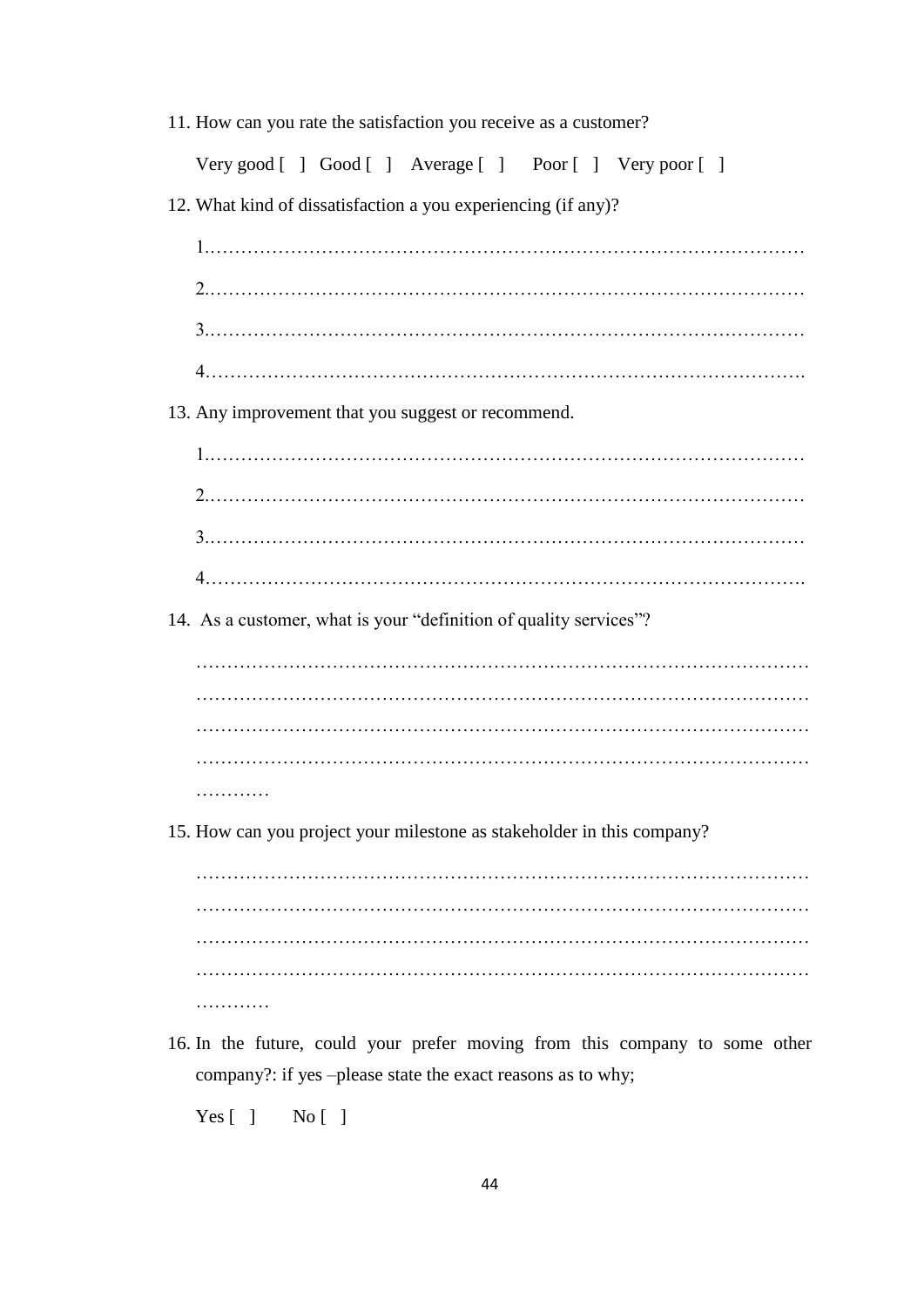……………………………………………………………………………………… ……………………………………………………………………………………… ……………………………………………………………………………………… …………

17. How much do you as an external customer believe that internal customer satisfaction in this company can contribute to your satisfaction?

| Very great extent | $\mathbf{I}$ |
|-------------------|--------------|
| Great extent      | $\Box$       |
| Moderate extent   | $\lceil$ 1   |
| Little extent     | $\lceil$ 1   |
| No extent         | $\Box$       |

18. What are your recommendations to the firm towards its employee's satisfaction?

……………………………………………………………………………………… ……………………………………………………………………………………… ……………………………………………………………………………………… ……………

19. Any other recommendations that you could like to put into the attention of the management.

## **THANK YOU FOR YOUR PARTICIPATION**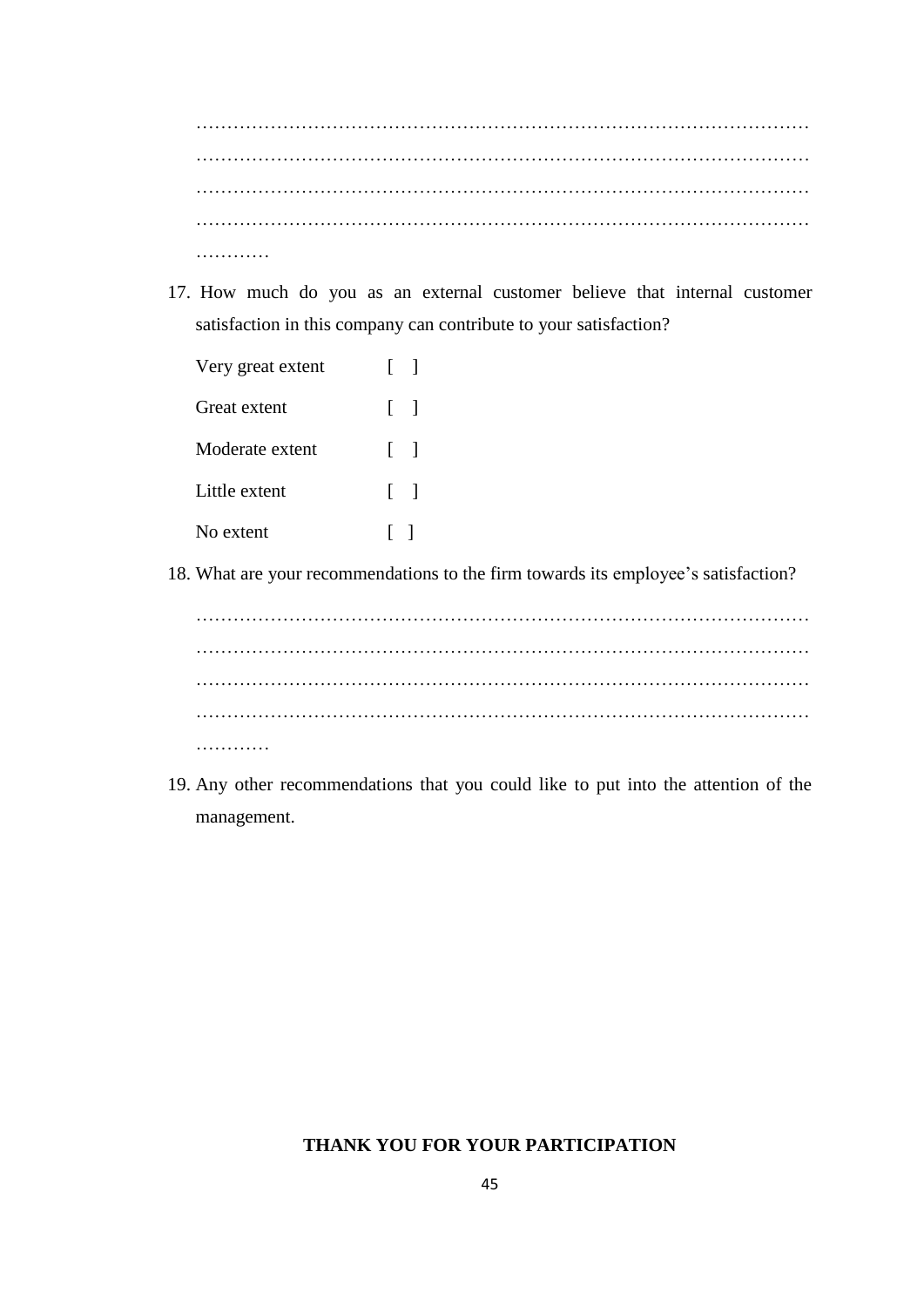|                |                                                    | Line of         |
|----------------|----------------------------------------------------|-----------------|
| No.            | Company                                            | <b>business</b> |
| 1              | AAR Insurance Kenya Limited                        | General         |
| $\overline{2}$ | A P A Insurance Limited                            | General         |
| 3              | Africa Merchant Assurance Company Limited          | General         |
| 4              | Apollo Life Assurance Limited                      | Life            |
| 5              | AIG Kenya Insurance Company Limited                | General         |
| 6              | British-American Insurance Company (Kenya) Limited | Composite       |
| 7              | <b>Cannon Assurance Limited</b>                    | Composite       |
| 8              | Capex Life Assurance Company Limited               | Life            |
| 9              | CFC Life Assurance Limited                         | Life            |
| 10             | CIC General Insurance Limited                      | General         |
| 11             | <b>CIC Life Assurance Limited</b>                  | Life            |
| 12             | <b>Continental Reinsurance Limited</b>             | Composite       |
| 13             | Corporate Insurance Company Limited                | Composite       |
| 14             | Directline Assurance Company Limited               | General         |
| 15             | East Africa Reinsurance Company Limited            | Composite       |
| 16             | <b>Fidelity Shield Insurance Company Limited</b>   | General         |
| 17             | First Assurance Company Limited                    | Composite       |
| 18             | <b>G A Insurance Limited</b>                       | General         |
| 19             | <b>G A Life Assurance Limited</b>                  | Life            |
| 20             | Gateway Insurance Company Limited                  | General         |
| 21             | Geminia Insurance Company Limited                  | Composite       |
| 22             | ICEA LION General Insurance Company Limited        | General         |
| 23             | <b>ICEA LION Life Assurance Company Limited</b>    | Life            |
| 24             | Intra Africa Assurance Company Limited             | General         |
| 25             | <b>Invesco Assurance Company Limited</b>           | General         |
| 26             | Kenindia Assurance Company Limited                 | Composite       |
| 27             | Kenya Orient Insurance Limited                     | General         |
| 28             | Kenya Reinsurance Corporation Limited              | Composite       |
| 29             | Madison Insurance Company Kenya Limited            | Composite       |
| 30             | Mayfair Insurance Company Limited                  | General         |
| 31             | Mercantile Insurance Company Limited               | Composite       |
| 32             | Metropolitan Life Insurance Kenya Limited          | Life            |
| 33             | Occidental Insurance Company Limited               | General         |
| 34             | Old Mutual Life Assurance Company Limited          | Life            |
| 35             | Pacis Insurance Company Limited                    | General         |
| 36             | Pan Africa Life Assurance Limited                  | Life            |
| 37             | Phoenix of East Africa Assurance Company Limited   | General         |
| 38             | Pioneer Assurance Company Limited                  | Life            |
| 39             | Real Insurance Company Limited                     | General         |
| 40             | <b>Resolution Insurance Company Limited</b>        | General         |
| 41             | <b>Shield Assurance Company Limited</b>            | Life            |
| 42             | Takaful Insurance of Africa Limited                | General         |

# **Appendix I: List of Registered Insurance Companies in Kenya**